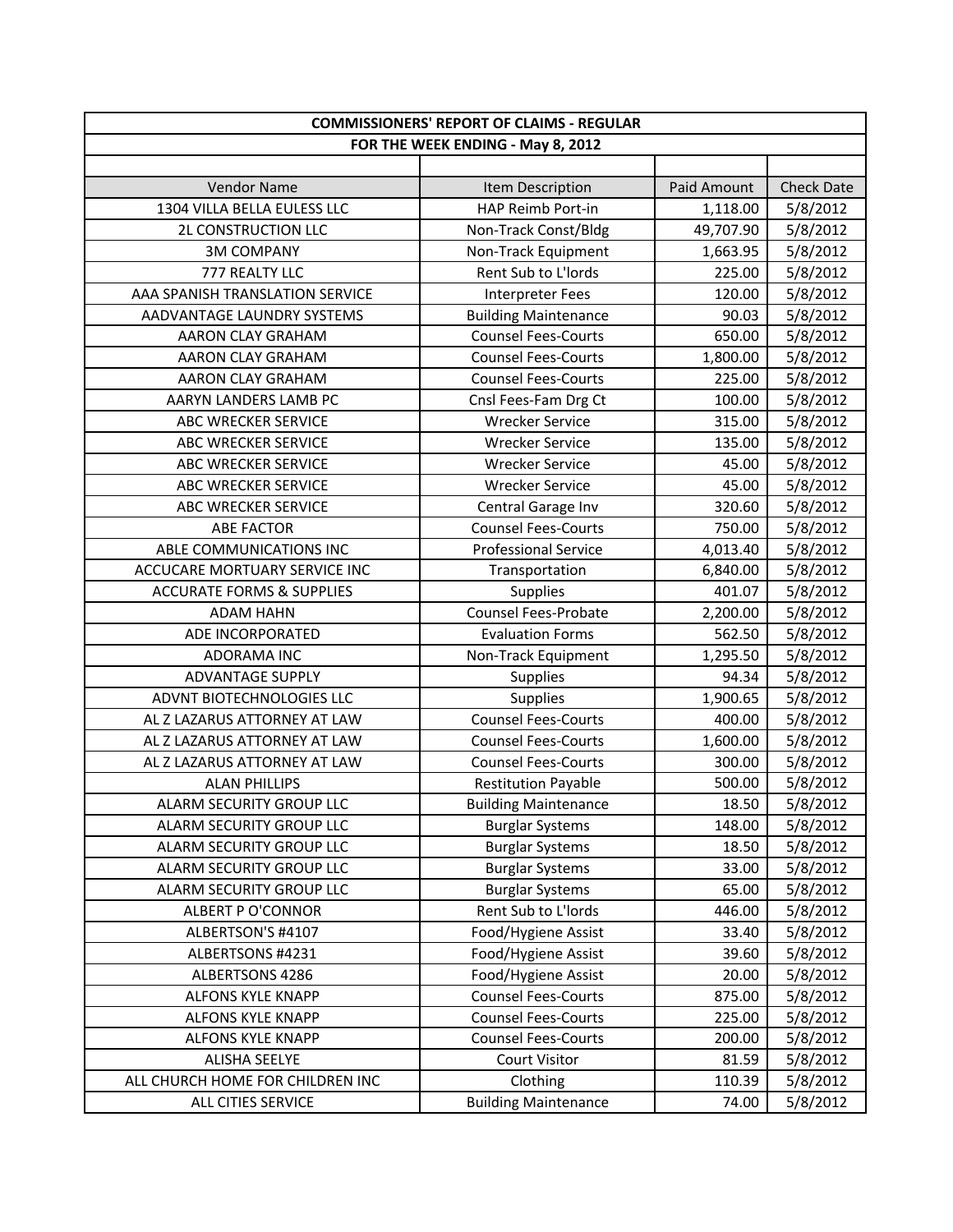| ALL CITIES SERVICE                 | Kitchen Maintenance         | 378.02    | 5/8/2012 |
|------------------------------------|-----------------------------|-----------|----------|
| <b>ALLIED COURT REPORTERS</b>      | <b>Professional Service</b> | 1,227.94  | 5/8/2012 |
| <b>ALLIED COURT REPORTERS</b>      | Reporter's Records          | 280.00    | 5/8/2012 |
| ALTMAN PSYCHOLOGICAL SERVICES PLLC | Psych Exam/Testimony        | 805.00    | 5/8/2012 |
| <b>ALYSSA MONDEN</b>               | Clothing                    | 134.35    | 5/8/2012 |
| <b>AMBIT ENERGY LLC</b>            | <b>Utility Assistance</b>   | 64.67     | 5/8/2012 |
| <b>AMBIT ENERGY LLC</b>            | <b>Utility Allowance</b>    | 152.00    | 5/8/2012 |
| AMERICAN AUTO SALVAGE              | Central Garage Inv          | 300.00    | 5/8/2012 |
| AMERICAN BAR ASSOCIATION           | <b>Dues</b>                 | 310.00    | 5/8/2012 |
| AMERICAN MESSAGING SERVICES LLC    | Pager / Blackberry          | 25.50     | 5/8/2012 |
| AMERICAN MESSAGING SERVICES LLC    | Pager / Blackberry          | 45.95     | 5/8/2012 |
| AMERICAN MESSAGING SERVICES LLC    | Pager / Blackberry          | 2.50      | 5/8/2012 |
| AMERICAN MESSAGING SERVICES LLC    | Pager / Blackberry          | 387.40    | 5/8/2012 |
| AMERICAN MESSAGING SERVICES LLC    | Pager / Blackberry          | 85.50     | 5/8/2012 |
| AMERICAN MESSAGING SERVICES LLC    | Pager / Blackberry          | 2.50      | 5/8/2012 |
| AMERICAN MESSAGING SERVICES LLC    | Pager / Blackberry          | 2.50      | 5/8/2012 |
| AMERICAN MESSAGING SERVICES LLC    | Pager / Blackberry          | 5.00      | 5/8/2012 |
| AMERICAN MESSAGING SERVICES LLC    | Pager / Blackberry          | 102.95    | 5/8/2012 |
| <b>AMY SHORTES</b>                 | <b>Restitution Payable</b>  | 6.50      | 5/8/2012 |
| Andrea L Stone                     | Education                   | 50.00     | 5/8/2012 |
| ANDREW BISHOP ETTER II             | <b>Counsel Fees-Courts</b>  | 200.00    | 5/8/2012 |
| <b>ANN KESSEL</b>                  | Rent Sub to L'Iords         | 235.00    | 5/8/2012 |
| <b>ANN LAWLER</b>                  | <b>Counsel Fees-Courts</b>  | 550.00    | 5/8/2012 |
| <b>ANN LAWLER</b>                  | Counsel Fees - CPS          | 100.00    | 5/8/2012 |
| <b>ANTHONY GREEN</b>               | Counsel Fees-Juv            | 100.00    | 5/8/2012 |
| <b>ANTONIO FRIAS</b>               | <b>Restitution Payable</b>  | 800.00    | 5/8/2012 |
| <b>APPLIED OPERATIONS SECURITY</b> | <b>Security Contract</b>    | 9,792.00  | 5/8/2012 |
| ARC/ AUSTIN RIBBON & COMPUTER      | LV Computers (Mod)          | 24,609.80 | 5/8/2012 |
| ARC/ AUSTIN RIBBON & COMPUTER      | <b>Computer Supplies</b>    | 549.40    | 5/8/2012 |
| ARC/ AUSTIN RIBBON & COMPUTER      | Capital Outlay-Low V        | 1,164.92  | 5/8/2012 |
| ARC/ AUSTIN RIBBON & COMPUTER      | Capital Outlay-Low V        | 1,642.09  | 5/8/2012 |
| ARC/ AUSTIN RIBBON & COMPUTER      | Capital Outlay-Low V        | 1,056.57  | 5/8/2012 |
| <b>ARLINGTON WATER UTILITIES</b>   | Water                       | 14.58     | 5/8/2012 |
| <b>ARLINGTON WATER UTILITIES</b>   | Water                       | 9.72      | 5/8/2012 |
| <b>ARLINGTON WATER UTILITIES</b>   | Water                       | 34.28     | 5/8/2012 |
| ARLINGTON WATER UTILITIES          | Water                       | 306.13    | 5/8/2012 |
| ARLINGTON WATER UTILITIES          | Water                       | 1,058.08  | 5/8/2012 |
| <b>ARLINGTON WATER UTILITIES</b>   | <b>Utility Assistance</b>   | 267.02    | 5/8/2012 |
| ARLINGTON WATER UTILITIES          | Water                       | 62.46     | 5/8/2012 |
| ARROW BOLT & SUPPLY CO             | Parts and Supplies          | 115.29    | 5/8/2012 |
| <b>ARTEL INC</b>                   | Lab Supplies                | 1,059.71  | 5/8/2012 |
| ARTEX AIR COMPANY INC              | Rent Sub to L'Iords         | 1,860.00  | 5/8/2012 |
| ARTEX OVERHEAD DOOR COMPANY        | <b>Building Maintenance</b> | 300.00    | 5/8/2012 |
| <b>ASHLEY NICKLAS</b>              | <b>Restitution Payable</b>  | 60.00     | 5/8/2012 |
| AT&T                               | Data Transmiss Line         | 280.00    | 5/8/2012 |
| AT&T                               | Data Transmiss Line         | 651.50    | 5/8/2012 |
| AT&T                               | Data Transmiss Line         | 114.84    | 5/8/2012 |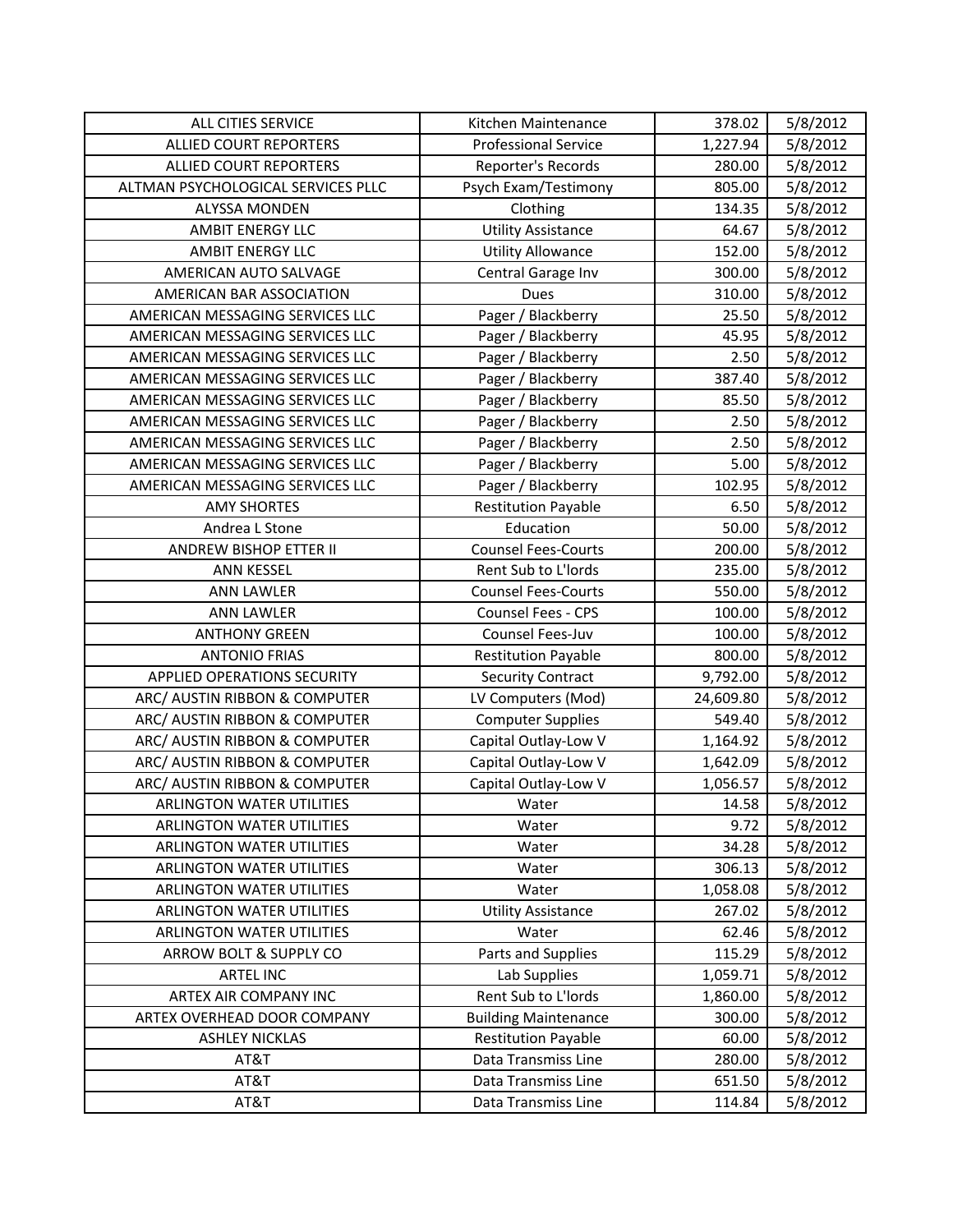| AT&T                                  | Telephone-Basic             | 746.50    | 5/8/2012 |
|---------------------------------------|-----------------------------|-----------|----------|
| AT&T                                  | Data Transmiss Line         | 391.49    | 5/8/2012 |
| AT&T                                  | Telephone-Basic             | 174.01    | 5/8/2012 |
| AT&T                                  | Telephone-Basic             | 56,356.98 | 5/8/2012 |
| AT&T                                  | Telephone-Basic             | 106.19    | 5/8/2012 |
| AT&T                                  | Data Transmiss Line         | 18,749.96 | 5/8/2012 |
| AT&T                                  | Telephone-Texan             | 33.10     | 5/8/2012 |
| AT&T                                  | Telephone-Basic             | 159.88    | 5/8/2012 |
| AT&T                                  | Data Transmiss Line         | 240.95    | 5/8/2012 |
| AT&T                                  | Data Transmiss Line         | 753.21    | 5/8/2012 |
| ATC FREIGHTLINER GROUP                | Parts and Supplies          | 114.98    | 5/8/2012 |
| <b>ATMOS ENERGY CORP</b>              | Gas                         | 151.60    | 5/8/2012 |
| <b>ATMOS ENERGY CORP</b>              | Gas                         | 11.57     | 5/8/2012 |
| <b>ATMOS ENERGY CORP</b>              | Gas                         | 7.72      | 5/8/2012 |
| <b>ATMOS ENERGY CORP</b>              | Gas                         | 56.66     | 5/8/2012 |
| <b>ATMOS ENERGY CORP</b>              | Gas                         | 31.28     | 5/8/2012 |
| <b>ATMOS ENERGY CORP</b>              | Gas                         | 9.20      | 5/8/2012 |
| <b>ATMOS ENERGY CORP</b>              | Gas                         | 25.05     | 5/8/2012 |
| <b>ATMOS ENERGY CORP</b>              | Gas                         | 44.44     | 5/8/2012 |
| <b>ATMOS ENERGY CORP</b>              | <b>Utility Assistance</b>   | 1,658.23  | 5/8/2012 |
| <b>ATMOS ENERGY CORP</b>              | <b>Utility Assistance</b>   | 169.24    | 5/8/2012 |
| <b>ATMOS ENERGY CORP</b>              | Gas                         | 29.77     | 5/8/2012 |
| <b>ATMOS ENERGY CORP</b>              | Gas                         | 52.16     | 5/8/2012 |
| <b>ATMOS ENERGY CORP</b>              | Gas                         | 22.65     | 5/8/2012 |
| <b>ATMOS ENERGY CORP</b>              | Gas                         | 3,604.90  | 5/8/2012 |
| <b>AUREL T GRECU</b>                  | <b>Equipment Maint</b>      | 385.00    | 5/8/2012 |
| AUSTIN HOTEL ASSOCIATES LLC           | Travel                      | 621.00    | 5/8/2012 |
| AUSTIN HOTEL ASSOCIATES LLC           | Travel                      | 621.00    | 5/8/2012 |
| <b>AUTISTIC TREATMENT CENTER</b>      | Clothing                    | 100.00    | 5/8/2012 |
| AUTO DAMAGE APPRAISERS OF TEXAS       | <b>Professional Service</b> | 345.00    | 5/8/2012 |
| AUTOMATIC SPRINKLER OF TEXAS INC      | <b>Building Maintenance</b> | 300.00    | 5/8/2012 |
| <b>AUTONATION FORT WORTH MOTORS</b>   | Central Garage Inv          | 650.64    | 5/8/2012 |
| AUTO-SAN                              | <b>Building Maintenance</b> | 691.50    | 5/8/2012 |
| AUTO-SAN                              | <b>Building Maintenance</b> | 64.50     | 5/8/2012 |
| AVIS RENT A CAR SYSTEM LLC            | Education                   | 521.35    | 5/8/2012 |
| AZLE AVENUE BAPTIST CHURCH            | Space Lease Rental          | 400.00    | 5/8/2012 |
| <b>B &amp; H PHOTO VIDEO</b>          | Field Equip&Supplies        | 258.38    | 5/8/2012 |
| <b>BAILEY &amp; GALYEN</b>            | <b>Counsel Fees-Courts</b>  | 750.00    | 5/8/2012 |
| <b>BAILEY &amp; GALYEN</b>            | <b>Counsel Fees-Courts</b>  | 400.00    | 5/8/2012 |
| <b>BAILEY &amp; GALYEN</b>            | <b>Counsel Fees-Courts</b>  | 1,000.00  | 5/8/2012 |
| <b>BAKER AND DAMERON LLC</b>          | <b>Counsel Fees-Courts</b>  | 525.00    | 5/8/2012 |
| BAKER AND DAMERON LLC                 | <b>Counsel Fees-Courts</b>  | 140.00    | 5/8/2012 |
| BAKER AND DAMERON LLC                 | <b>Counsel Fees-Courts</b>  | 200.00    | 5/8/2012 |
| BAKUTIS, MCCULLY & SAWYER PC          | Counsel Fees-Probate        | 1,000.00  | 5/8/2012 |
| <b>BALANCE FORENSIC &amp; GENERAL</b> | Psych Exam/Testimony        | 2,880.00  | 5/8/2012 |
| <b>BALANCE FORENSIC &amp; GENERAL</b> | Psych Exam/Testimony        | 500.00    | 5/8/2012 |
| <b>BALANCE FORENSIC &amp; GENERAL</b> | Psych Exam/Testimony        | 800.00    | 5/8/2012 |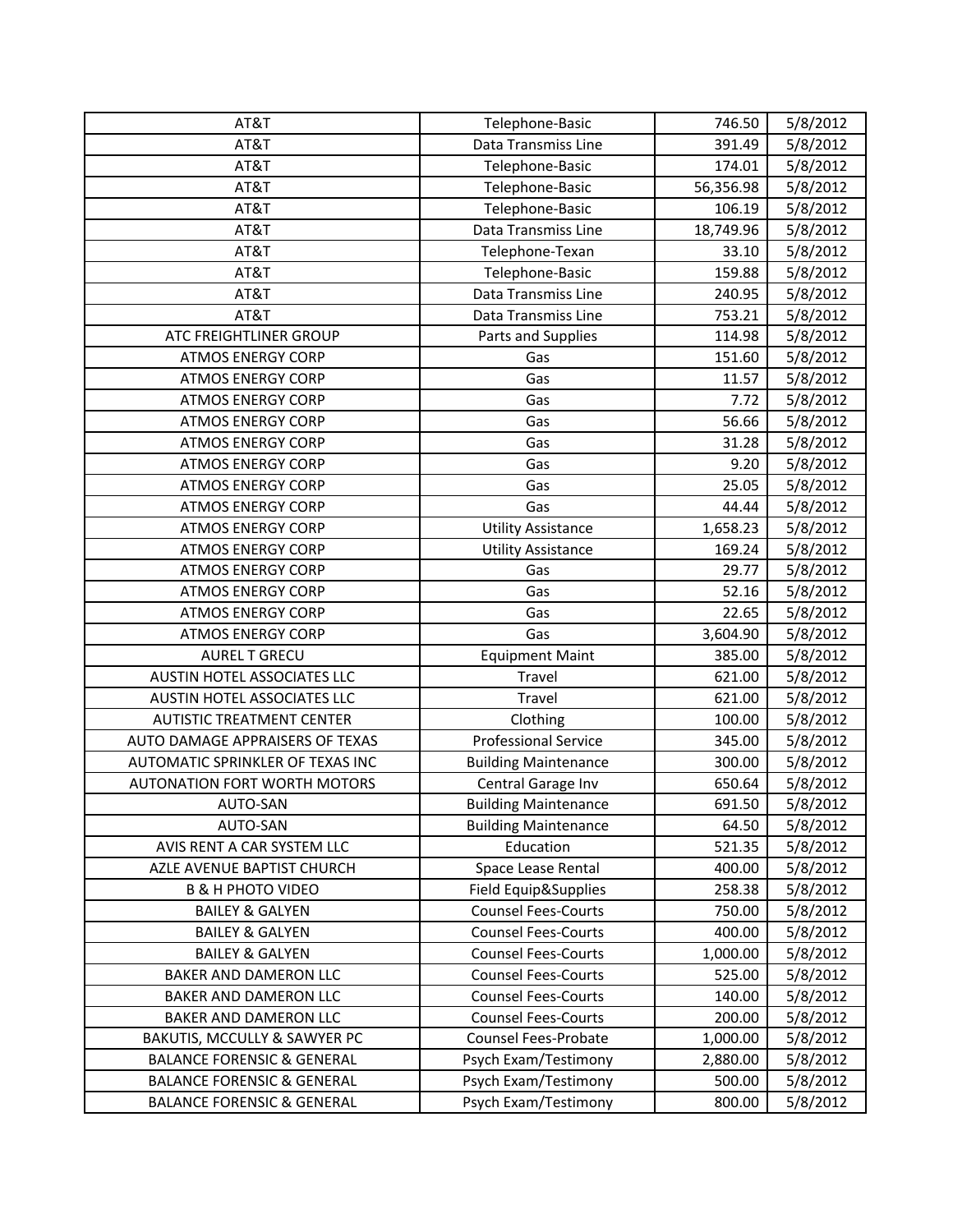| <b>BALL &amp; HASE PC</b>                 | <b>Counsel Fees-Courts</b>  | 875.00      | 5/8/2012 |
|-------------------------------------------|-----------------------------|-------------|----------|
| <b>BALL &amp; HASE PC</b>                 | <b>Counsel Fees-Courts</b>  | 950.00      | 5/8/2012 |
| <b>BALL &amp; HASE PC</b>                 | <b>Counsel Fees-Courts</b>  | 400.00      | 5/8/2012 |
| <b>BANE MACHINERY INC</b>                 | Parts and Supplies          | 53.34       | 5/8/2012 |
| <b>BANE MACHINERY INC</b>                 | Parts and Supplies          | 234.34      | 5/8/2012 |
| BANKSTON FORD MAZDA OF FORT WORTH         | Central Garage Inv          | 1,342.79    | 5/8/2012 |
| BANKSTON FORD OF SOUTH FORT WORTH         | Central Garage Inv          | 10.49       | 5/8/2012 |
| <b>BARNES &amp; NOBLE BOOKSELLERS INC</b> | Supplies                    | 59.97       | 5/8/2012 |
| <b>BARNES &amp; NOBLE BOOKSELLERS INC</b> | <b>Supplies</b>             | 23.99       | 5/8/2012 |
| BARNEY HOLLAND OIL COMPANY                | Fuel                        | 13,842.61   | 5/8/2012 |
| BARNEY HOLLAND OIL COMPANY                | Fuel                        | 1,112.56    | 5/8/2012 |
| BARNEY HOLLAND OIL COMPANY                | Fuel                        | 244.65      | 5/8/2012 |
| BARNEY HOLLAND OIL COMPANY                | Fuel                        | 471.78      | 5/8/2012 |
| BARNEY HOLLAND OIL COMPANY                | Fuel                        | 239.69      | 5/8/2012 |
| <b>BARNEY HOLLAND OIL COMPANY</b>         | Fuel                        | 8,275.60    | 5/8/2012 |
| BARNEY HOLLAND OIL COMPANY                | Fuel                        | 1,654.56    | 5/8/2012 |
| BARNEY HOLLAND OIL COMPANY                | Fuel                        | 91.00       | 5/8/2012 |
| BARNEY HOLLAND OIL COMPANY                | Fuel                        | 282.48      | 5/8/2012 |
| BARNEY HOLLAND OIL COMPANY                | Fuel                        | 3,550.88    | 5/8/2012 |
| <b>BARNEY HOLLAND OIL COMPANY</b>         | Fuel                        | 3,096.52    | 5/8/2012 |
| BARNEY HOLLAND OIL COMPANY                | Fuel                        | 14,461.42   | 5/8/2012 |
| BARNEY HOLLAND OIL COMPANY                | Fuel                        | 324.63      | 5/8/2012 |
| BARNEY HOLLAND OIL COMPANY                | Fuel                        | 206.72      | 5/8/2012 |
| BARNEY HOLLAND OIL COMPANY                | Fuel                        | 440.04      | 5/8/2012 |
| BARNEY HOLLAND OIL COMPANY                | Fuel                        | 180.58      | 5/8/2012 |
| BARNEY HOLLAND OIL COMPANY                | Fuel                        | 811.65      | 5/8/2012 |
| BARNEY HOLLAND OIL COMPANY                | Fuel                        | 107.22      | 5/8/2012 |
| BARNEY HOLLAND OIL COMPANY                | Fuel                        | 3,166.39    | 5/8/2012 |
| BARNEY HOLLAND OIL COMPANY                | Fuel                        | 1,920.63    | 5/8/2012 |
| BARNEY HOLLAND OIL COMPANY                | Fuel                        | 2,103.50    | 5/8/2012 |
| BARNEY HOLLAND OIL COMPANY                | Fuel                        | 11,959.04   | 5/8/2012 |
| <b>BARNEY HOLLAND OIL COMPANY</b>         | Fuel                        | 93.06       | 5/8/2012 |
| BARRETT, DAFFIN, FRAPPIER, TURNER         | Trust - JP 8                | 310.00      | 5/8/2012 |
| <b>BARRY ALFORD</b>                       | <b>Counsel Fees-Courts</b>  | 550.00      | 5/8/2012 |
| <b>BASECOM INC</b>                        | <b>Building Maintenance</b> | 140.58      | 5/8/2012 |
| <b>BAYTECH SUPPLY INC</b>                 | Non-Track Equipment         | 553.29      | 5/8/2012 |
| <b>BAYTECH SUPPLY INC</b>                 | <b>Building Maintenance</b> | 298.00      | 5/8/2012 |
| BEARDEN INVESTIGATIVE AGENCY              | Investigative               | 195.50      | 5/8/2012 |
| BEHAVIORAL MEASURES AND FORENSIC          | Interpreter Fees            | 850.00      | 5/8/2012 |
| <b>BELINDA CARMIKLE</b>                   | <b>Restitution Payable</b>  | 25.00       | 5/8/2012 |
| <b>BEN LEONARD PLLC</b>                   | <b>Counsel Fees-Courts</b>  | 600.00      | 5/8/2012 |
| BENNETT BENNER PETTIT INC                 | Professional Service        | 52,914.30   | 5/8/2012 |
| BENNETT BENNER PETTIT INC                 | <b>Professional Service</b> | 82.74       | 5/8/2012 |
| BENT TREE / COUNTRY PLACE LTD             | Rental Assistance           | 299.00      | 5/8/2012 |
| BEST BUY GOV LLC                          | Shrff Commissary Inv        | (1, 399.92) | 5/8/2012 |
| <b>BEST BUY GOV LLC</b>                   | Shrff Commissary Inv        | 5,115.00    | 5/8/2012 |
| BEST BUY GOV LLC                          | Recreation                  | 173.34      | 5/8/2012 |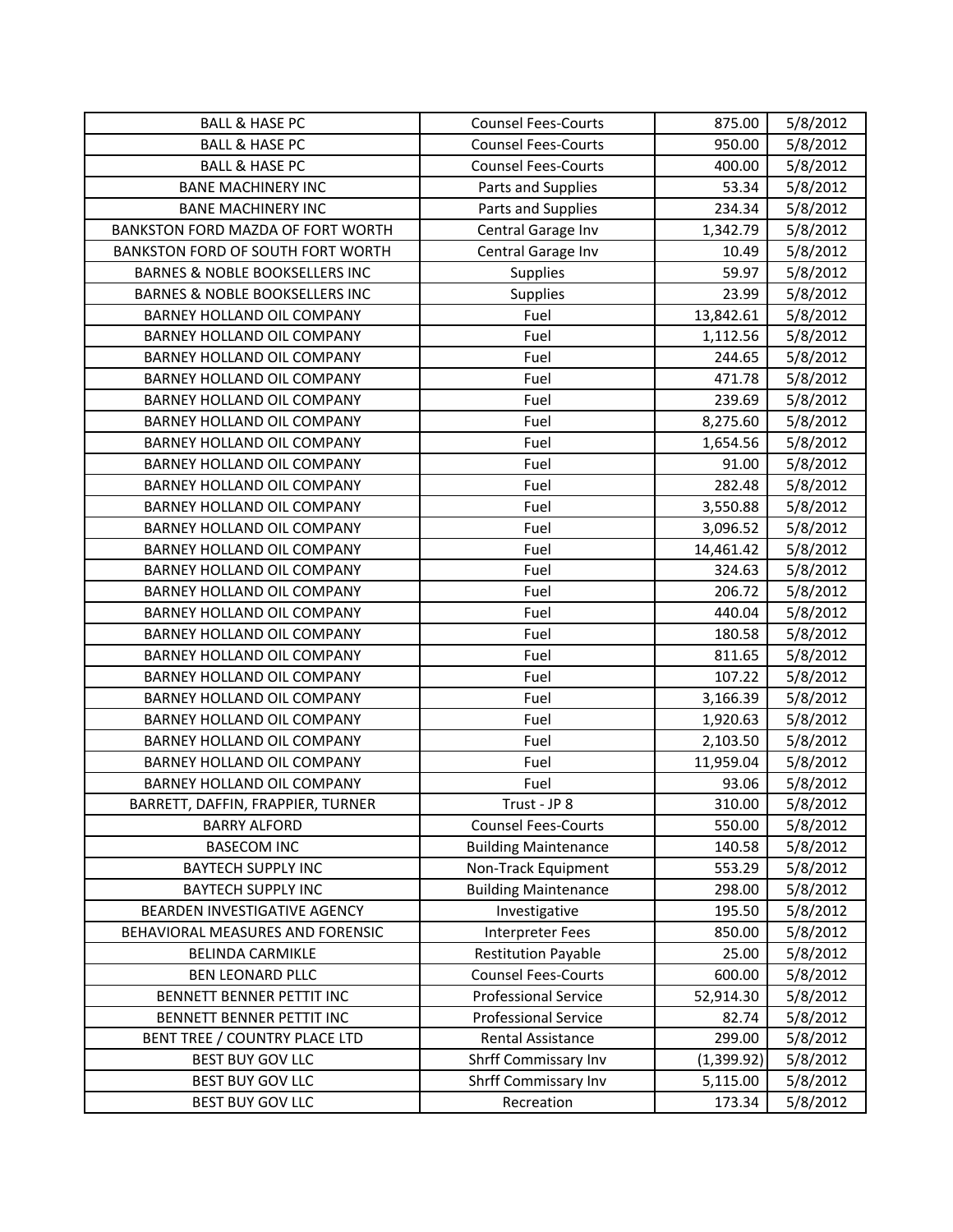| <b>B-GREENER INDUSTRIAL CLEANERS LLC</b> | Parts and Supplies          | 185.00   | 5/8/2012 |
|------------------------------------------|-----------------------------|----------|----------|
| BIG BROTHERS BIG SISTERS OF NORTH T      | <b>Subrecipient Service</b> | 3,234.72 | 5/8/2012 |
| <b>BIG COUNTRY SUPPLY</b>                | Clothing                    | 30.01    | 5/8/2012 |
| <b>BIMBO BAKERIES USA INC</b>            | Food                        | 338.97   | 5/8/2012 |
| <b>BLAGG TIRE AND SERVICE</b>            | Central Garage Inv          | 1,173.82 | 5/8/2012 |
| BLUE LAKES AT MARINE CREEK               | HAP Reimb Port-in           | 550.00   | 5/8/2012 |
| BLUEBONNET HILLS MEMOR PARK INC          | <b>County Burials</b>       | 350.00   | 5/8/2012 |
| <b>BOB BARKER</b>                        | <b>Bedding and Clothing</b> | 223.86   | 5/8/2012 |
| <b>BOB BARKER</b>                        | Non-Track Equipment         | 2,071.20 | 5/8/2012 |
| <b>BOB FRAZIER</b>                       | <b>Counsel Fees-Courts</b>  | 100.00   | 5/8/2012 |
| <b>BONNIE C WELLS</b>                    | Investigative               | 109.25   | 5/8/2012 |
| <b>BOYD MOONEY</b>                       | Counsel Fees-Juv            | 200.00   | 5/8/2012 |
| <b>BOYS &amp; GIRLS CLUB OF GREATER</b>  | <b>Subrecipient Service</b> | 6,161.48 | 5/8/2012 |
| <b>BRADFORD SHAW</b>                     | <b>Counsel Fees-Courts</b>  | 550.00   | 5/8/2012 |
| <b>BRADFORD SHAW</b>                     | <b>Counsel Fees-Courts</b>  | 600.00   | 5/8/2012 |
| <b>BRADFORD SHAW</b>                     | Counsel Fees - CPS          | 100.00   | 5/8/2012 |
| <b>BRENDA HANSEN</b>                     | <b>Counsel Fees-Courts</b>  | 300.00   | 5/8/2012 |
| <b>BRENDA HANSEN</b>                     | <b>Counsel Fees-Courts</b>  | 400.00   | 5/8/2012 |
| <b>BRENDA HANSEN</b>                     | <b>Counsel Fees-Courts</b>  | 2,300.00 | 5/8/2012 |
| <b>BRENDA HANSEN</b>                     | <b>Counsel Fees-Courts</b>  | 250.00   | 5/8/2012 |
| <b>BRENDA HANSEN</b>                     | Counsel Fees - CPS          | 100.00   | 5/8/2012 |
| <b>BRENDA HANSEN</b>                     | Cnsl Fees-Fam Drg Ct        | 100.00   | 5/8/2012 |
| <b>BRENDA HEIN</b>                       | Reporter's Records          | 2,352.00 | 5/8/2012 |
| <b>BRETT BOONE</b>                       | <b>Counsel Fees-Courts</b>  | 2,040.00 | 5/8/2012 |
| <b>BRIAN C SIMPSON</b>                   | Counsel Fees - CPS          | 100.00   | 5/8/2012 |
| <b>BRIAN E POPE PHD</b>                  | Psych Exam/Testimony        | 900.00   | 5/8/2012 |
| <b>BRIAN J WILLETT</b>                   | <b>Counsel Fees-Courts</b>  | 450.00   | 5/8/2012 |
| <b>BRIAN SALVANT</b>                     | <b>Counsel Fees-Courts</b>  | 200.00   | 5/8/2012 |
| <b>BRIAN SALVANT</b>                     | <b>Counsel Fees-Courts</b>  | 225.00   | 5/8/2012 |
| BROWN, OWENS AND BRUMLEY                 | <b>County Burials</b>       | 495.00   | 5/8/2012 |
| <b>BRUCE ASHWORTH</b>                    | <b>Counsel Fees-Courts</b>  | 600.00   | 5/8/2012 |
| <b>BRUCE ASHWORTH</b>                    | <b>Counsel Fees-Courts</b>  | 700.00   | 5/8/2012 |
| <b>BRUCE ASHWORTH</b>                    | <b>Counsel Fees-Courts</b>  | 575.00   | 5/8/2012 |
| <b>BUSH RUDNICKI SHELTON PC</b>          | <b>Counsel Fees-Courts</b>  | 600.00   | 5/8/2012 |
| <b>BUSH RUDNICKI SHELTON PC</b>          | <b>Counsel Fees-Courts</b>  | 1,090.00 | 5/8/2012 |
| <b>BUSINESS INTERIORS</b>                | Parts and Supplies          | 743.68   | 5/8/2012 |
| <b>BVA SCIENTIFIC INC</b>                | Lab Supplies                | 88.00    | 5/8/2012 |
| <b>Byron R Hubbard</b>                   | Fuel                        | 28.00    | 5/8/2012 |
| <b>Byron R Hubbard</b>                   | Education                   | 50.00    | 5/8/2012 |
| <b>CALICO INDUSTRIES INC</b>             | Sheriff Inventory           | 2,723.84 | 5/8/2012 |
| <b>CALICO INDUSTRIES INC</b>             | Parts and Supplies          | 55.70    | 5/8/2012 |
| CAMP FIRE USA FIRST TEXAS COUNCIL        | <b>Subrecipient Service</b> | 908.81   | 5/8/2012 |
| <b>CANAS &amp; FLORES</b>                | <b>Counsel Fees-Courts</b>  | 450.00   | 5/8/2012 |
| <b>CANAS &amp; FLORES</b>                | <b>Counsel Fees-Courts</b>  | 1,100.00 | 5/8/2012 |
| <b>CANAS &amp; FLORES</b>                | <b>Counsel Fees-Courts</b>  | 450.00   | 5/8/2012 |
| <b>CANAS &amp; FLORES</b>                | <b>Counsel Fees-Courts</b>  | 100.00   | 5/8/2012 |
| <b>CANCER CARE SERVICES</b>              | Food/Hygiene Assist         | 1,414.20 | 5/8/2012 |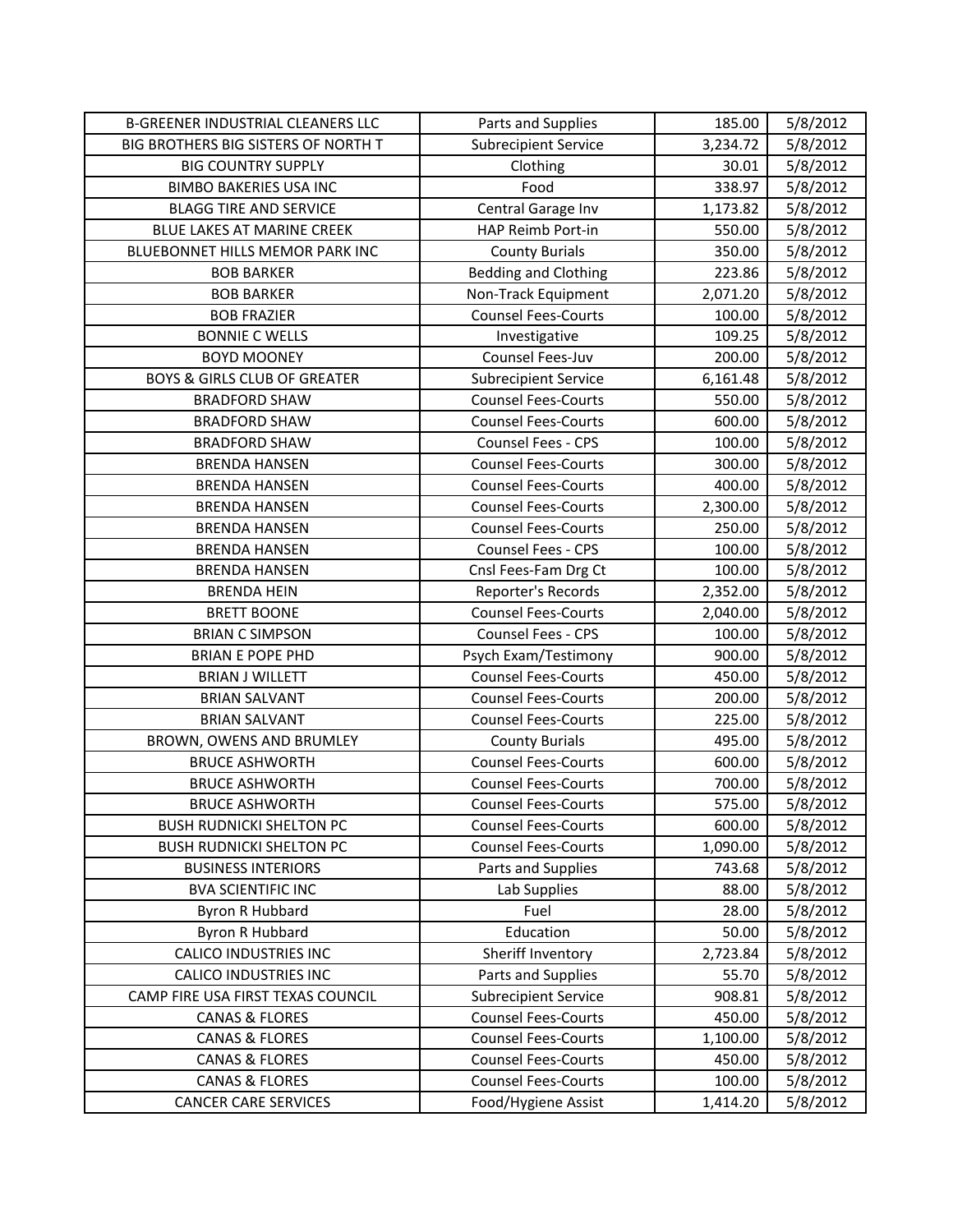| <b>CAPP INC</b>                     | A/C Maint Contract          | 2,416.00 | 5/8/2012 |
|-------------------------------------|-----------------------------|----------|----------|
| <b>CAROLE KERR</b>                  | <b>Counsel Fees-Courts</b>  | 500.00   | 5/8/2012 |
| <b>CAROLE L ROGERS</b>              | Psych Exam/Testimony        | 3,000.00 | 5/8/2012 |
| <b>CARRIER CORPORATION</b>          | A/C Maint Contract          | 680.00   | 5/8/2012 |
| <b>CARY M SCHROEDER</b>             | <b>Counsel Fees-Probate</b> | 2,200.00 | 5/8/2012 |
| <b>CASS ROBERT CALLAWAY</b>         | <b>Counsel Fees-Courts</b>  | 400.00   | 5/8/2012 |
| <b>CASS ROBERT CALLAWAY</b>         | <b>Counsel Fees-Courts</b>  | 725.00   | 5/8/2012 |
| <b>CASS ROBERT CALLAWAY</b>         | <b>Counsel Fees-Courts</b>  | 375.00   | 5/8/2012 |
| <b>CASS ROBERT CALLAWAY</b>         | <b>Counsel Fees-Courts</b>  | 175.00   | 5/8/2012 |
| <b>CATHERINE DUNNAVANT</b>          | <b>Counsel Fees-Courts</b>  | 800.00   | 5/8/2012 |
| <b>CATHERINE DUNNAVANT</b>          | <b>Counsel Fees-Courts</b>  | 250.00   | 5/8/2012 |
| CATHOLIC CHARITIES DIOCESE OF FTW   | Interpreter Fees            | 200.00   | 5/8/2012 |
| CAYMAN CHEMICAL COMPANY INC         | Lab Supplies                | 176.00   | 5/8/2012 |
| CB FINCHER'S WESTERN WEAR           | <b>Estray Livestock</b>     | 179.85   | 5/8/2012 |
| <b>CDW GOVERNMENT INC</b>           | <b>Computer Supplies</b>    | 44.66    | 5/8/2012 |
| <b>CDW GOVERNMENT INC</b>           | <b>Computer Maintenance</b> | 513.66   | 5/8/2012 |
| <b>CDW GOVERNMENT INC</b>           | <b>Computer Maintenance</b> | 22.93    | 5/8/2012 |
| <b>CEDAR POINT APTS LP</b>          | Rent Sub to L'Iords         | 1,251.00 | 5/8/2012 |
| <b>CENTAURUS GF TERRACE LLC</b>     | Rent Sub to L'Iords         | 689.00   | 5/8/2012 |
| <b>CENTERLINE SUPPLY</b>            | <b>Road Signs</b>           | 80.00    | 5/8/2012 |
| <b>CEPHEID INC</b>                  | Lab Supplies                | 1,120.61 | 5/8/2012 |
| <b>CERTIFIED LAB</b>                | <b>Building Maintenance</b> | 964.16   | 5/8/2012 |
| <b>CHADWELL GROUP LP</b>            | <b>Professional Service</b> | 300.00   | 5/8/2012 |
| <b>CHADWELL GROUP LP</b>            | <b>Professional Service</b> | 449.80   | 5/8/2012 |
| <b>CHADWELL GROUP LP</b>            | <b>Professional Service</b> | 450.00   | 5/8/2012 |
| <b>CHAMPION ENERGY SERVICES LLC</b> | <b>Utility Assistance</b>   | 71.33    | 5/8/2012 |
| <b>CHARLES BURGESS</b>              | <b>Counsel Fees-Courts</b>  | 200.00   | 5/8/2012 |
| <b>CHARLES E WILLIAMS</b>           | <b>County Burials</b>       | 1,480.00 | 5/8/2012 |
| Charles M Clow                      | Education                   | 455.00   | 5/8/2012 |
| <b>CHARLES ROACH</b>                | <b>Counsel Fees-Courts</b>  | 600.00   | 5/8/2012 |
| <b>CHARLES ROACH</b>                | <b>Counsel Fees-Courts</b>  | 1,800.00 | 5/8/2012 |
| <b>CHARLES ROACH</b>                | <b>Counsel Fees-Courts</b>  | 1,265.00 | 5/8/2012 |
| <b>CHARLES ROACH</b>                | <b>Counsel Fees-Courts</b>  | 1,150.00 | 5/8/2012 |
| <b>CHARLES ROACH</b>                | <b>Counsel Fees-Courts</b>  | 1,200.00 | 5/8/2012 |
| <b>CHARLES ROACH</b>                | <b>Counsel Fees-Courts</b>  | 500.00   | 5/8/2012 |
| <b>CHARLOTTE ANN STALLINGS</b>      | Tuition C/room Train        | 2,000.00 | 5/8/2012 |
| <b>CHARLOTTE STAPLES</b>            | Counsel Fees - CPS          | 100.00   | 5/8/2012 |
| <b>CHARLOTTE STAPLES</b>            | Counsel Fees - CPS          | 3,000.00 | 5/8/2012 |
| <b>CHARTER COMMUNICATIONS</b>       | <b>Computer Supplies</b>    | 186.98   | 5/8/2012 |
| <b>CHARTER COMMUNICATIONS</b>       | Subscriptions               | 85.18    | 5/8/2012 |
| <b>CHARTER COMMUNICATIONS</b>       | Subscriptions               | 124.94   | 5/8/2012 |
| <b>CHARTER COMMUNICATIONS</b>       | Subscriptions               | 61.98    | 5/8/2012 |
| <b>CHARTER COMMUNICATIONS</b>       | Subscriptions               | 73.17    | 5/8/2012 |
| <b>CHARTER COMMUNICATIONS</b>       | Subscriptions               | 85.17    | 5/8/2012 |
| <b>CHECKPOINT SERVICES INC</b>      | <b>Computer Maintenance</b> | 1,031.65 | 5/8/2012 |
| <b>CHECKPOINT SERVICES INC</b>      | <b>Computer Maintenance</b> | 389.40   | 5/8/2012 |
| <b>CHECKPOINT SERVICES INC</b>      | <b>Computer Maintenance</b> | 585.00   | 5/8/2012 |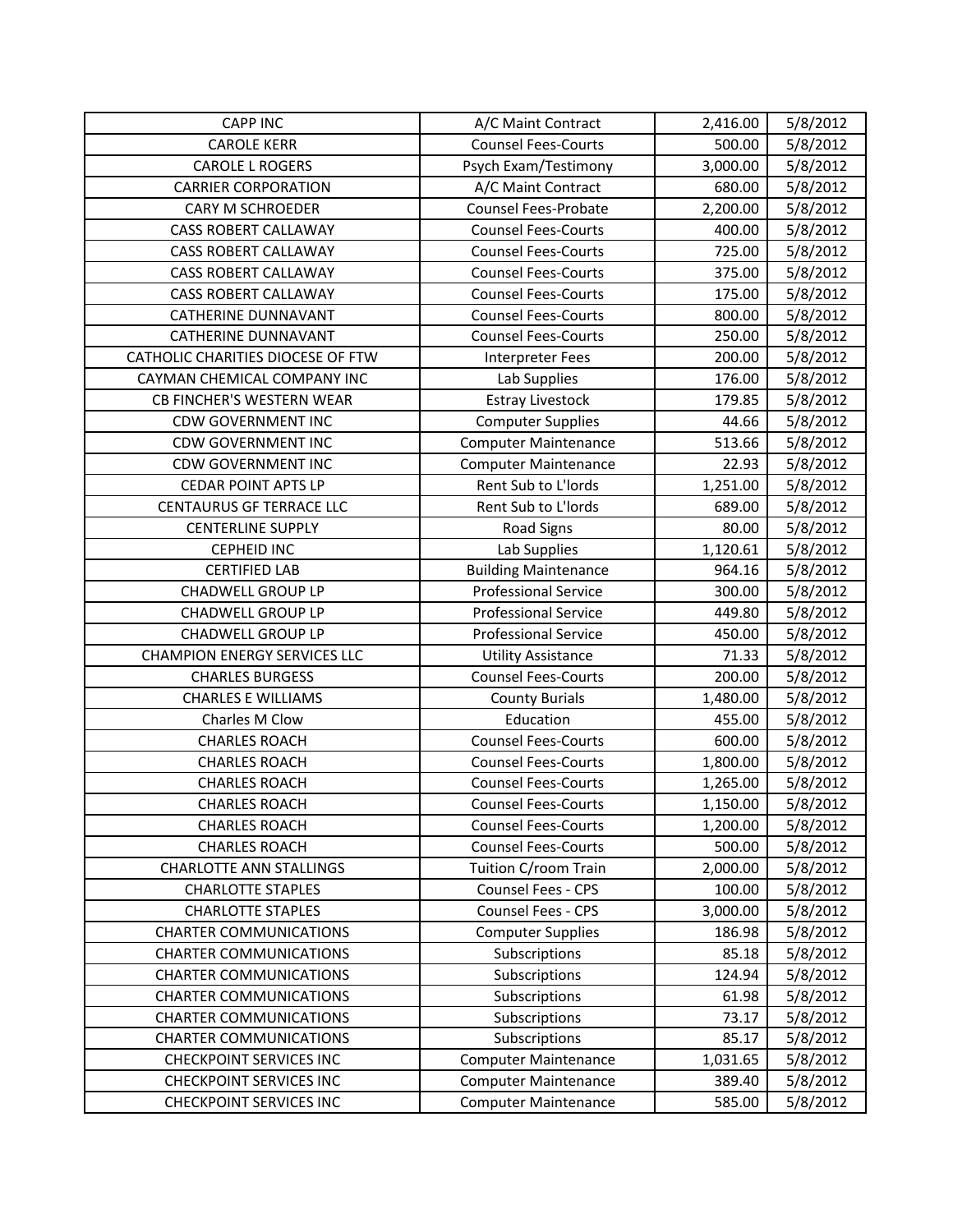| <b>CHEM AQUA</b>                   | A/C Maint Contract          | 720.00     | 5/8/2012 |
|------------------------------------|-----------------------------|------------|----------|
| <b>CHEM AQUA</b>                   | A/C Maint Contract          | 80.00      | 5/8/2012 |
| <b>CHEM AQUA</b>                   | A/C Maint Contract          | 80.00      | 5/8/2012 |
| <b>CHEM AQUA</b>                   | A/C Maint Contract          | 980.00     | 5/8/2012 |
| <b>CHEM AQUA</b>                   | A/C Maint Contract          | 280.00     | 5/8/2012 |
| <b>CHESTER PHILLIPS</b>            | <b>Restitution Payable</b>  | 9.00       | 5/8/2012 |
| <b>CHRISTOPHER LEO CASTANON</b>    | <b>Counsel Fees-Courts</b>  | 450.00     | 5/8/2012 |
| <b>CIRRO ENERGY</b>                | <b>Utility Assistance</b>   | 169.79     | 5/8/2012 |
| <b>CITY OF ARLINGTON</b>           | Fuel                        | 2,431.81   | 5/8/2012 |
| <b>CITY OF EULESS</b>              | Water                       | 51.33      | 5/8/2012 |
| <b>CITY OF EULESS</b>              | Water                       | 41.99      | 5/8/2012 |
| <b>CITY OF FORT WORTH</b>          | <b>Professional Service</b> | 13,092.30  | 5/8/2012 |
| <b>CITY OF FORT WORTH</b>          | <b>Professional Service</b> | 3,094.40   | 5/8/2012 |
| <b>CITY OF FORT WORTH</b>          | <b>County Projects</b>      | 912,500.00 | 5/8/2012 |
| CITY OF FORT WORTH WATER DEPT      | <b>Utility Assistance</b>   | 166.04     | 5/8/2012 |
| CITY OF FT WORTH ANIMAL CONTROL    | <b>Health Ctr Contracts</b> | 7,457.00   | 5/8/2012 |
| <b>CITY OF GRAND PRAIRIE</b>       | <b>Utility Assistance</b>   | 44.37      | 5/8/2012 |
| <b>CITY OF HALTOM CITY</b>         | Water                       | 32.66      | 5/8/2012 |
| <b>CITY OF HALTOM CITY</b>         | Water                       | 14.67      | 5/8/2012 |
| <b>CITY OF HALTOM CITY</b>         | <b>Utility Assistance</b>   | 106.67     | 5/8/2012 |
| CITY OF MANSFIELD WATER            | <b>Utility Assistance</b>   | 133.00     | 5/8/2012 |
| CITY OF MANSFIELD WATER/SEWER      | Water                       | 196.41     | 5/8/2012 |
| CITY OF MANSFIELD WATER/SEWER      | Water                       | 230.41     | 5/8/2012 |
| CITY OF MANSFIELD WATER/SEWER      | Water                       | 169.30     | 5/8/2012 |
| CITY OF MANSFIELD WATER/SEWER      | Water                       | 249.46     | 5/8/2012 |
| CITY OF NORTH RICHLAND HILLS       | <b>Utility Assistance</b>   | 94.43      | 5/8/2012 |
| <b>CITY OFFSET</b>                 | Graphics Inventory          | 176.00     | 5/8/2012 |
| <b>CITYVIEW CARWASH LTD</b>        | Vehicle Maintenance         | 11.99      | 5/8/2012 |
| <b>CLEA MOSS</b>                   | Education                   | 631.65     | 5/8/2012 |
| <b>CLEMENTE DE LA CRUZ</b>         | <b>Counsel Fees-Courts</b>  | 275.00     | 5/8/2012 |
| <b>CLEMENTE DE LA CRUZ</b>         | Counsel Fees-Juv            | 300.00     | 5/8/2012 |
| <b>CLIFFORD GINN</b>               | Investigative               | 2,407.95   | 5/8/2012 |
| <b>CLIFFORD GINN</b>               | Investigative               | 270.45     | 5/8/2012 |
| <b>COBB PARK TOWNHOMES II LP</b>   | Rent Sub to L'Iords         | 506.00     | 5/8/2012 |
| <b>COBBLE RANSOM</b>               | Clothing                    | 200.00     | 5/8/2012 |
| COBY WOOTEN ATTORNEY AT LAW PC     | <b>Counsel Fees-Courts</b>  | 850.00     | 5/8/2012 |
| <b>CODE 3 INVESTIGATIONS</b>       | Investigative               | 227.50     | 5/8/2012 |
| CODY L COFER                       | <b>Counsel Fees-Courts</b>  | 425.00     | 5/8/2012 |
| <b>CODY L COFER</b>                | <b>Counsel Fees-Courts</b>  | 550.00     | 5/8/2012 |
| <b>CODY L COFER</b>                | <b>Counsel Fees-Courts</b>  | 150.00     | 5/8/2012 |
| <b>CODY L COFER</b>                | <b>Counsel Fees-Courts</b>  | 250.00     | 5/8/2012 |
| <b>CODY L COFER</b>                | Counsel Fees-Juv            | 100.00     | 5/8/2012 |
| COMLINK WIRELESS TECHNOLOGIES INC  | <b>Supplies</b>             | 37.91      | 5/8/2012 |
| <b>COMMERCIAL RECORDER</b>         | Advertis/Leg Notice         | 41.75      | 5/8/2012 |
| <b>COMMERCIAL RECORDER</b>         | <b>Estray Livestock</b>     | 27.50      | 5/8/2012 |
| COMMUNITY DEVELOPMENT SERVICES INC | Subscriptions               | 589.00     | 5/8/2012 |
| <b>COMMUNITY ENRICHMENT CENTER</b> | <b>Subrecipient Service</b> | 1,252.45   | 5/8/2012 |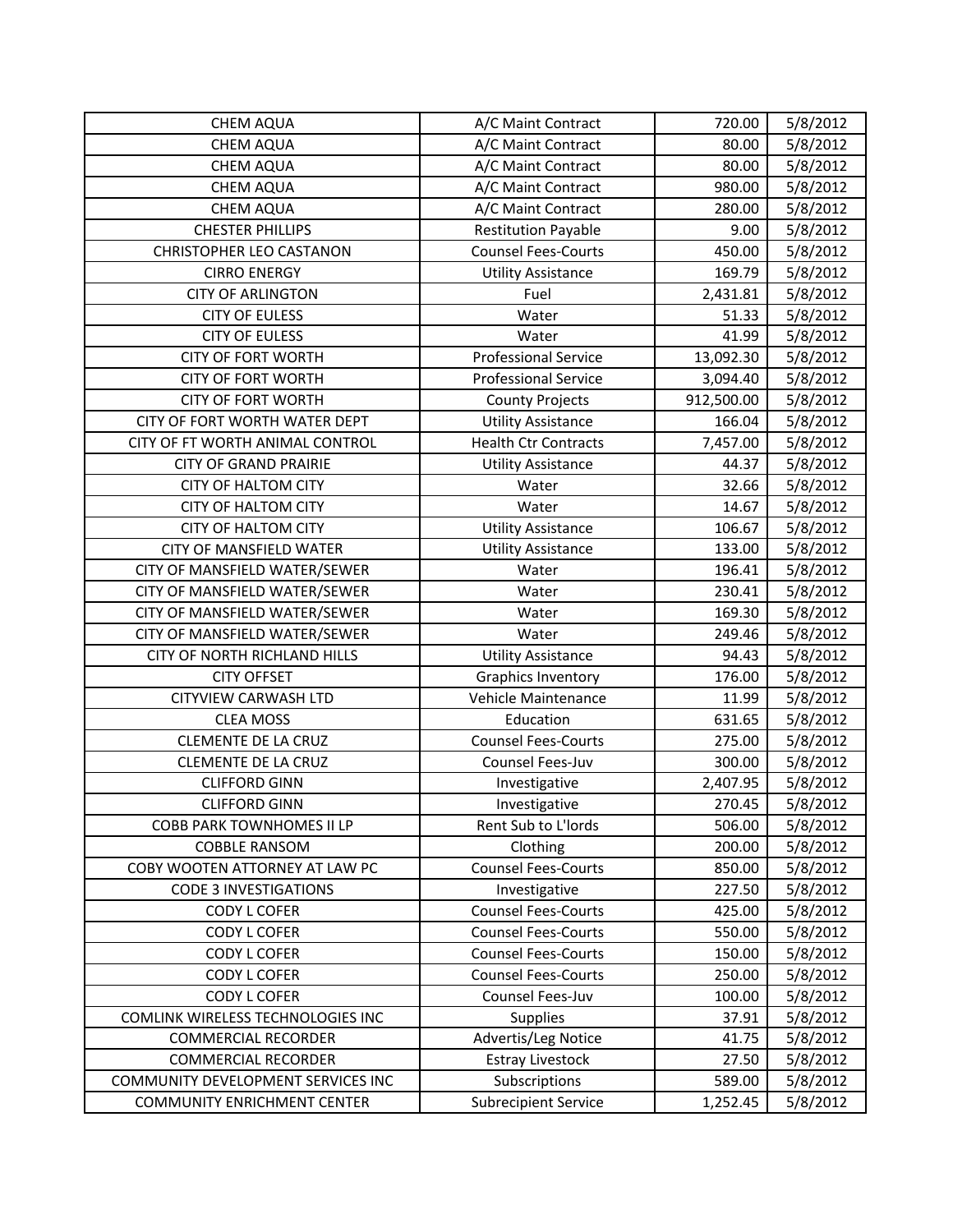| COMPREHENSIVE BREAST CARE CNTR OF T    | <b>Professional Service</b> | 5,548.22  | 5/8/2012 |
|----------------------------------------|-----------------------------|-----------|----------|
| COMPREHENSIVE BREAST CARE CNTR OF T    | <b>Professional Service</b> | 5,648.28  | 5/8/2012 |
| <b>CONCHO SUPPLY INC</b>               | Central Garage Inv          | 1,790.61  | 5/8/2012 |
| <b>CONNIE BANISTER CHITWOOD</b>        | <b>Professional Service</b> | 825.00    | 5/8/2012 |
| <b>CONNIE PYATT-DRYDEN</b>             | <b>Counsel Fees-Courts</b>  | 250.00    | 5/8/2012 |
| <b>CONTEMPORARY CONTRACTORS</b>        | Trust - Constable 4         | 5,305.42  | 5/8/2012 |
| COURTYARD BY MARRIOTT BLACKSTONE       | <b>Witness Travel</b>       | 341.35    | 5/8/2012 |
| <b>CRAIG S MICHALK</b>                 | <b>Counsel Fees-Courts</b>  | 400.00    | 5/8/2012 |
| <b>CRASH DYNAMICS</b>                  | <b>Professional Service</b> | 1,700.00  | 5/8/2012 |
| CRP / TBG FAIR OAKS LP                 | <b>Utility Assistance</b>   | 37.93     | 5/8/2012 |
| <b>CRYSTAL ROSS</b>                    | <b>HAP Reimb Port-in</b>    | 1,342.00  | 5/8/2012 |
| <b>CT INTERNATIONAL</b>                | <b>Medical Supplies</b>     | 18,208.50 | 5/8/2012 |
| CTC FAMILY LIMITED PARTNERSHIP         | Rent Sub to L'Iords         | 104.00    | 5/8/2012 |
| CTC FAMILY LIMITED PARTNERSHIP         | HAP Reimb Port-in           | 271.00    | 5/8/2012 |
| <b>CUEVAS DISTRIBUTION INC</b>         | Lab Supplies                | 350.00    | 5/8/2012 |
| <b>CUEVAS DISTRIBUTION INC</b>         | Lab Supplies                | 839.00    | 5/8/2012 |
| <b>CUEVAS DISTRIBUTION INC</b>         | Lab Supplies                | 240.00    | 5/8/2012 |
| <b>CUMMINS ALLISON CORP</b>            | <b>Equipment Maint</b>      | 755.00    | 5/8/2012 |
| <b>CURT MAGEE</b>                      | Cnsl Fees-Crim Appls        | 2,345.00  | 5/8/2012 |
| <b>CURTIS FORTINBERRY</b>              | <b>Counsel Fees-Courts</b>  | 100.00    | 5/8/2012 |
| <b>CURTIS FORTINBERRY</b>              | <b>Counsel Fees-Courts</b>  | 200.00    | 5/8/2012 |
| <b>CVR COMPUTER SUPPLIES INC</b>       | Sheriff Inventory           | 552.00    | 5/8/2012 |
| <b>CVR COMPUTER SUPPLIES INC</b>       | Sheriff Inventory           | 924.00    | 5/8/2012 |
| <b>CVR COMPUTER SUPPLIES INC</b>       | <b>Supplies</b>             | 184.00    | 5/8/2012 |
| <b>D &amp; A BUILDING SERVICES INC</b> | <b>Custodian Services</b>   | 1,525.00  | 5/8/2012 |
| D ROBIN MCCARTY                        | <b>Counsel Fees-Courts</b>  | 750.00    | 5/8/2012 |
| <b>D ROSS PROCTER</b>                  | <b>Educational Material</b> | 180.00    | 5/8/2012 |
| <b>DALE HEISCH</b>                     | <b>Counsel Fees-Courts</b>  | 125.00    | 5/8/2012 |
| DALE TOLAR AND ASSOCIATES              | <b>Elevator Maintenance</b> | 540.00    | 5/8/2012 |
| DALE TOLAR AND ASSOCIATES              | <b>Elevator Maintenance</b> | 945.00    | 5/8/2012 |
| DALE TOLAR AND ASSOCIATES              | <b>Elevator Maintenance</b> | 270.00    | 5/8/2012 |
| DALE TOLAR AND ASSOCIATES              | <b>Elevator Maintenance</b> | 270.00    | 5/8/2012 |
| DALE TOLAR AND ASSOCIATES              | <b>Elevator Maintenance</b> | 405.00    | 5/8/2012 |
| DALE TOLAR AND ASSOCIATES              | <b>Elevator Maintenance</b> | 1,080.00  | 5/8/2012 |
| DALE TOLAR AND ASSOCIATES              | <b>Elevator Maintenance</b> | 270.00    | 5/8/2012 |
| DALE TOLAR AND ASSOCIATES              | Elevator Maintenance        | 675.00    | 5/8/2012 |
| DALE TOLAR AND ASSOCIATES              | <b>Elevator Maintenance</b> | 135.00    | 5/8/2012 |
| DALE TOLAR AND ASSOCIATES              | <b>Elevator Maintenance</b> | 270.00    | 5/8/2012 |
| DALE TOLAR AND ASSOCIATES              | <b>Elevator Maintenance</b> | 1,485.00  | 5/8/2012 |
| DALE TOLAR AND ASSOCIATES              | <b>Elevator Maintenance</b> | 135.00    | 5/8/2012 |
| DALE TOLAR AND ASSOCIATES              | <b>Elevator Maintenance</b> | 945.00    | 5/8/2012 |
| DALE TOLAR AND ASSOCIATES              | <b>Elevator Maintenance</b> | 270.00    | 5/8/2012 |
| DALE TOLAR AND ASSOCIATES              | <b>Elevator Maintenance</b> | 270.00    | 5/8/2012 |
| DALE TOLAR AND ASSOCIATES              | <b>Elevator Maintenance</b> | 405.00    | 5/8/2012 |
| DALE TOLAR AND ASSOCIATES              | <b>Elevator Maintenance</b> | 270.00    | 5/8/2012 |
| DALLAS EXAMINER                        | Advertis/Leg Notice         | 152.00    | 5/8/2012 |
| DALLAS GET THERE FAST (GTF) INC        | Rent Sub to L'Iords         | 567.00    | 5/8/2012 |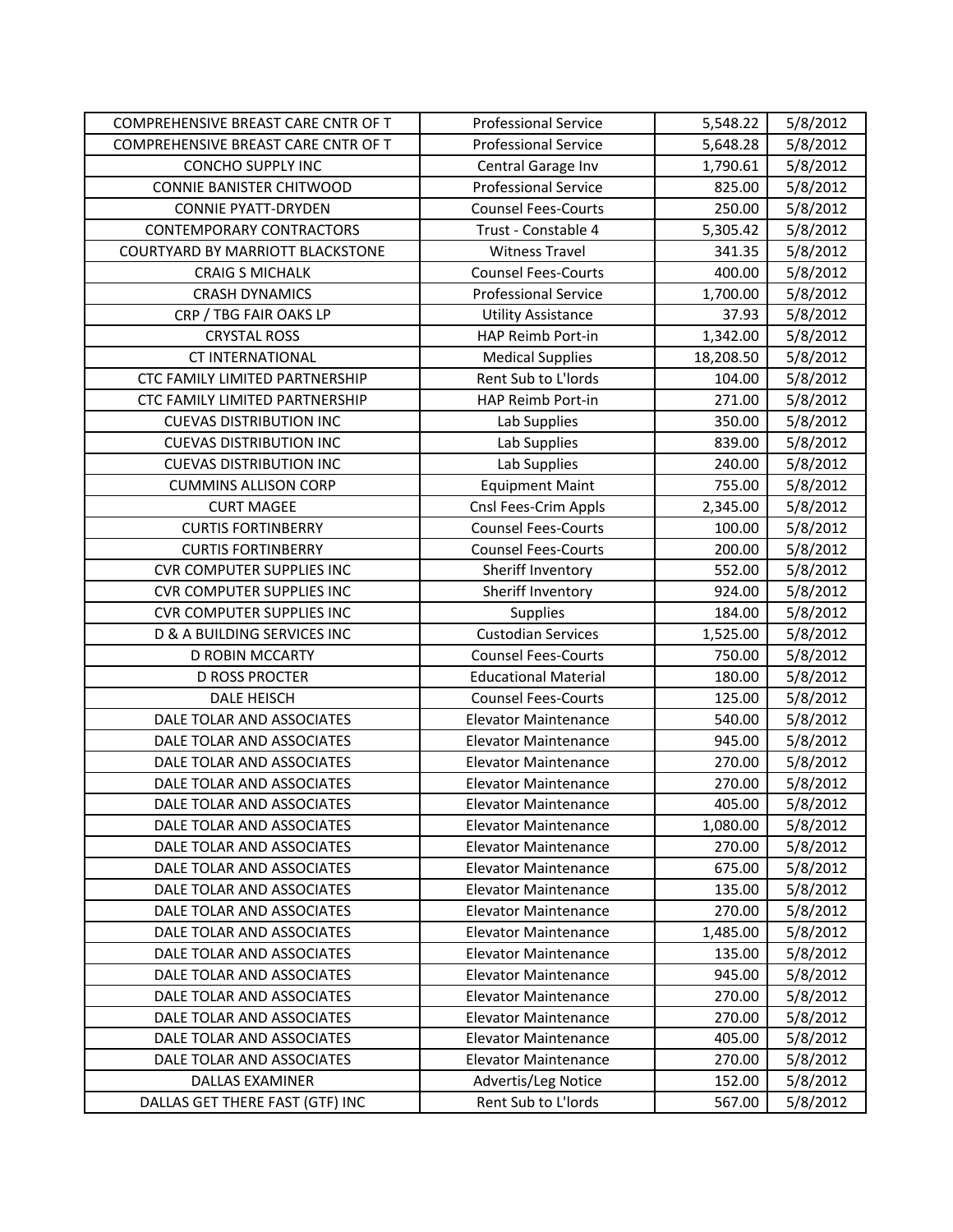| DALLAS/FORT WORTH MINORITY BUSINESS | <b>Meeting Expenses</b>     | 800.00   | 5/8/2012 |
|-------------------------------------|-----------------------------|----------|----------|
| DANETTE DEE ALVARADO                | Counsel Fees - CPS          | 100.00   | 5/8/2012 |
| <b>DANIEL HERNANDEZ</b>             | <b>Counsel Fees-Courts</b>  | 1,050.00 | 5/8/2012 |
| DANIEL HERNANDEZ                    | <b>Counsel Fees-Courts</b>  | 500.00   | 5/8/2012 |
| <b>DANIEL HERNANDEZ</b>             | <b>Counsel Fees-Courts</b>  | 537.50   | 5/8/2012 |
| <b>DANIEL HERNANDEZ</b>             | <b>Counsel Fees-Courts</b>  | 650.00   | 5/8/2012 |
| DANIEL HERNANDEZ                    | <b>Counsel Fees-Courts</b>  | 300.00   | 5/8/2012 |
| DANNY D PITZER                      | <b>Counsel Fees-Courts</b>  | 2,310.00 | 5/8/2012 |
| DARCY NILES DENO                    | Cnsl Fees-Fam Drg Ct        | 100.00   | 5/8/2012 |
| DATAVOX INC                         | Non-Track Equipment         | 1,560.00 | 5/8/2012 |
| <b>DATAVOX INC</b>                  | Non-Track Equipment         | 8,652.72 | 5/8/2012 |
| <b>DAVID BAYS</b>                   | <b>Counsel Fees-Courts</b>  | 300.00   | 5/8/2012 |
| <b>DAVID ENGLE</b>                  | Clothing                    | 200.00   | 5/8/2012 |
| DAVID JONES AND                     | Clothing                    | 100.00   | 5/8/2012 |
| David M Franco                      | Transportation              | 26.70    | 5/8/2012 |
| DAVID MARLOW                        | Investigative               | 411.25   | 5/8/2012 |
| DAVID MARLOW                        | Investigative               | 761.25   | 5/8/2012 |
| <b>DAVID PALMER</b>                 | <b>Counsel Fees-Courts</b>  | 450.00   | 5/8/2012 |
| DAVID PEARSON, IV                   | <b>Counsel Fees-Courts</b>  | 360.00   | 5/8/2012 |
| <b>DBC FAMILY LAW</b>               | <b>Counsel Fees-Courts</b>  | 150.00   | 5/8/2012 |
| <b>DBC FAMILY LAW</b>               | <b>Counsel Fees-Courts</b>  | 335.00   | 5/8/2012 |
| <b>DEAN MIYAZONO</b>                | <b>Counsel Fees-Courts</b>  | 125.00   | 5/8/2012 |
| <b>DEAN MIYAZONO</b>                | <b>Counsel Fees-Courts</b>  | 100.00   | 5/8/2012 |
| DELTA DENTAL INSURANCE COMPANY      | Dental Admin                | 3,980.80 | 5/8/2012 |
| DELTA DENTAL INSURANCE COMPANY      | Dental Admin                | 883.20   | 5/8/2012 |
| <b>DENICE BYRD</b>                  | Clothing                    | 94.64    | 5/8/2012 |
| <b>DENNIS KIRKLAND</b>              | <b>Restitution Payable</b>  | 6.50     | 5/8/2012 |
| <b>DEREK BROWN</b>                  | <b>Counsel Fees-Courts</b>  | 250.00   | 5/8/2012 |
| DIAMOND FOOD MARKETS, INC           | Food/Hygiene Assist         | 19.63    | 5/8/2012 |
| <b>DIANNE MBAI</b>                  | Rent Sub to L'Iords         | 1,206.00 | 5/8/2012 |
| <b>DIRECT ENERGY LP</b>             | <b>Utility Assistance</b>   | 457.26   | 5/8/2012 |
| <b>DIRECTV INC</b>                  | Subscriptions               | 55.99    | 5/8/2012 |
| <b>DIRECTV INC</b>                  | Subscriptions               | 114.99   | 5/8/2012 |
| DIVERSIFIED POWER SYSTEMS INC       | <b>Building Maintenance</b> | 315.00   | 5/8/2012 |
| <b>DOCULYNX INC</b>                 | <b>Professional Service</b> | 6,742.68 | 5/8/2012 |
| DOLORES STEWART & ASSOCIATES INC    | <b>Professional Service</b> | 1,754.20 | 5/8/2012 |
| DOLORES STEWART & ASSOCIATES INC    | <b>Professional Service</b> | 526.26   | 5/8/2012 |
| DOLORES STEWART & ASSOCIATES INC    | <b>Professional Service</b> | 350.84   | 5/8/2012 |
| DOLORES STEWART & ASSOCIATES INC    | <b>Professional Service</b> | 175.42   | 5/8/2012 |
| DOLORES STEWART & ASSOCIATES INC    | <b>Professional Service</b> | 701.68   | 5/8/2012 |
| DOLORES STEWART & ASSOCIATES INC    | Reporter's Records          | 60.60    | 5/8/2012 |
| DOMINO'S PIZZA                      | <b>Jury Costs</b>           | 190.27   | 5/8/2012 |
| <b>DON GANDY</b>                    | <b>Counsel Fees-Courts</b>  | 350.00   | 5/8/2012 |
| <b>DONALD N TURNER</b>              | <b>Counsel Fees-Courts</b>  | 100.00   | 5/8/2012 |
| <b>DONALD N TURNER</b>              | <b>Counsel Fees-Courts</b>  | 125.00   | 5/8/2012 |
| <b>DONNA GOODRICH</b>               | Psych Exam/Testimony        | 1,000.00 | 5/8/2012 |
| <b>DONNA GORE</b>                   | <b>Court Visitor</b>        | 44.68    | 5/8/2012 |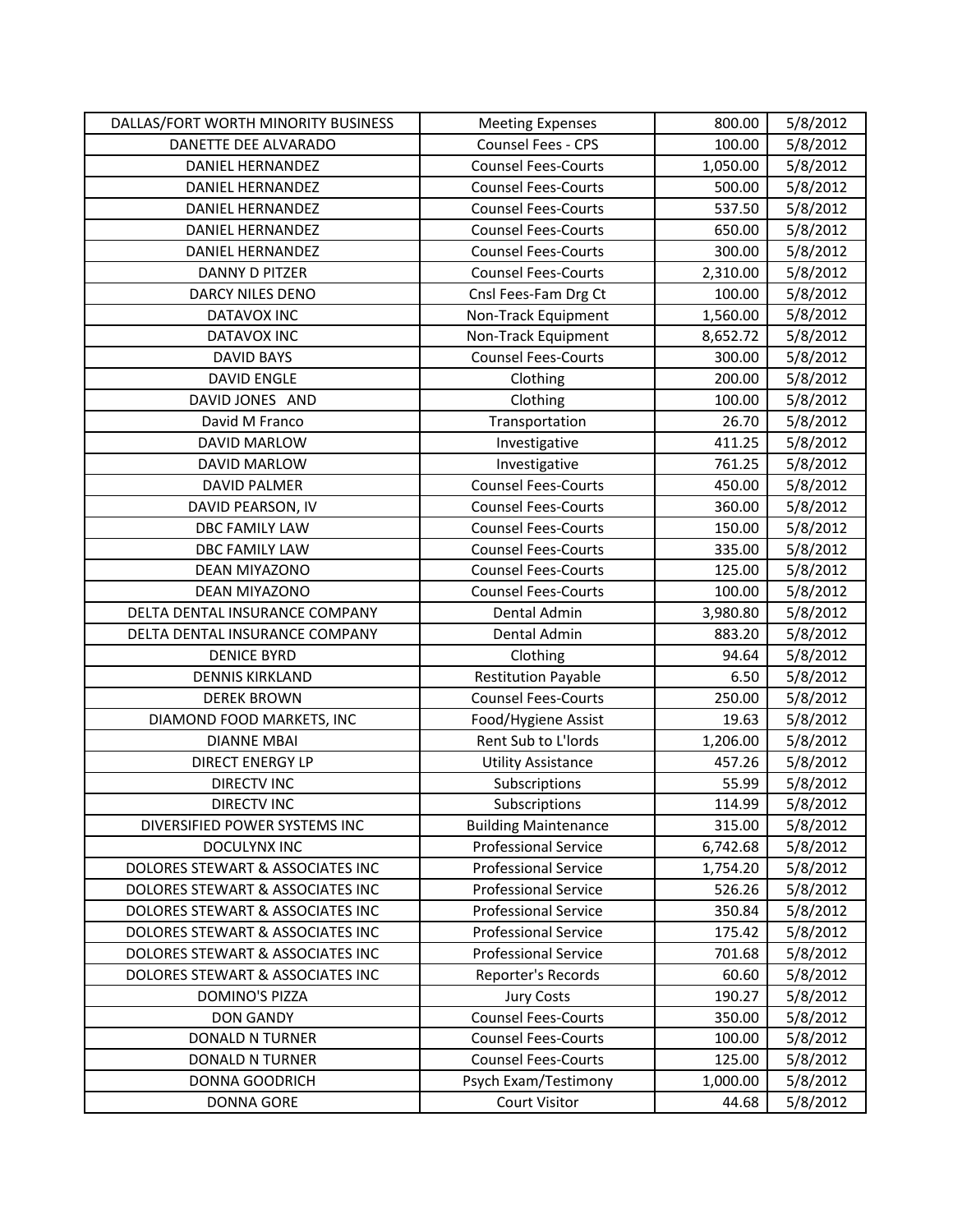| DOUBLE EAGLE MECHANICAL SERVICE  | <b>Building Maintenance</b> | 36.00     | 5/8/2012 |
|----------------------------------|-----------------------------|-----------|----------|
| DOUBLE EAGLE MECHANICAL SERVICE  | <b>Building Maintenance</b> | 1,262.86  | 5/8/2012 |
| DOUBLE EAGLE MECHANICAL SERVICE  | A/C Maint Contract          | 1,200.00  | 5/8/2012 |
| DOUBLE EAGLE MECHANICAL SERVICE  | A/C Maint Contract          | 1,000.00  | 5/8/2012 |
| DOUBLE EAGLE MECHANICAL SERVICE  | A/C Maint Contract          | 144.00    | 5/8/2012 |
| DOUBLE EAGLE MECHANICAL SERVICE  | A/C Maint Contract          | 391.00    | 5/8/2012 |
| DOUBLE EAGLE MECHANICAL SERVICE  | A/C Maint Contract          | 144.00    | 5/8/2012 |
| DOUBLE EAGLE MECHANICAL SERVICE  | <b>Building Maintenance</b> | 537.70    | 5/8/2012 |
| <b>DOUGLASS DISTRIBUTING</b>     | Gasoline Inventory          | 38,536.30 | 5/8/2012 |
| DRAKE COMMUNICATIONS INC         | <b>Building Maintenance</b> | 187.50    | 5/8/2012 |
| DRAKE COMMUNICATIONS INC         | Non-Track Equipment         | 255.00    | 5/8/2012 |
| DRAKE DUNNAVENT PC               | <b>Counsel Fees-Courts</b>  | 375.00    | 5/8/2012 |
| <b>DRURY INN</b>                 | Prepaid - Travel            | 372.60    | 5/8/2012 |
| DSHS-DEPARTMENT OF STATE HEALTH  | <b>Professional Service</b> | 843.92    | 5/8/2012 |
| DSHS-DEPARTMENT OF STATE HEALTH  | <b>Professional Service</b> | 286.00    | 5/8/2012 |
| DURKIN LAW OFFICES PC            | Counsel Fees-Juv            | 280.00    | 5/8/2012 |
| E & R INDUSTRIAL SALES INC       | <b>Building Maintenance</b> | 347.00    | 5/8/2012 |
| E STEVE MONTGOMERY               | Rent Sub to L'Iords         | 735.00    | 5/8/2012 |
| EAGLE MOUNTAIN VETERINARY CLINIC | <b>Estray Livestock</b>     | 795.00    | 5/8/2012 |
| <b>EAGLE TRANSMISSION INC</b>    | Central Garage Inv          | 2,090.00  | 5/8/2012 |
| <b>EAN HOLDINGS LLC</b>          | Vehicle Lease               | 2,400.00  | 5/8/2012 |
| <b>EAN HOLDINGS LLC</b>          | Travel                      | 77.70     | 5/8/2012 |
| <b>EARL E BATES JR</b>           | <b>Counsel Fees-Courts</b>  | 600.00    | 5/8/2012 |
| <b>EARL E BATES JR</b>           | <b>Counsel Fees-Courts</b>  | 900.00    | 5/8/2012 |
| <b>EARL E BATES JR</b>           | <b>Counsel Fees-Courts</b>  | 500.00    | 5/8/2012 |
| <b>EDWARD G JONES</b>            | <b>Counsel Fees-Courts</b>  | 1,300.00  | 5/8/2012 |
| <b>EDWARD G JONES</b>            | <b>Counsel Fees-Courts</b>  | 387.50    | 5/8/2012 |
| <b>EDWIN YOUNGBLOOD</b>          | <b>Counsel Fees-Courts</b>  | 716.66    | 5/8/2012 |
| <b>EDWIN YOUNGBLOOD</b>          | <b>Counsel Fees-Courts</b>  | 300.00    | 5/8/2012 |
| <b>EDWIN YOUNGBLOOD</b>          | Counsel Fees - CPS          | 100.00    | 5/8/2012 |
| Elizabeth A Young                | Travel                      | 1,040.93  | 5/8/2012 |
| ELIZABETH NUTUA                  | <b>Court Visitor</b>        | 29.97     | 5/8/2012 |
| <b>ELOY SEPULVEDA</b>            | <b>Counsel Fees-Courts</b>  | 400.00    | 5/8/2012 |
| <b>ELOY SEPULVEDA</b>            | <b>Counsel Fees-Courts</b>  | 300.00    | 5/8/2012 |
| <b>ELOY SEPULVEDA</b>            | <b>Counsel Fees-Courts</b>  | 100.00    | 5/8/2012 |
| ELOY SEPULVEDA                   | <b>Counsel Fees-Courts</b>  | 1,150.00  | 5/8/2012 |
| ELOY SEPULVEDA                   | <b>Counsel Fees-Courts</b>  | 100.00    | 5/8/2012 |
| <b>ELRODS COST PLUS</b>          | Food/Hygiene Assist         | 20.00     | 5/8/2012 |
| <b>EMMANUELL BIRDOW</b>          | Clothing                    | 156.66    | 5/8/2012 |
| <b>EMPIRE PAPER</b>              | Sheriff Inventory           | 92.50     | 5/8/2012 |
| <b>EMPIRE PAPER</b>              | <b>Custodian Supplies</b>   | 725.25    | 5/8/2012 |
| <b>EMPIRE PAPER</b>              | <b>Custodian Supplies</b>   | 1,450.50  | 5/8/2012 |
| <b>ENHANCED LASER PRODUCTS</b>   | Supplies                    | 3.75      | 5/8/2012 |
| <b>ENHANCED LASER PRODUCTS</b>   | <b>Computer Supplies</b>    | 34.92     | 5/8/2012 |
| <b>ENVIROMATIC SERVICES</b>      | <b>Building Maintenance</b> | 241.35    | 5/8/2012 |
| <b>ENVIROMATIC SERVICES</b>      | <b>Building Maintenance</b> | 8,464.60  | 5/8/2012 |
| <b>ENVIROMATIC SERVICES</b>      | <b>Building Maintenance</b> | 630.73    | 5/8/2012 |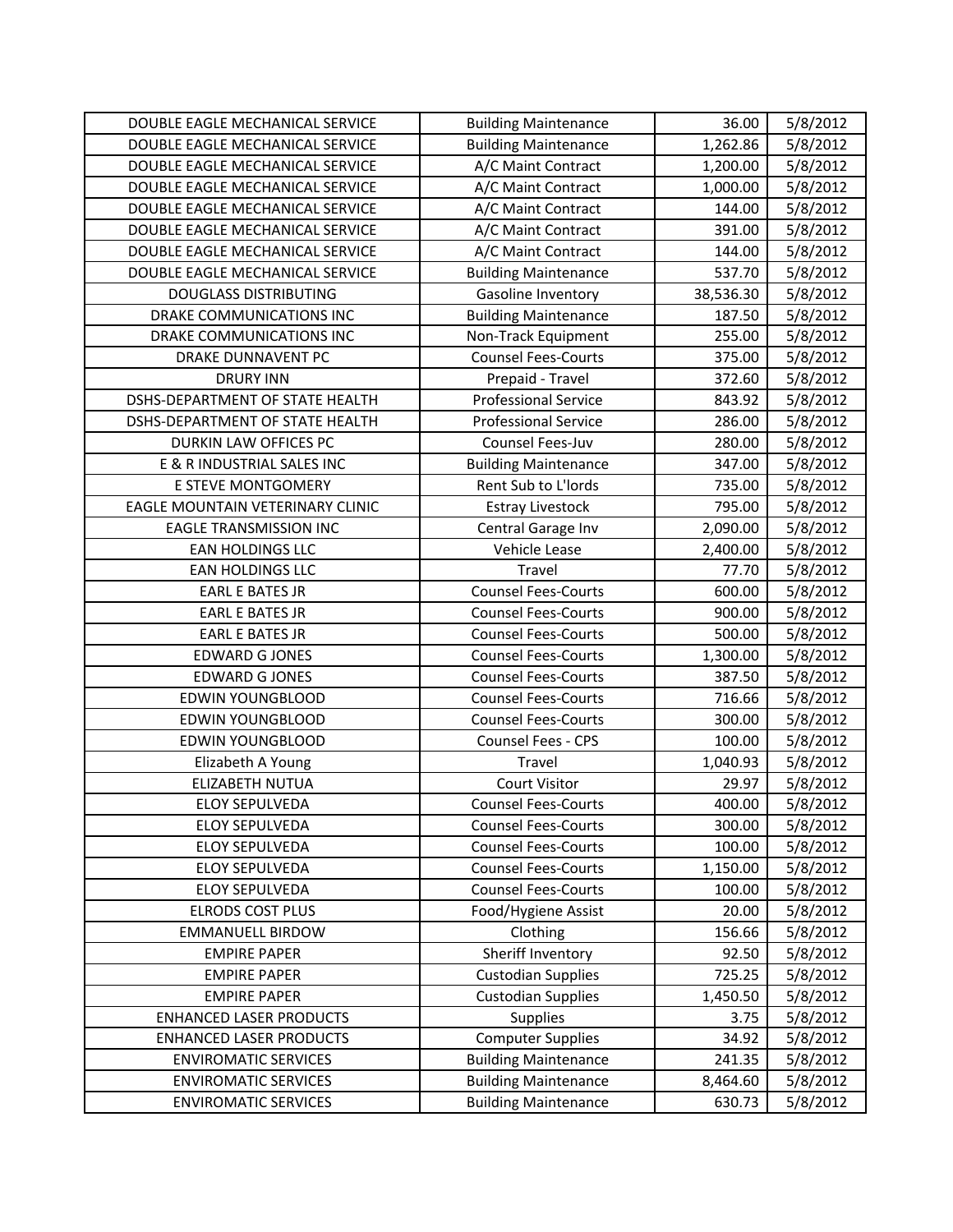| <b>ENVIROMATIC SYSTEMS</b>            | A/C Maint Contract          | 657.00   | 5/8/2012 |
|---------------------------------------|-----------------------------|----------|----------|
| <b>ENVIROMATIC SYSTEMS</b>            | <b>Energy Mgmt Maint</b>    | 2,400.00 | 5/8/2012 |
| ER INVESTIGATIVE NETWORK              | Investigative               | 245.00   | 5/8/2012 |
| ER INVESTIGATIVE NETWORK              | Investigative               | 101.50   | 5/8/2012 |
| <b>ERIC CUMMINGS</b>                  | <b>Counsel Fees-Courts</b>  | 450.00   | 5/8/2012 |
| <b>EVCO PARTNERS LP</b>               | Supplies                    | 10.52    | 5/8/2012 |
| <b>EVCO PARTNERS LP</b>               | Supplies                    | 10.52    | 5/8/2012 |
| <b>EVCO PARTNERS LP</b>               | <b>Custodian Supplies</b>   | 216.68   | 5/8/2012 |
| <b>EVCO PARTNERS LP</b>               | <b>Educational Material</b> | 15.76    | 5/8/2012 |
| <b>EVCO PARTNERS LP</b>               | Parts and Supplies          | 456.75   | 5/8/2012 |
| <b>EVCO PARTNERS LP</b>               | <b>Building Maintenance</b> | 24.60    | 5/8/2012 |
| <b>EVCO PARTNERS LP</b>               | <b>Building Maintenance</b> | 17.48    | 5/8/2012 |
| <b>EVCO PARTNERS LP</b>               | <b>Custodian Services</b>   | 90.68    | 5/8/2012 |
| <b>EVCO PARTNERS LP</b>               | <b>Small Tools</b>          | 338.06   | 5/8/2012 |
| <b>EVERETT DELEON CHAMBERS</b>        | <b>Counsel Fees-Probate</b> | 800.00   | 5/8/2012 |
| <b>EXECUTIVE FORMS &amp; SUPPLIES</b> | <b>Educational Material</b> | 1,465.00 | 5/8/2012 |
| <b>EXECUTIVE FORMS &amp; SUPPLIES</b> | Supplies                    | 6,001.50 | 5/8/2012 |
| FAMILY DOLLAR #6051                   | Food/Hygiene Assist         | 179.49   | 5/8/2012 |
| FAMILY DOLLAR STORES #7753            | Food/Hygiene Assist         | 54.76    | 5/8/2012 |
| <b>FARMERS MARKET</b>                 | Food                        | 423.40   | 5/8/2012 |
| <b>FASCLAMPITT PAPER STORE</b>        | <b>Graphics Inventory</b>   | 1,322.00 | 5/8/2012 |
| <b>FASCLAMPITT PAPER STORE</b>        | <b>Graphics Inventory</b>   | 528.80   | 5/8/2012 |
| <b>FASCLAMPITT PAPER STORE</b>        | <b>Graphics Inventory</b>   | 2,200.00 | 5/8/2012 |
| <b>FEDEX</b>                          | Postage                     | 21.00    | 5/8/2012 |
| <b>FEDEX</b>                          | Postage                     | 277.63   | 5/8/2012 |
| <b>FEDEX</b>                          | Postage                     | 54.07    | 5/8/2012 |
| <b>FEDEX</b>                          | Postage                     | 65.29    | 5/8/2012 |
| <b>FEDEX</b>                          | Postage                     | 121.30   | 5/8/2012 |
| FELIPE O CALZADA                      | <b>Counsel Fees-Courts</b>  | 350.00   | 5/8/2012 |
| FELIPE O CALZADA                      | <b>Counsel Fees-Courts</b>  | 200.00   | 5/8/2012 |
| FELIPE O CALZADA                      | <b>Counsel Fees-Courts</b>  | 1,500.00 | 5/8/2012 |
| FELIPE O CALZADA                      | <b>Counsel Fees-Courts</b>  | 150.00   | 5/8/2012 |
| FELIPE O CALZADA                      | Counsel Fees - CPS          | 200.00   | 5/8/2012 |
| FELIPE O CALZADA                      | Cnsl Fees-Juv Det&Tr        | 100.00   | 5/8/2012 |
| <b>FERRELLGAS</b>                     | Propane Inventory           | 2,091.27 | 5/8/2012 |
| FIESTA MART #61                       | Food/Hygiene Assist         | 39.43    | 5/8/2012 |
| FIESTA MART #76                       | Food/Hygiene Assist         | 172.57   | 5/8/2012 |
| FIESTA MART INC                       | Food/Hygiene Assist         | 75.74    | 5/8/2012 |
| FIKES INFECTION CONTROL INC           | Kitchen Maintenance         | 650.00   | 5/8/2012 |
| FILTER SYSTEMS INC                    | A/C Maint Contract          | 962.66   | 5/8/2012 |
| FILTER SYSTEMS INC                    | A/C Maint Contract          | 53.76    | 5/8/2012 |
| FILTER SYSTEMS INC                    | A/C Maint Contract          | 177.00   | 5/8/2012 |
| FILTER SYSTEMS INC                    | A/C Maint Contract          | 22.40    | 5/8/2012 |
| FILTER SYSTEMS INC                    | A/C Maint Contract          | 1,541.49 | 5/8/2012 |
| FILTER SYSTEMS INC                    | A/C Maint Contract          | 149.42   | 5/8/2012 |
| FILTER SYSTEMS INC                    | A/C Maint Contract          | 89.21    | 5/8/2012 |
| FIRST CHOICE POWER                    | <b>Utility Assistance</b>   | 256.15   | 5/8/2012 |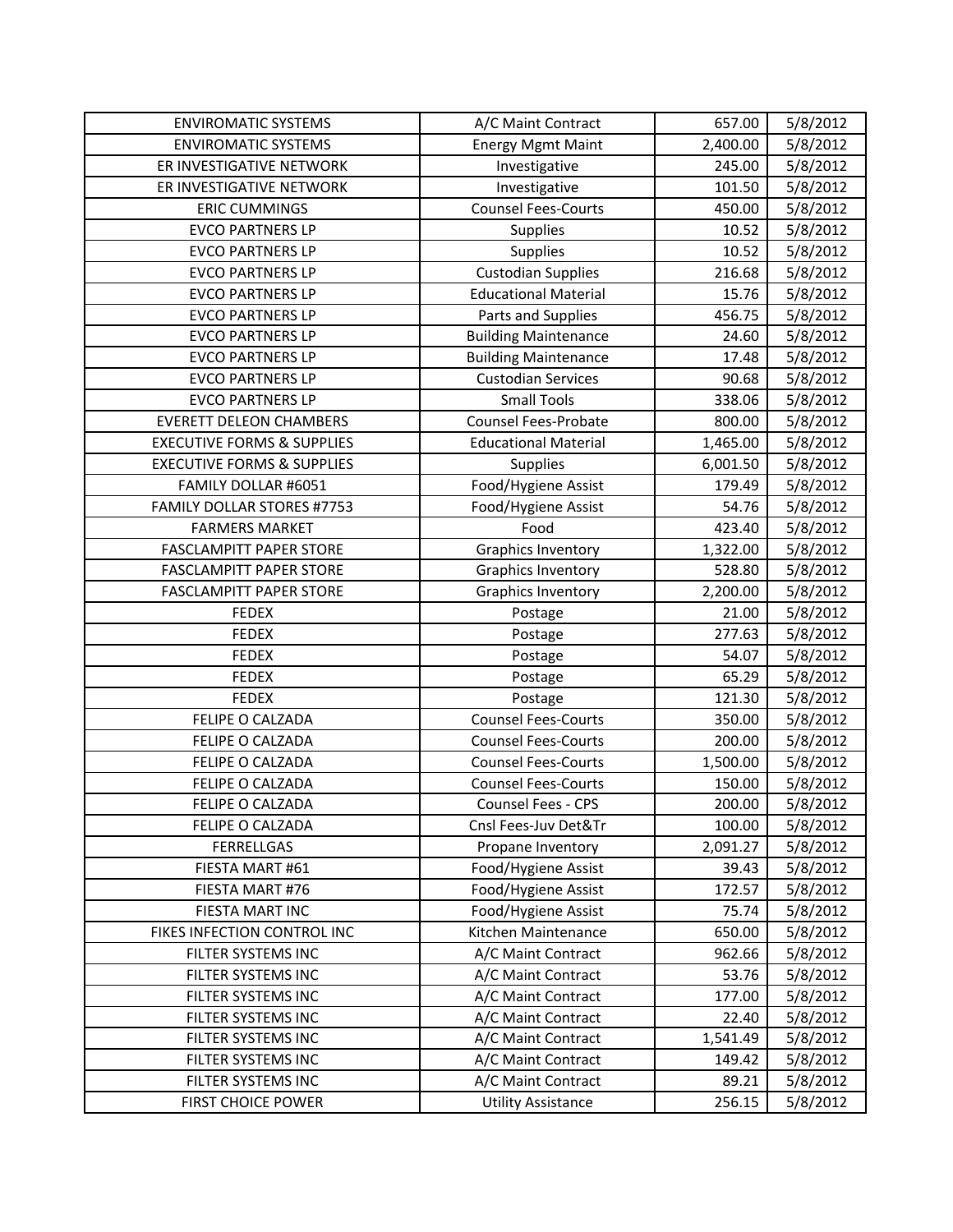| <b>FISHER SCIENTIFIC</b>            | Lab Supplies                | 128.93     | 5/8/2012 |
|-------------------------------------|-----------------------------|------------|----------|
| <b>FISHER SCIENTIFIC</b>            | Lab Supplies                | 367.22     | 5/8/2012 |
| FITNESS SERVICE OF NORTH TEXAS      | <b>Equipment Maint</b>      | 32.50      | 5/8/2012 |
| FIVE STAR CORRECTIONAL SERVICES INC | Food Contr/Prisoners        | 153,203.31 | 5/8/2012 |
| FIVE STAR CORRECTIONAL SERVICES INC | Food Contr/Employees        | 5,007.01   | 5/8/2012 |
| FORT WORTH AUTO GLASS CENTER LTD    | Central Garage Inv          | 134.50     | 5/8/2012 |
| FORT WORTH CAMERA LLC               | <b>Supplies</b>             | 64.98      | 5/8/2012 |
| FORT WORTH WATER DEPARTMENT         | Water                       | 98.56      | 5/8/2012 |
| FORT WORTH WATER DEPARTMENT         | Water                       | 633.07     | 5/8/2012 |
| FORT WORTH WATER DEPARTMENT         | Water                       | 19,835.47  | 5/8/2012 |
| FORT WORTH WATER DEPARTMENT         | Water                       | 9,366.81   | 5/8/2012 |
| FORT WORTH WATER DEPARTMENT         | Water                       | 149.71     | 5/8/2012 |
| FORT WORTH WATER DEPARTMENT         | Water                       | 971.12     | 5/8/2012 |
| FORT WORTH WATER DEPARTMENT         | Water                       | 38.50      | 5/8/2012 |
| FORT WORTH WATER DEPARTMENT         | Water                       | 617.56     | 5/8/2012 |
| FORT WORTH WATER DEPARTMENT         | Water                       | 29.90      | 5/8/2012 |
| FORT WORTH WATER DEPARTMENT         | Water                       | 40,299.00  | 5/8/2012 |
| FORT WORTH WATER DEPARTMENT         | Water                       | 186.18     | 5/8/2012 |
| FORT WORTH WATER DEPARTMENT         | Water                       | 195.04     | 5/8/2012 |
| FORT WORTH WATER DEPARTMENT         | Water                       | 651.69     | 5/8/2012 |
| FORT WORTH WATER DEPARTMENT         | Water                       | 545.37     | 5/8/2012 |
| FORT WORTH WATER DEPARTMENT         | Water                       | 1,001.99   | 5/8/2012 |
| FORT WORTH WATER DEPARTMENT         | Water                       | 3,991.68   | 5/8/2012 |
| FORT WORTH WATER DEPARTMENT         | Water                       | 638.40     | 5/8/2012 |
| FORT WORTH WATER DEPARTMENT         | Water                       | 1,137.20   | 5/8/2012 |
| FORT WORTH WATER DEPARTMENT         | Water                       | 178.50     | 5/8/2012 |
| FORT WORTH WATER DEPARTMENT         | Water                       | 208.92     | 5/8/2012 |
| FORT WORTH WATER DEPARTMENT         | Water                       | 181.50     | 5/8/2012 |
| FORT WORTH WATER DEPARTMENT         | Water                       | 233.08     | 5/8/2012 |
| FORT WORTH WATER DEPARTMENT         | Water                       | 27.00      | 5/8/2012 |
| FORT WORTH WATER DEPARTMENT         | Water                       | 136.36     | 5/8/2012 |
| FORT WORTH WATER DEPARTMENT         | Water                       | 125.66     | 5/8/2012 |
| FORT WORTH WATER DEPARTMENT         | Water                       | 53.06      | 5/8/2012 |
| FORT WORTH WATER DEPARTMENT         | Water                       | 67.78      | 5/8/2012 |
| FORT WORTH WATER DEPARTMENT         | <b>Utility Assistance</b>   | 2,304.30   | 5/8/2012 |
| FORT WORTH WATER DEPARTMENT         | Water                       | 54.00      | 5/8/2012 |
| FORT WORTH WATER DEPARTMENT         | Water                       | 188.76     | 5/8/2012 |
| FORT WORTH WATER DEPARTMENT         | Water                       | 4,207.38   | 5/8/2012 |
| <b>FRANCES B JANEZIC</b>            | <b>Professional Service</b> | 526.26     | 5/8/2012 |
| FRANCISCO HERNANDEZ JR              | <b>Counsel Fees-Courts</b>  | 650.00     | 5/8/2012 |
| FRANCISCO HERNANDEZ JR              | <b>Counsel Fees-Courts</b>  | 700.00     | 5/8/2012 |
| FRANCISCO HERNANDEZ JR              | <b>Counsel Fees-Courts</b>  | 900.00     | 5/8/2012 |
| FRANCISCO HERNANDEZ JR              | <b>Counsel Fees-Courts</b>  | 1,000.00   | 5/8/2012 |
| <b>FRANK ADLER</b>                  | Counsel Fees-Juv            | 100.00     | 5/8/2012 |
| FRANK KENT MOTOR COMPANY            | Central Garage Inv          | 106.57     | 5/8/2012 |
| FRANK KENT MOTOR COMPANY            | Central Garage Inv          | 64.25      | 5/8/2012 |
| FRED ANTHONY UFOLLA                 | <b>Restitution Payable</b>  | 400.00     | 5/8/2012 |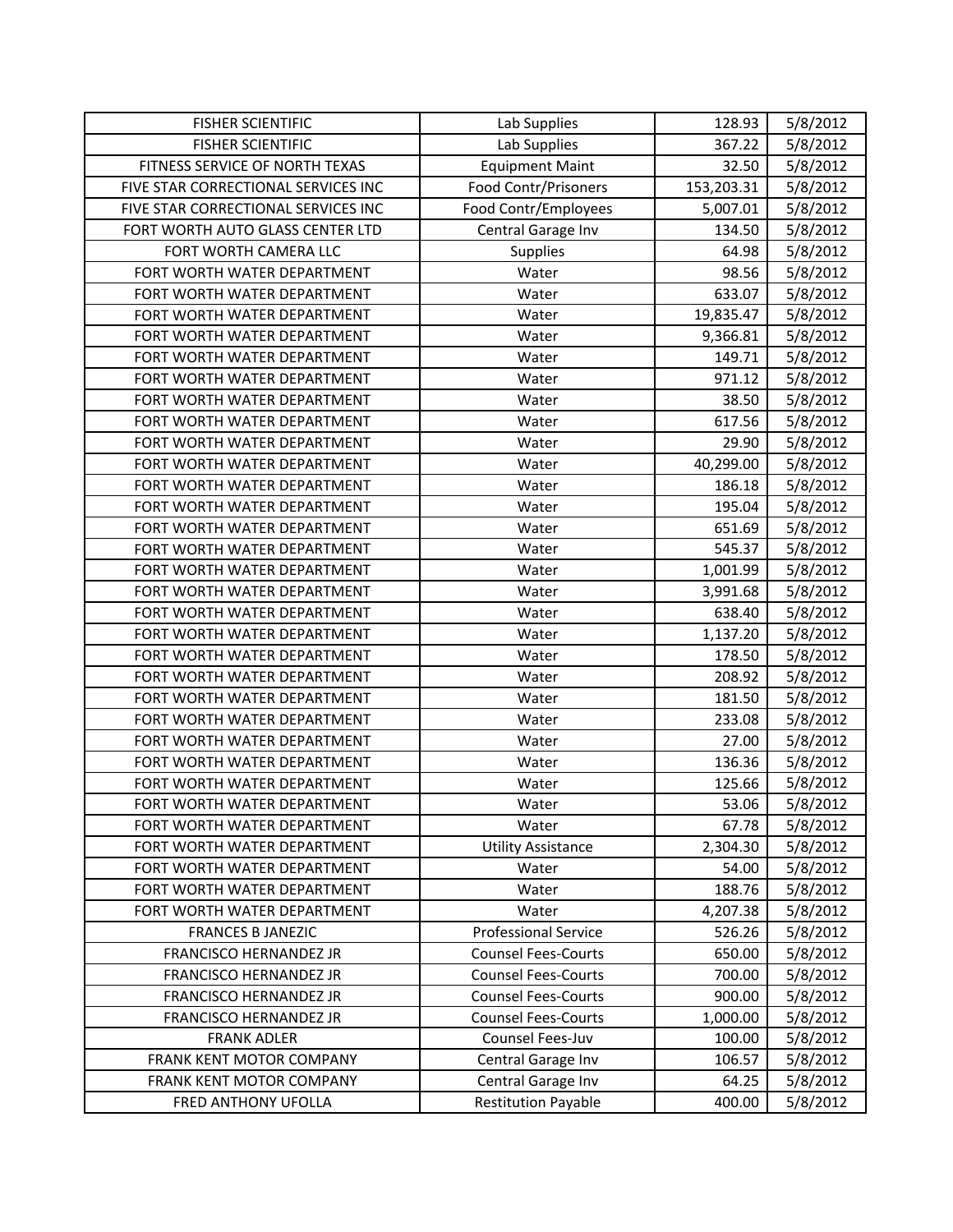| <b>FRED CUMMINGS</b>                    | <b>Counsel Fees-Courts</b>  | 280.00    | 5/8/2012 |
|-----------------------------------------|-----------------------------|-----------|----------|
| <b>FRED CUMMINGS</b>                    | <b>Counsel Fees-Courts</b>  | 2,487.50  | 5/8/2012 |
| <b>FRED CUMMINGS</b>                    | <b>Counsel Fees-Courts</b>  | 100.00    | 5/8/2012 |
| FRED PRYOR SEMINARS, INC.               | Education                   | 119.00    | 5/8/2012 |
| <b>FRONING &amp; ASSOCIATES</b>         | <b>Professional Service</b> | 175.42    | 5/8/2012 |
| FT WORTH LAUNDRY & DRY CLEAN            | Lab Equip Mainten           | 40.50     | 5/8/2012 |
| FULGHAM LAW FIRM PC                     | <b>Counsel Fees-Courts</b>  | 300.00    | 5/8/2012 |
| <b>G ALAN STEELE</b>                    | <b>Counsel Fees-Courts</b>  | 875.00    | 5/8/2012 |
| <b>G ANDREW PLATT</b>                   | <b>Counsel Fees-Courts</b>  | 400.00    | 5/8/2012 |
| <b>G ANDREW PLATT</b>                   | <b>Counsel Fees-Courts</b>  | 750.00    | 5/8/2012 |
| <b>G4S JUSTICE SERVICES INC</b>         | Electronic Monitor'g        | 250.00    | 5/8/2012 |
| <b>GARY MEDLIN</b>                      | <b>Counsel Fees-Courts</b>  | 900.00    | 5/8/2012 |
| <b>GARY MEDLIN</b>                      | <b>Counsel Fees-Courts</b>  | 1,250.00  | 5/8/2012 |
| GASB                                    | Supplies                    | 51.85     | 5/8/2012 |
| <b>GE FOODLAND INC</b>                  | Food/Hygiene Assist         | 20.00     | 5/8/2012 |
| <b>GEORGE MACKEY</b>                    | <b>Counsel Fees-Courts</b>  | 400.00    | 5/8/2012 |
| <b>GEORGE MACKEY</b>                    | <b>Counsel Fees-Courts</b>  | 450.00    | 5/8/2012 |
| <b>GEORGE R TRIMBER LAW OFFICE</b>      | <b>Counsel Fees-Courts</b>  | 2,600.00  | 5/8/2012 |
| <b>GES</b>                              | <b>Building Maintenance</b> | 735.78    | 5/8/2012 |
| <b>GES</b>                              | <b>Building Maintenance</b> | 852.50    | 5/8/2012 |
| <b>GES</b>                              | <b>Building Maintenance</b> | 466.64    | 5/8/2012 |
| <b>GES</b>                              | A/C Maint Contract          | 459.00    | 5/8/2012 |
| <b>GES</b>                              | A/C Maint Contract          | 1,017.75  | 5/8/2012 |
| <b>GES</b>                              | A/C Maint Contract          | 574.10    | 5/8/2012 |
| <b>GES</b>                              | Kitchen Maintenance         | 160.84    | 5/8/2012 |
| <b>GILBERT RUSSELL ROWE</b>             | <b>Counsel Fees-Courts</b>  | 1,250.00  | 5/8/2012 |
| <b>GILBERT RUSSELL ROWE</b>             | <b>Counsel Fees-Courts</b>  | 225.00    | 5/8/2012 |
| <b>GILBERTO TORREZ</b>                  | Investigative               | 536.00    | 5/8/2012 |
| <b>GILBERTO TORREZ</b>                  | Investigative               | 121.50    | 5/8/2012 |
| <b>GIRLS INC OF TARRANT COUNTY</b>      | <b>Subrecipient Service</b> | 2,895.57  | 5/8/2012 |
| <b>GLAXO SMITH KLINE (GSK)</b>          | <b>Medical Supplies</b>     | 10,725.90 | 5/8/2012 |
| <b>GLAXO SMITH KLINE (GSK)</b>          | <b>Medical Supplies</b>     | 2,648.47  | 5/8/2012 |
| <b>GLYNIS MCGINTY</b>                   | <b>Counsel Fees-Courts</b>  | 350.00    | 5/8/2012 |
| <b>GOLDSTONE HOTELS LLC</b>             | Travel                      | 79.10     | 5/8/2012 |
| GOVERNMENT MANAGEMENT INFORMATION       | Dues                        | 400.00    | 5/8/2012 |
| <b>GREEN GUARD FIRST AID AND SAFETY</b> | <b>Supplies</b>             | 108.42    | 5/8/2012 |
| <b>GREEN MOUNTAIN ENERGY COMPANY</b>    | <b>Utility Assistance</b>   | 307.96    | 5/8/2012 |
| <b>GREEN MOUNTAIN ENERGY COMPANY</b>    | HAP Reimb Port-in           | 162.00    | 5/8/2012 |
| <b>GREENWOOD MOUNT OLIVET</b>           | <b>County Burials</b>       | 2,041.38  | 5/8/2012 |
| <b>GREG GRAY</b>                        | <b>Counsel Fees-Courts</b>  | 700.00    | 5/8/2012 |
| <b>GREG GRAY</b>                        | <b>Counsel Fees-Courts</b>  | 800.00    | 5/8/2012 |
| <b>GREGORY SPENCER FUNERAL</b>          | <b>County Burials</b>       | 700.00    | 5/8/2012 |
| <b>GREYHOUND PACKAGE EXPRESS</b>        | Transportation              | 20.05     | 5/8/2012 |
| Grover G Fickes                         | Education                   | 411.17    | 5/8/2012 |
| <b>GST PUBLIC SAFETY SUPPLY</b>         | Clothing                    | 4,775.96  | 5/8/2012 |
| <b>GST PUBLIC SAFETY SUPPLY</b>         | Clothing                    | (126.01)  | 5/8/2012 |
| <b>GST PUBLIC SAFETY SUPPLY</b>         | Clothing                    | 4,727.81  | 5/8/2012 |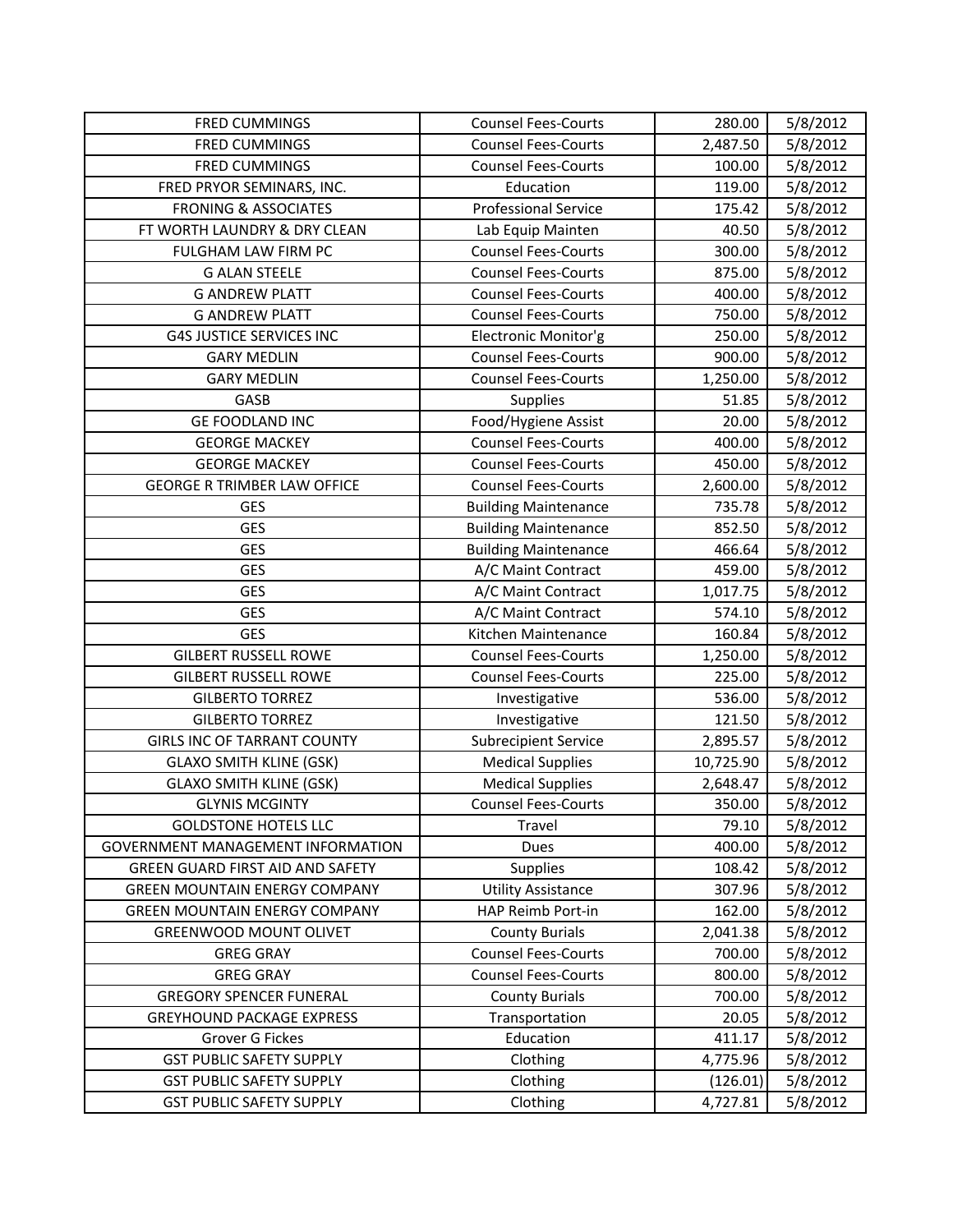| <b>GT DISTRIBUTORS INC</b>          | Safety/Tact Supplies        | 276.00    | 5/8/2012 |
|-------------------------------------|-----------------------------|-----------|----------|
| <b>GULF STATES DOOR CONTROL INC</b> | <b>Building Maintenance</b> | 5,382.00  | 5/8/2012 |
| <b>GW OUTFITTERS LP</b>             | Sheriff Inventory           | 594.00    | 5/8/2012 |
| H C BLAKEWELL INC                   | Vehicle Maintenance         | 21.99     | 5/8/2012 |
| <b>HACH COMPANY</b>                 | Lab Supplies                | 291.83    | 5/8/2012 |
| <b>HAILEY BROWN</b>                 | <b>Restitution Payable</b>  | 10.00     | 5/8/2012 |
| <b>HALL &amp; MIXON PLLC</b>        | <b>Counsel Fees-Probate</b> | 1,000.00  | 5/8/2012 |
| HANSON AGGREGATES CENTRAL INC       | Rock and Gravel             | 1,632.52  | 5/8/2012 |
| <b>HARDY DIAGNOSTICS</b>            | Lab Supplies                | 167.90    | 5/8/2012 |
| <b>HARDY DIAGNOSTICS</b>            | Lab Supplies                | 108.81    | 5/8/2012 |
| HAROLD V JOHNSON                    | <b>Counsel Fees-Courts</b>  | 700.00    | 5/8/2012 |
| HARRY HARRIS, III                   | <b>Counsel Fees-Courts</b>  | 600.00    | 5/8/2012 |
| HARRY HARRIS, III                   | <b>Counsel Fees-Courts</b>  | 900.00    | 5/8/2012 |
| HD SUPPLY CONSTRUCTION SUPPLY LTD   | Field Equip&Supplies        | 255.64    | 5/8/2012 |
| HEALTHSMART BENEFIT SOLUTIONS INC   | Vision                      | 20,764.92 | 5/8/2012 |
| HEALTHSMART BENEFIT SOLUTIONS INC   | Vision                      | 2,476.18  | 5/8/2012 |
| HEARTLAND ASPHALT MATERIALS INC     | Asphalt-Liquid              | 2,789.39  | 5/8/2012 |
| HEATHER YVONNE OGIER                | Counsel Fees - CPS          | 100.00    | 5/8/2012 |
| <b>HEATHER YVONNE OGIER</b>         | Cnsl Fees-Fam Drg Ct        | 100.00    | 5/8/2012 |
| <b>HELBING'S MOBIL SERVICE</b>      | Central Garage Inv          | 292.75    | 5/8/2012 |
| <b>HELLO DIRECT</b>                 | <b>Equipment Maint</b>      | 95.98     | 5/8/2012 |
| HENDRICKS, WEATHERS & JEFFERSON PC  | <b>Counsel Fees-Courts</b>  | 2,306.00  | 5/8/2012 |
| <b>HENRY SCHEIN</b>                 | Lab Supplies                | 943.20    | 5/8/2012 |
| <b>HENRY SCHEIN</b>                 | Lab Supplies                | 707.40    | 5/8/2012 |
| <b>HENRY SCHEIN</b>                 | <b>Medical Supplies</b>     | 181.50    | 5/8/2012 |
| <b>HENRY SCHEIN</b>                 | Supplies                    | 214.44    | 5/8/2012 |
| <b>HENRY SCHEIN</b>                 | Lab Supplies                | 352.00    | 5/8/2012 |
| <b>HIRAM BODON</b>                  | <b>Counsel Fees-Courts</b>  | 400.00    | 5/8/2012 |
| <b>HIRED HANDS INC</b>              | Interpreter Fees            | 140.00    | 5/8/2012 |
| HIRED HANDS INC                     | <b>Interpreter Fees</b>     | 210.00    | 5/8/2012 |
| <b>HOANG NGUYEN</b>                 | Rent Sub to L'Iords         | 67.00     | 5/8/2012 |
| HOLT COMPANY OF TEXAS               | Parts and Supplies          | 34.94     | 5/8/2012 |
| HOLT COMPANY OF TEXAS               | Parts and Supplies          | 466.42    | 5/8/2012 |
| Hope A Blanche                      | Travel                      | 140.00    | 5/8/2012 |
| HOSHIZAKI SOUTH CENTRAL DC          | Capital Outlay Low V        | 4,635.00  | 5/8/2012 |
| HOSHIZAKI SOUTH CENTRAL DC          | Health Promo Pgrm           | 550.00    | 5/8/2012 |
| HOYT ENTERPRISES INC                | <b>Equipment Maint</b>      | 525.00    | 5/8/2012 |
| HYATT CORP AGENT OF 1000 H STREET   | Travel                      | 478.62    | 5/8/2012 |
| ICS                                 | Sheriff Inventory           | 1,584.00  | 5/8/2012 |
| <b>IDEXX LABORATORIES INC</b>       | Lab Supplies                | 406.74    | 5/8/2012 |
| <b>IMAGETEK OFFICE SYSTEMS</b>      | <b>Equipment Maint</b>      | 29.52     | 5/8/2012 |
| <b>IMMUNALYSIS CORPORATION</b>      | Lab Supplies                | 496.00    | 5/8/2012 |
| INDEPENDENT ENVIRONMENTAL SERV      | <b>Disposal Service</b>     | 508.00    | 5/8/2012 |
| INDUSTRIAL POWER ISUZU TRUCK        | Central Garage Inv          | 467.83    | 5/8/2012 |
| <b>INX LLC</b>                      | Non-Track Equipment         | 1,087.28  | 5/8/2012 |
| <b>IRONWOOD RANCH TOWNHOMES LP</b>  | Rent Sub to L'Iords         | 1,286.00  | 5/8/2012 |
| <b>IRVING HOLDINGS INC</b>          | Transportation              | 130.95    | 5/8/2012 |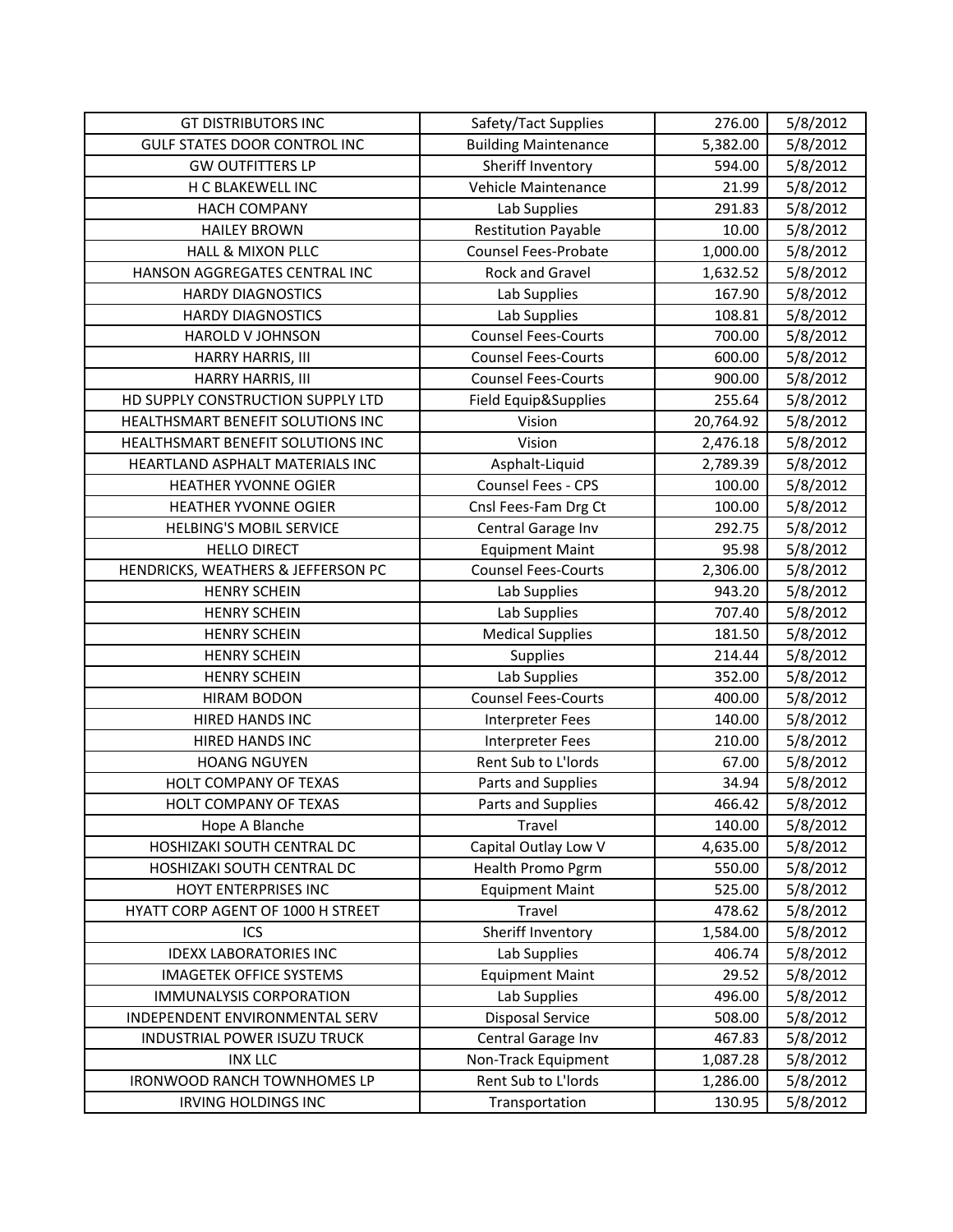| <b>ISSIAH THOMAS</b>            | Clothing                    | 122.71   | 5/8/2012 |
|---------------------------------|-----------------------------|----------|----------|
| J A SEXAUER                     | <b>Building Maintenance</b> | 186.30   | 5/8/2012 |
| J A SEXAUER                     | <b>Building Maintenance</b> | 1,356.83 | 5/8/2012 |
| J A SEXAUER                     | <b>Building Maintenance</b> | 30.50    | 5/8/2012 |
| J H LADD                        | Investigative               | 500.00   | 5/8/2012 |
| <b>J STEVEN BUSH</b>            | <b>Counsel Fees-Courts</b>  | 100.00   | 5/8/2012 |
| <b>J STEVEN BUSH</b>            | <b>Counsel Fees-Courts</b>  | 125.00   | 5/8/2012 |
| <b>JACKIE MARTIN</b>            | Counsel Fees - CPS          | 100.00   | 5/8/2012 |
| <b>JACKSON WALKER LLP</b>       | <b>Counsel Fees-Probate</b> | 750.00   | 5/8/2012 |
| <b>JAMES D RENFORTH II</b>      | <b>Counsel Fees-Courts</b>  | 1,850.00 | 5/8/2012 |
| <b>JAMES G MARTIN</b>           | Rent Sub to L'Iords         | 822.00   | 5/8/2012 |
| <b>JAMES MASEK</b>              | Counsel Fees - CPS          | 100.00   | 5/8/2012 |
| <b>JAMES PUBLISHING CO</b>      | Law Books                   | 137.98   | 5/8/2012 |
| <b>JANA KAY BRAVO</b>           | <b>Professional Service</b> | 1,052.52 | 5/8/2012 |
| <b>JANA KAY BRAVO</b>           | <b>Professional Service</b> | 175.42   | 5/8/2012 |
| <b>JANET S O'NEIL</b>           | Counsel Fees - CPS          | 425.00   | 5/8/2012 |
| <b>JANPAK</b>                   | Supplies                    | 41.12    | 5/8/2012 |
| <b>JANPAK</b>                   | Sheriff Inventory           | 21.28    | 5/8/2012 |
| <b>JANPAK</b>                   | <b>Custodian Supplies</b>   | 473.91   | 5/8/2012 |
| <b>JANPAK</b>                   | <b>Custodian Supplies</b>   | 205.52   | 5/8/2012 |
| <b>JANPAK</b>                   | <b>Custodian Supplies</b>   | 205.52   | 5/8/2012 |
| <b>JASON'S DELI</b>             | <b>Training Supplies</b>    | 381.52   | 5/8/2012 |
| JAY GILBERT CABALLERO           | <b>Counsel Fees-Courts</b>  | 920.00   | 5/8/2012 |
| <b>JEANIE MORRIS</b>            | <b>Professional Service</b> | 1,403.36 | 5/8/2012 |
| JEFF EUBANK ROOFING CO INC      | <b>Building Maintenance</b> | 2,500.00 | 5/8/2012 |
| JEFF EUBANK ROOFING CO INC      | <b>Building Maintenance</b> | 1,200.00 | 5/8/2012 |
| <b>JEFF S HOOVER</b>            | <b>Counsel Fees-Courts</b>  | 300.00   | 5/8/2012 |
| JEFFERSON ROCHA-GRIJALBA        | <b>Restitution Payable</b>  | 50.00    | 5/8/2012 |
| JEFFERY DAVID BONCEK            | <b>Counsel Fees-Courts</b>  | 400.00   | 5/8/2012 |
| JEFFERY DAVID BONCEK            | <b>Counsel Fees-Courts</b>  | 650.00   | 5/8/2012 |
| JEFFERY DAVID BONCEK            | <b>Counsel Fees-Courts</b>  | 600.00   | 5/8/2012 |
| JEFFERY DAVID BONCEK            | <b>Counsel Fees-Courts</b>  | 600.00   | 5/8/2012 |
| JEFFREY STEPHEN JUSTICE         | Education                   | 229.00   | 5/8/2012 |
| <b>JEROME POTTER</b>            | <b>Court Visitor</b>        | 149.85   | 5/8/2012 |
| JERRY C BOUCHER CONSTBALE PCT 2 | <b>Court Costs</b>          | 75.00    | 5/8/2012 |
| <b>JERRY WALKER</b>             | <b>Counsel Fees-Courts</b>  | 125.00   | 5/8/2012 |
| <b>JERRY WOOD</b>               | <b>Counsel Fees-Courts</b>  | 550.00   | 5/8/2012 |
| <b>JERRY WOOD</b>               | <b>Counsel Fees-Courts</b>  | 300.00   | 5/8/2012 |
| <b>JERRY WOOD</b>               | <b>Counsel Fees-Courts</b>  | 2,150.00 | 5/8/2012 |
| <b>JERRY WOOD</b>               | <b>Counsel Fees-Courts</b>  | 400.00   | 5/8/2012 |
| <b>JESUS NEVAREZ</b>            | <b>Counsel Fees-Courts</b>  | 350.00   | 5/8/2012 |
| <b>JESUS NEVAREZ</b>            | Counsel Fees - CPS          | 100.00   | 5/8/2012 |
| JIM BEARDEN AND ASSOCIATES PLLC | Cnsl Fees-Fam Drg Ct        | 100.00   | 5/8/2012 |
| <b>JIM C MINTER</b>             | <b>Counsel Fees-Courts</b>  | 312.50   | 5/8/2012 |
| <b>JIM CULBERTSON</b>           | Counsel Fees-Juv            | 200.00   | 5/8/2012 |
| <b>JIM LANE</b>                 | <b>Counsel Fees-Courts</b>  | 525.00   | 5/8/2012 |
| <b>JIM LANE</b>                 | <b>Counsel Fees-Courts</b>  | 325.00   | 5/8/2012 |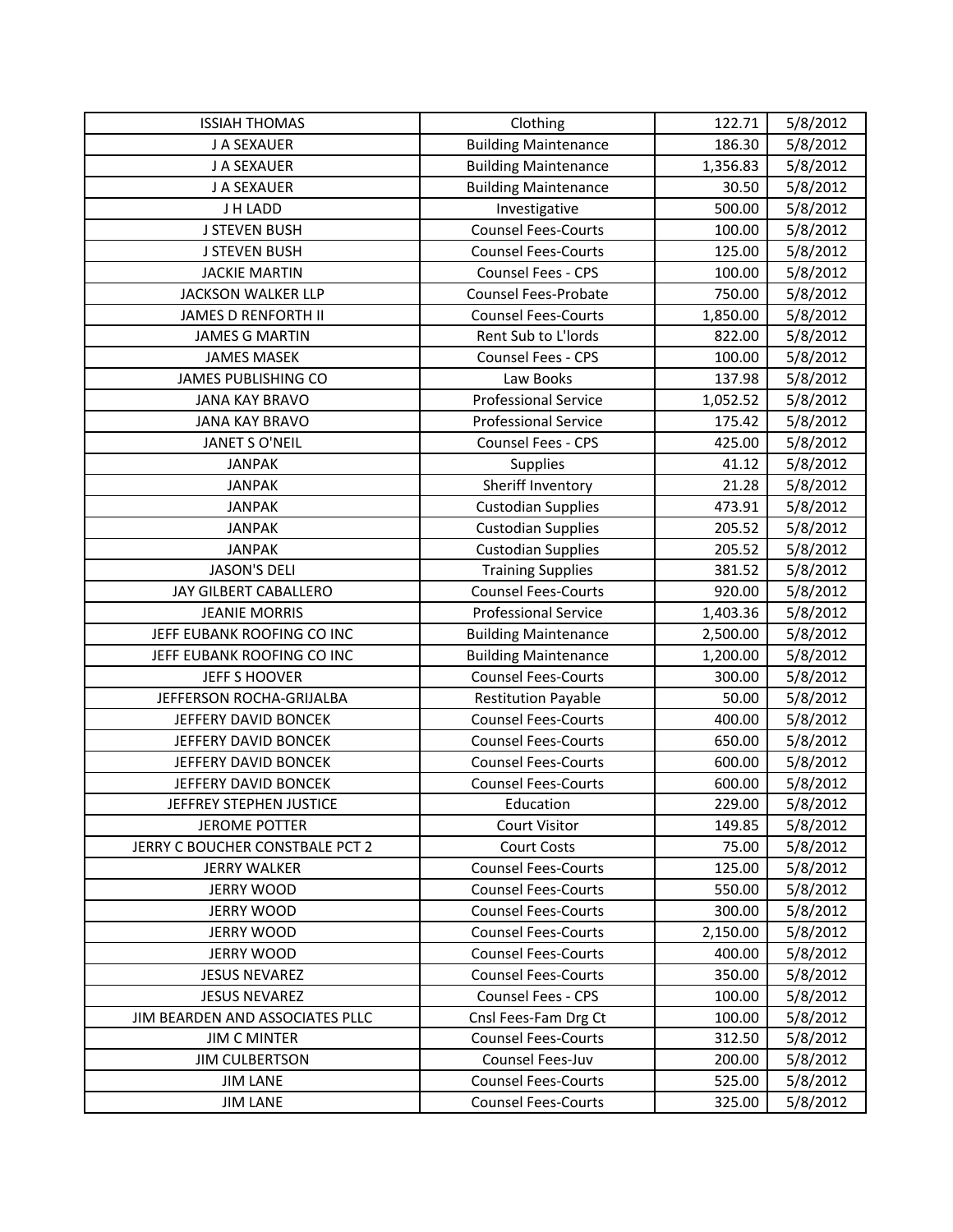| <b>JIM LANE</b>                 | <b>Counsel Fees-Courts</b>  | 500.00   | 5/8/2012 |
|---------------------------------|-----------------------------|----------|----------|
| <b>JMP INTEREST LTD</b>         | Law Books                   | 103.00   | 5/8/2012 |
| <b>JMP INTEREST LTD</b>         | Law Books                   | 969.60   | 5/8/2012 |
| Jodi D Newton                   | Prepaid - Travel            | (456.83) | 5/8/2012 |
| Jodi D Newton                   | Travel                      | 482.65   | 5/8/2012 |
| <b>JOHN AVERY</b>               | <b>Counsel Fees-Courts</b>  | 800.00   | 5/8/2012 |
| <b>JOHN AVERY</b>               | <b>Counsel Fees-Courts</b>  | 400.00   | 5/8/2012 |
| <b>JOHN CARL BEATTY</b>         | <b>Counsel Fees-Courts</b>  | 650.00   | 5/8/2012 |
| <b>JOHN HARDING</b>             | <b>Counsel Fees-Courts</b>  | 600.00   | 5/8/2012 |
| <b>JOHN HARDING</b>             | <b>Counsel Fees-Courts</b>  | 500.00   | 5/8/2012 |
| <b>JOHN LINEBARGER</b>          | <b>Counsel Fees-Courts</b>  | 650.00   | 5/8/2012 |
| <b>JOHN LINEBARGER</b>          | <b>Counsel Fees-Courts</b>  | 700.00   | 5/8/2012 |
| <b>JOHN LINEBARGER</b>          | <b>Counsel Fees-Courts</b>  | 375.00   | 5/8/2012 |
| <b>JOHN LINEBARGER</b>          | <b>Counsel Fees-Courts</b>  | 100.00   | 5/8/2012 |
| <b>JOHN P MCCALL JR</b>         | <b>Counsel Fees-Courts</b>  | 300.00   | 5/8/2012 |
| JOHN R MARA LAW BOOKS           | Law Books                   | 499.05   | 5/8/2012 |
| <b>JOHN W STICKELS</b>          | <b>Counsel Fees-Courts</b>  | 550.00   | 5/8/2012 |
| <b>JOHNSON &amp; JOHNSON</b>    | <b>Counsel Fees-Courts</b>  | 500.00   | 5/8/2012 |
| <b>JOHNSON &amp; JOHNSON</b>    | <b>Counsel Fees-Courts</b>  | 220.00   | 5/8/2012 |
| JOHNSON CONTROLS INC            | <b>Energy Mgmt Maint</b>    | 1,435.00 | 5/8/2012 |
| <b>JONATHAN SIMPSON</b>         | <b>Counsel Fees-Courts</b>  | 300.00   | 5/8/2012 |
| <b>JOSE BARRERA</b>             | <b>Restitution Payable</b>  | 1.50     | 5/8/2012 |
| <b>JOSEPH SEDILLO</b>           | Clothing                    | 125.00   | 5/8/2012 |
| JOYCE E STEVENS P.C.            | <b>Counsel Fees-Courts</b>  | 300.00   | 5/8/2012 |
| JOYCE E STEVENS P.C.            | <b>Counsel Fees-Courts</b>  | 200.00   | 5/8/2012 |
| <b>J-PEAM LLC</b>               | Supplies                    | 469.00   | 5/8/2012 |
| <b>JPS HEALTH NETWORK</b>       | Lab Accreditation           | 2,110.00 | 5/8/2012 |
| <b>JUDITH VAN HOOF</b>          | <b>Counsel Fees-Courts</b>  | 1,500.00 | 5/8/2012 |
| <b>JUDITH VAN HOOF</b>          | Counsel Fees-Juv            | 100.00   | 5/8/2012 |
| JUDITH VAN HOOF                 | Counsel Fees - CPS          | 150.00   | 5/8/2012 |
| <b>JUDY BRADLEY</b>             | Clothing                    | 200.00   | 5/8/2012 |
| <b>JULIE JACOBSON</b>           | <b>Counsel Fees-Courts</b>  | 1,400.00 | 5/8/2012 |
| <b>JULIE R BOOTH</b>            | <b>Professional Service</b> | 175.42   | 5/8/2012 |
| <b>JUST ENERGY TEXAS I CORP</b> | <b>Utility Assistance</b>   | 92.61    | 5/8/2012 |
| <b>JUSTICE &amp; WHITE PLLC</b> | <b>Counsel Fees-Courts</b>  | 500.00   | 5/8/2012 |
| <b>KAI TEXAS</b>                | <b>Professional Service</b> | 1,507.90 | 5/8/2012 |
| Kamisha N Knight                | Travel                      | 140.00   | 5/8/2012 |
| <b>KARA CARRERAS</b>            | <b>Counsel Fees-Courts</b>  | 500.00   | 5/8/2012 |
| <b>KARA CARRERAS</b>            | <b>Counsel Fees-Courts</b>  | 700.00   | 5/8/2012 |
| <b>KARA CARRERAS</b>            | <b>Counsel Fees-Courts</b>  | 825.00   | 5/8/2012 |
| <b>KARA CARRERAS</b>            | <b>Counsel Fees-Courts</b>  | 2,360.00 | 5/8/2012 |
| <b>KARA CARRERAS</b>            | <b>Counsel Fees-Courts</b>  | 1,700.00 | 5/8/2012 |
| <b>KARMEN JOHNSON</b>           | Cnsl Fees-Fam Drg Ct        | 100.00   | 5/8/2012 |
| KARTEN PSYCHOLOGICAL SERVICES   | Psych Exam/Testimony        | 350.00   | 5/8/2012 |
| KARTEN PSYCHOLOGICAL SERVICES   | Psych Exam/Testimony        | 350.00   | 5/8/2012 |
| KATHERINE AULTMAN               | <b>Court Visitor</b>        | 160.40   | 5/8/2012 |
| KATHERYN HAYWOOD                | <b>Counsel Fees-Courts</b>  | 400.00   | 5/8/2012 |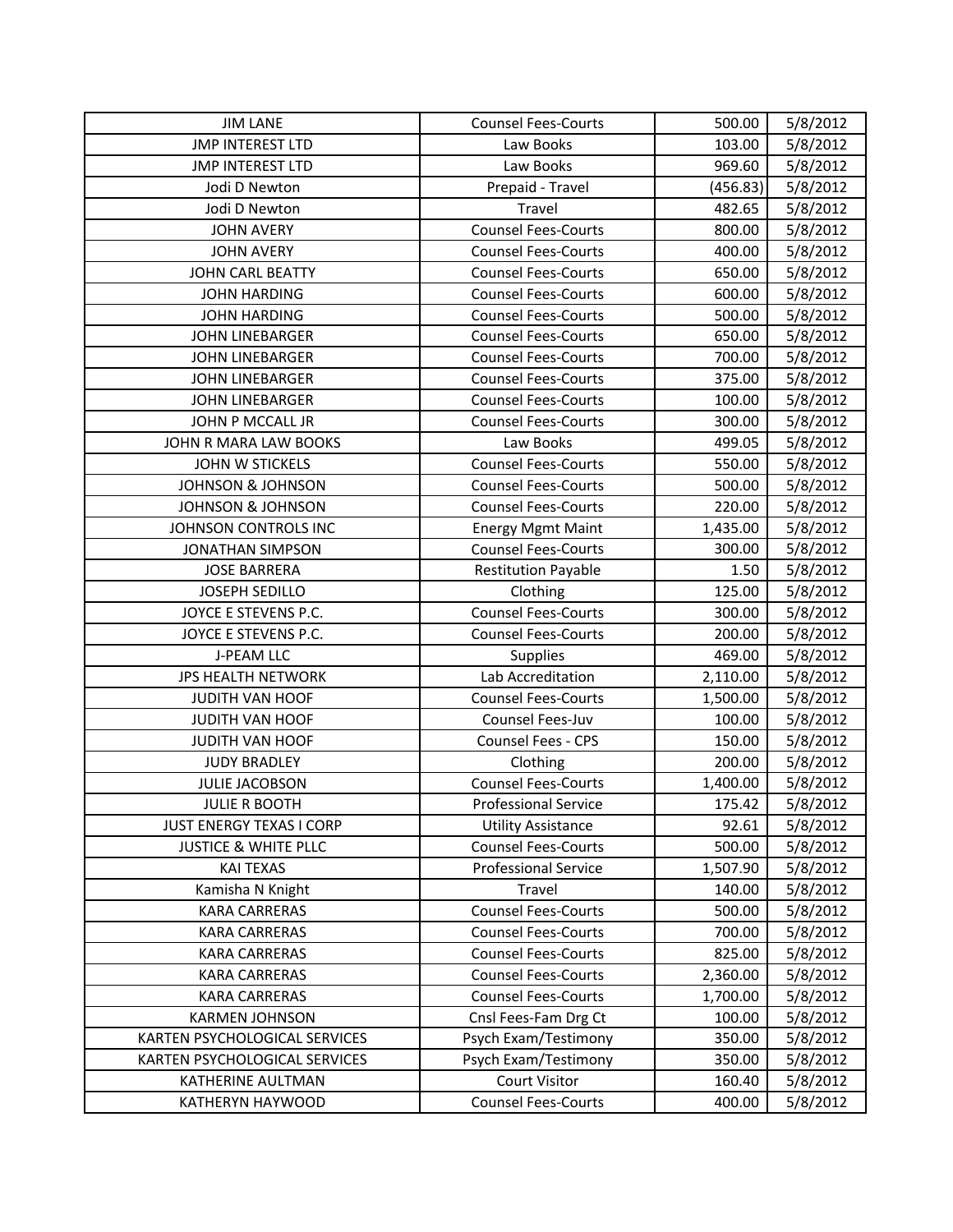| KATHLEEN JEANNE MEGONIGAL         | Counsel Fees-Juv            | 300.00   | 5/8/2012 |
|-----------------------------------|-----------------------------|----------|----------|
| KATHLEEN JEANNE MEGONIGAL         | Counsel Fees - CPS          | 200.00   | 5/8/2012 |
| <b>KATHRYN CRAVEN</b>             | Cnsl Fees-Fam Drg Ct        | 200.00   | 5/8/2012 |
| <b>KATHRYN CRAVEN</b>             | <b>Counsel Fees-Probate</b> | 2,200.00 | 5/8/2012 |
| <b>KATHY A LOWTHORP</b>           | <b>Counsel Fees-Courts</b>  | 300.00   | 5/8/2012 |
| <b>KATHY BRADFORD</b>             | Clothing                    | 100.00   | 5/8/2012 |
| KEARNEY/WYNN ATTORNEYS AT LAW     | <b>Counsel Fees-Courts</b>  | 650.00   | 5/8/2012 |
| KEARNEY/WYNN ATTORNEYS AT LAW     | <b>Counsel Fees-Courts</b>  | 250.00   | 5/8/2012 |
| KEARNEY/WYNN ATTORNEYS AT LAW     | <b>Counsel Fees-Courts</b>  | 200.00   | 5/8/2012 |
| <b>KEITH MCKAY</b>                | <b>Counsel Fees-Courts</b>  | 1,375.00 | 5/8/2012 |
| <b>KEITH MCKAY</b>                | <b>Counsel Fees-Courts</b>  | 100.00   | 5/8/2012 |
| <b>KELLI D STEVENS</b>            | Mileage Allowance           | 207.57   | 5/8/2012 |
| <b>KELLI D STEVENS</b>            | <b>Professional Service</b> | 857.50   | 5/8/2012 |
| <b>KELLI D STEVENS</b>            | Travel                      | 63.00    | 5/8/2012 |
| <b>KELLY R GOODNESS PHD</b>       | <b>Professional Service</b> | 1,265.00 | 5/8/2012 |
| <b>KELLY R GOODNESS PHD</b>       | Psych Exam/Testimony        | 500.00   | 5/8/2012 |
| <b>KELLY R GOODNESS PHD</b>       | Psych Exam/Testimony        | 450.00   | 5/8/2012 |
| <b>KELLY R GOODNESS PHD</b>       | Psych Exam/Testimony        | 900.00   | 5/8/2012 |
| <b>KENDRA BARNARD</b>             | Clothing                    | 100.00   | 5/8/2012 |
| <b>KENNETH CUTRER</b>             | <b>Counsel Fees-Courts</b>  | 650.00   | 5/8/2012 |
| <b>KENNETH CUTRER</b>             | <b>Counsel Fees-Courts</b>  | 1,600.00 | 5/8/2012 |
| <b>KENNETH CUTRER</b>             | <b>Counsel Fees-Courts</b>  | 1,000.00 | 5/8/2012 |
| <b>KERRY OWENS</b>                | Counsel Fees - CPS          | 100.00   | 5/8/2012 |
| KIMBERLEY CAMPBELL                | <b>Counsel Fees-Courts</b>  | 450.00   | 5/8/2012 |
| KIMBERLEY CAMPBELL                | <b>Counsel Fees-Courts</b>  | 1,465.00 | 5/8/2012 |
| KIMBERLEY CAMPBELL                | <b>Counsel Fees-Courts</b>  | 600.00   | 5/8/2012 |
| KIMBERLEY CAMPBELL                | <b>Counsel Fees-Courts</b>  | 200.00   | 5/8/2012 |
| <b>KINDRA BROWN</b>               | <b>Court Visitor</b>        | 561.66   | 5/8/2012 |
| <b>KOBBY T WARREN</b>             | <b>Counsel Fees-Courts</b>  | 450.00   | 5/8/2012 |
| <b>KOBBY T WARREN</b>             | <b>Counsel Fees-Courts</b>  | 600.00   | 5/8/2012 |
| KONICA MINOLTA BUSINESS SOLUTIONS | <b>Equipment Rentals</b>    | 622.73   | 5/8/2012 |
| KONICA MINOLTA BUSINESS SOLUTIONS | Capital Outlay Low V        | 3,585.00 | 5/8/2012 |
| KORY W NELSON PLLC                | Counsel Fees-Probate        | 750.00   | 5/8/2012 |
| <b>KRISTINA WEST</b>              | Cnsl Fees-Fam Drg Ct        | 100.00   | 5/8/2012 |
| KROGER #695                       | <b>Expanded Nutri Pgrm</b>  | 55.09    | 5/8/2012 |
| <b>KROGER COMPANY</b>             | Food/Hygiene Assist         | 286.70   | 5/8/2012 |
| <b>KSM EXCHANGE LLC</b>           | Parts and Supplies          | 139.63   | 5/8/2012 |
| <b>KSM EXCHANGE LLC</b>           | Parts and Supplies          | 25.84    | 5/8/2012 |
| <b>KSM EXCHANGE LLC</b>           | Parts and Supplies          | 12.44    | 5/8/2012 |
| <b>KSM EXCHANGE LLC</b>           | Parts and Supplies          | 17.98    | 5/8/2012 |
| <b>KSM EXCHANGE LLC</b>           | Parts and Supplies          | 747.52   | 5/8/2012 |
| <b>KULVIR BHOGAL</b>              | HAP Reimb Port-in           | 22.00    | 5/8/2012 |
| LABARBARA REED                    | Clothing                    | 54.65    | 5/8/2012 |
| LACKLAND TAJ LP                   | Rent Sub to L'Iords         | 40.00    | 5/8/2012 |
| LANDMARK EQUIPMENT INC            | Parts and Supplies          | 242.73   | 5/8/2012 |
| <b>LARRY E REED</b>               | <b>Counsel Fees-Courts</b>  | 100.00   | 5/8/2012 |
| <b>LARRY E REED</b>               | <b>Counsel Fees-Courts</b>  | 975.00   | 5/8/2012 |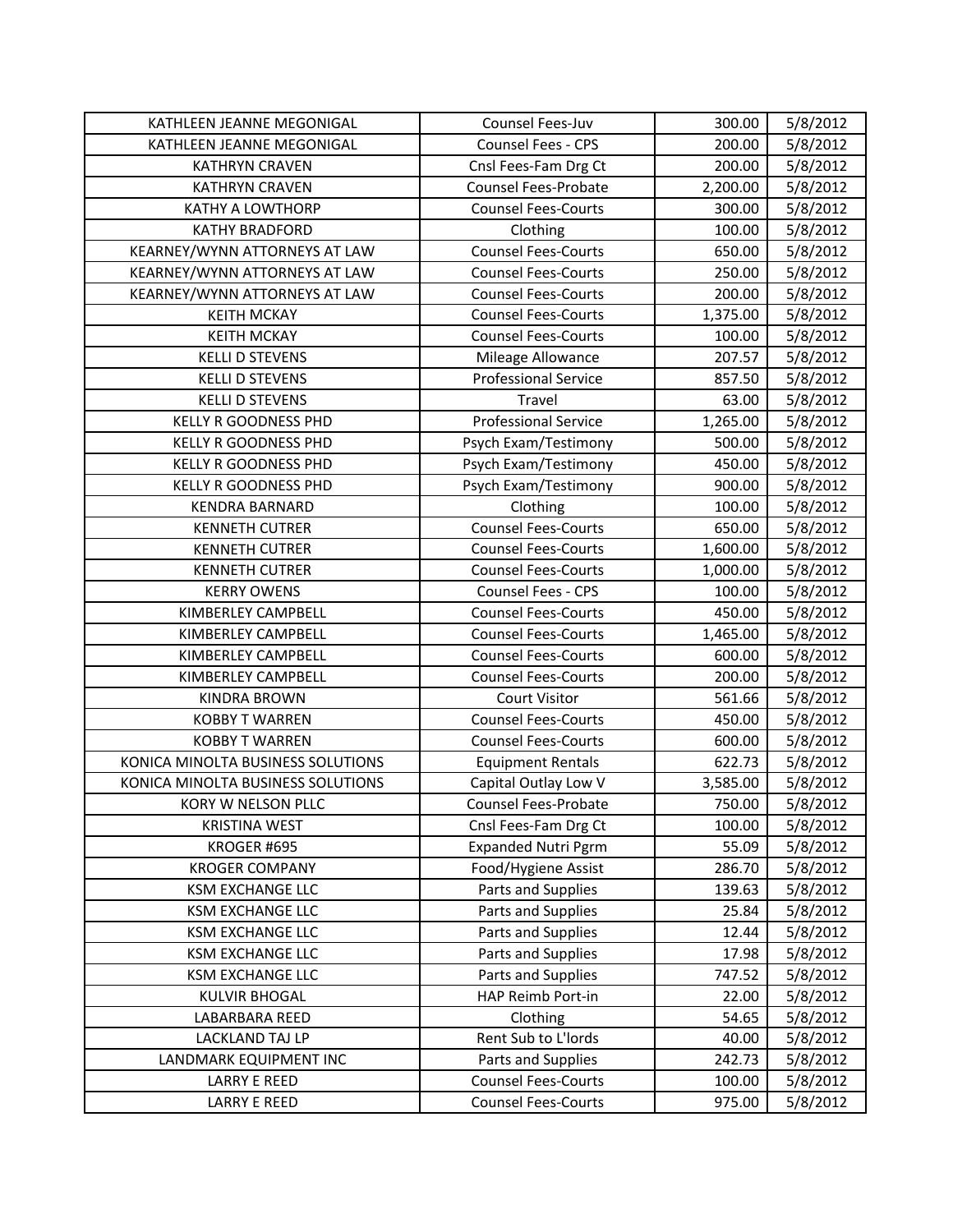| <b>LARRY E REED</b>                 | <b>Counsel Fees-Courts</b> | 400.00   | 5/8/2012 |
|-------------------------------------|----------------------------|----------|----------|
| <b>LARRY HUMPHRIES</b>              | Rent Sub to L'Iords        | 659.00   | 5/8/2012 |
| LASERLINK INTERNATIONAL INC         | Supplies                   | 244.00   | 5/8/2012 |
| LASERLINK INTERNATIONAL INC         | Sheriff Inventory          | 294.00   | 5/8/2012 |
| LASERLINK INTERNATIONAL INC         | Sheriff Inventory          | 156.00   | 5/8/2012 |
| LASERLINK INTERNATIONAL INC         | <b>Supplies</b>            | 116.00   | 5/8/2012 |
| LASERLINK INTERNATIONAL INC         | <b>Supplies</b>            | 520.00   | 5/8/2012 |
| LASERLINK INTERNATIONAL INC         | Supplies                   | 138.00   | 5/8/2012 |
| LASERLINK INTERNATIONAL INC         | <b>Supplies</b>            | 161.00   | 5/8/2012 |
| LASERLINK INTERNATIONAL INC         | Supplies                   | 32.41    | 5/8/2012 |
| LASERLINK INTERNATIONAL INC         | Supplies                   | 180.00   | 5/8/2012 |
| LASERLINK INTERNATIONAL INC         | Supplies                   | 216.00   | 5/8/2012 |
| LASERLINK INTERNATIONAL INC         | <b>Supplies</b>            | 599.50   | 5/8/2012 |
| LASERLINK INTERNATIONAL INC         | <b>Supplies</b>            | 719.40   | 5/8/2012 |
| LASERLINK INTERNATIONAL INC         | <b>Computer Supplies</b>   | 2,356.00 | 5/8/2012 |
| LASERLINK INTERNATIONAL INC         | <b>Equipment Maint</b>     | 44.00    | 5/8/2012 |
| LASERLINK INTERNATIONAL INC         | <b>Supplies</b>            | 78.60    | 5/8/2012 |
| LASERLINK INTERNATIONAL INC         | Supplies                   | 159.00   | 5/8/2012 |
| LAST GROUP ENTERPRISES INC          | Sheriff Inventory          | 1,199.52 | 5/8/2012 |
| <b>LATEPH ADENIJI</b>               | <b>Counsel Fees-Courts</b> | 950.00   | 5/8/2012 |
| <b>LAURA NIXON</b>                  | Clothing                   | 100.00   | 5/8/2012 |
| LAUREN GRAHAM & ASSOCIATES PLLC     | <b>Counsel Fees-Courts</b> | 175.00   | 5/8/2012 |
| <b>LAW JOURNAL PRESS</b>            | Law Books                  | 503.90   | 5/8/2012 |
| LAW OFC OF PATTON E MAYNARD PC      | <b>Counsel Fees-Courts</b> | 800.00   | 5/8/2012 |
| LAW OFFICE EDWARD E CASTILLO PLLC   | <b>Counsel Fees-Courts</b> | 775.00   | 5/8/2012 |
| LAW OFFICE EDWARD E CASTILLO PLLC   | <b>Counsel Fees-Courts</b> | 125.00   | 5/8/2012 |
| LAW OFFICE OF ALICE RODRIGUEZ       | <b>Counsel Fees-Courts</b> | 467.00   | 5/8/2012 |
| LAW OFFICE OF BRADLEY L CLARK PC    | <b>Counsel Fees-Courts</b> | 800.00   | 5/8/2012 |
| LAW OFFICE OF BRADLEY L CLARK PC    | Counsel Fees - CPS         | 100.00   | 5/8/2012 |
| LAW OFFICE OF HARMONY M SCHUERMAN P | <b>Counsel Fees-Courts</b> | 300.00   | 5/8/2012 |
| LAW OFFICE OF HARMONY M SCHUERMAN P | Counsel Fees-Juv           | 200.00   | 5/8/2012 |
| LAW OFFICE OF JO AN G ASHLEY        | Counsel Fees-Juv           | 29.00    | 5/8/2012 |
| LAW OFFICE OF JO AN G ASHLEY        | Cnsl Fees-Fam Drg Ct       | 100.00   | 5/8/2012 |
| LAW OFFICE OF KEE A ABLES PC        | Counsel Fees-Juv           | 200.00   | 5/8/2012 |
| LAW OFFICE OF LORI A SPEARMAN PC    | Counsel Fees - CPS         | 700.00   | 5/8/2012 |
| LAW OFFICES OF WILLIAM T FITZGERALD | Counsel Fees-Probate       | 2,200.00 | 5/8/2012 |
| LAWSON PRODUCTS INC                 | Parts and Supplies         | 54.21    | 5/8/2012 |
| LEIGH DAVIS                         | Cnsl Fees-Crim Appls       | 5,708.16 | 5/8/2012 |
| LEIGH DAVIS                         | Crim Appeal-OthrCost       | 66.84    | 5/8/2012 |
| LEON REED JR                        | <b>Counsel Fees-Courts</b> | 100.00   | 5/8/2012 |
| LEONARDS FARM AND RANCH             | <b>Small Tools</b>         | 1,023.88 | 5/8/2012 |
| LEONARDS FARM AND RANCH             | Echo Lake Park             | 364.48   | 5/8/2012 |
| <b>LESA PAMPLIN</b>                 | <b>Counsel Fees-Courts</b> | 300.00   | 5/8/2012 |
| LESLIE JOHNS                        | <b>Counsel Fees-Courts</b> | 450.00   | 5/8/2012 |
| <b>LESTER K REED</b>                | Counsel Fees - CPS         | 100.00   | 5/8/2012 |
| <b>LEX JOHNSTON</b>                 | <b>Counsel Fees-Courts</b> | 1,750.00 | 5/8/2012 |
| LIMITLESS OFFICE PRODUCTS           | <b>Supplies</b>            | 437.44   | 5/8/2012 |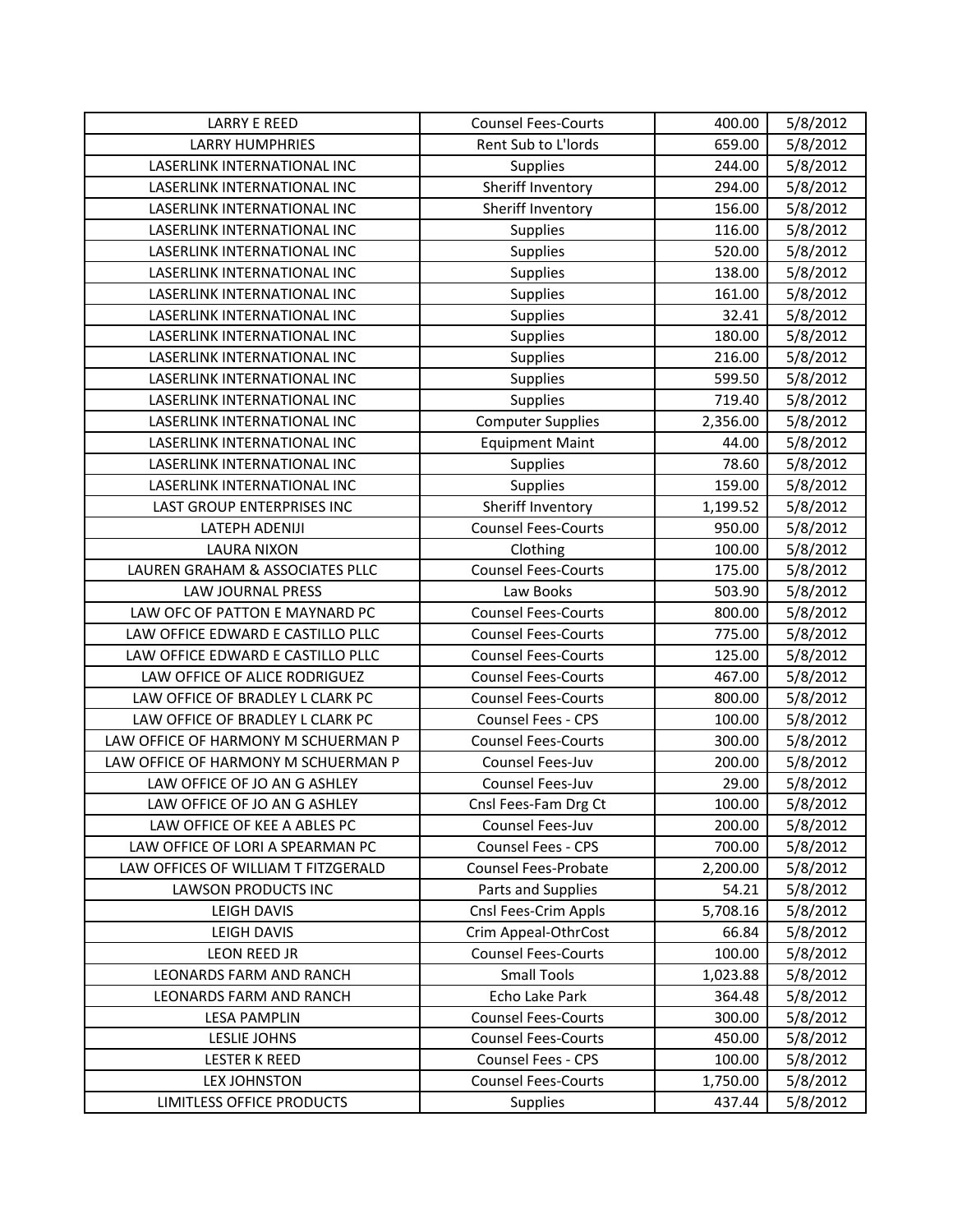| LIMITLESS OFFICE PRODUCTS      | Supplies                    | 437.44    | 5/8/2012 |
|--------------------------------|-----------------------------|-----------|----------|
| <b>LISA HOOBLER</b>            | <b>Counsel Fees-Courts</b>  | 300.00    | 5/8/2012 |
| <b>LISA HOOBLER</b>            | <b>Counsel Fees-Courts</b>  | 100.00    | 5/8/2012 |
| <b>LISA MORTON</b>             | Reporter's Records          | 4,332.00  | 5/8/2012 |
| <b>LISA MORTON</b>             | Reporter's Records          | 124.00    | 5/8/2012 |
| <b>LISA MULLEN</b>             | <b>Counsel Fees-Courts</b>  | 665.00    | 5/8/2012 |
| LOCK TIGHT SECURITY INC        | <b>Support Serv Supply</b>  | 74.95     | 5/8/2012 |
| LOCK TIGHT SECURITY INC        | <b>Building Maintenance</b> | 22.30     | 5/8/2012 |
| <b>LOCK TIGHT SECURITY INC</b> | Central Garage Inv          | 68.90     | 5/8/2012 |
| LOCK TIGHT SECURITY INC        | <b>Building Maintenance</b> | 222.00    | 5/8/2012 |
| <b>LONI GREEN</b>              | Clothing                    | 243.24    | 5/8/2012 |
| LONNA COOPER                   | Clothing                    | 125.00    | 5/8/2012 |
| LOWE'S                         | Field Equip&Supplies        | 43.05     | 5/8/2012 |
| LUNCH BOX                      | <b>Meeting Expenses</b>     | 128.80    | 5/8/2012 |
| LYNDA S TARWATER               | <b>Counsel Fees-Courts</b>  | 1,375.00  | 5/8/2012 |
| <b>LYNDA S TARWATER</b>        | <b>Counsel Fees-Courts</b>  | 525.00    | 5/8/2012 |
| LYNDA S TARWATER               | <b>Litigation Expense</b>   | 90.00     | 5/8/2012 |
| LYNN S OLINGER                 | Cnsl Fees-Fam Drg Ct        | 100.00    | 5/8/2012 |
| M TRENT LOFTIN                 | <b>Counsel Fees-Courts</b>  | 500.00    | 5/8/2012 |
| M TRENT LOFTIN                 | <b>Counsel Fees-Courts</b>  | 125.00    | 5/8/2012 |
| MANAGED HEALTH NETWORK INC     | <b>Employee Assist Prog</b> | 11,966.58 | 5/8/2012 |
| MANAGED HEALTH NETWORK INC     | <b>Employee Assist Prog</b> | 826.56    | 5/8/2012 |
| MANAGED HEALTH NETWORK INC     | <b>Employee Assist Prog</b> | 841.32    | 5/8/2012 |
| MANER FIRE EQUIPMENT, INC      | <b>Building Maintenance</b> | 26.65     | 5/8/2012 |
| MANER FIRE EQUIPMENT, INC      | <b>Building Maintenance</b> | 18.45     | 5/8/2012 |
| <b>MANSFIELD ISD</b>           | <b>Restitution Payable</b>  | 1,212.40  | 5/8/2012 |
| <b>MARCUSE AND SON</b>         | <b>Building Maintenance</b> | 134.75    | 5/8/2012 |
| <b>MARCUSE AND SON</b>         | <b>Building Maintenance</b> | 134.75    | 5/8/2012 |
| <b>MARCUSE AND SON</b>         | <b>Building Maintenance</b> | 161.50    | 5/8/2012 |
| <b>MARCUSE AND SON</b>         | A/C Maint Contract          | 251.50    | 5/8/2012 |
| MARIA CANDANOSA                | Relative Assistance         | 900.00    | 5/8/2012 |
| MARK D SCOTT & ASSOCIATES PLLC | <b>Counsel Fees-Courts</b>  | 250.00    | 5/8/2012 |
| <b>MARK DANIEL</b>             | Cnsl Fees-Cap Murder        | 18,199.10 | 5/8/2012 |
| <b>MARK DANIEL</b>             | Cap Murder-Othr Cost        | 502.90    | 5/8/2012 |
| <b>MARK ROSTEET</b>            | <b>Counsel Fees-Courts</b>  | 900.00    | 5/8/2012 |
| <b>MARK ROSTEET</b>            | <b>Counsel Fees-Courts</b>  | 400.00    | 5/8/2012 |
| <b>MARK ROSTEET</b>            | <b>Counsel Fees-Courts</b>  | 200.00    | 5/8/2012 |
| MARKEISHA HICKMAN              | <b>Witness Travel</b>       | 388.50    | 5/8/2012 |
| <b>MARY R THOMSEN</b>          | Cnsl Fees-Fam Drg Ct        | 150.00    | 5/8/2012 |
| MASTER CLEANING SUPPLY INC     | <b>Custodian Supplies</b>   | 1,044.50  | 5/8/2012 |
| MATTHEW BENDER & COMPANY INC   | Law Books                   | 232.60    | 5/8/2012 |
| MATTHEW JUSKO                  | <b>Restitution Payable</b>  | 6.00      | 5/8/2012 |
| <b>MAX BREWINGTON</b>          | Counsel Fees - CPS          | 100.00    | 5/8/2012 |
| MAXUM HEALTH SERVICES CORP     | <b>Professional Service</b> | 132.50    | 5/8/2012 |
| MAXUM HEALTH SERVICES CORP     | <b>Professional Service</b> | 132.50    | 5/8/2012 |
| MAXUM HEALTH SERVICES CORP     | <b>Professional Service</b> | 132.50    | 5/8/2012 |
| MAXUM HEALTH SERVICES CORP     | <b>Professional Service</b> | 132.50    | 5/8/2012 |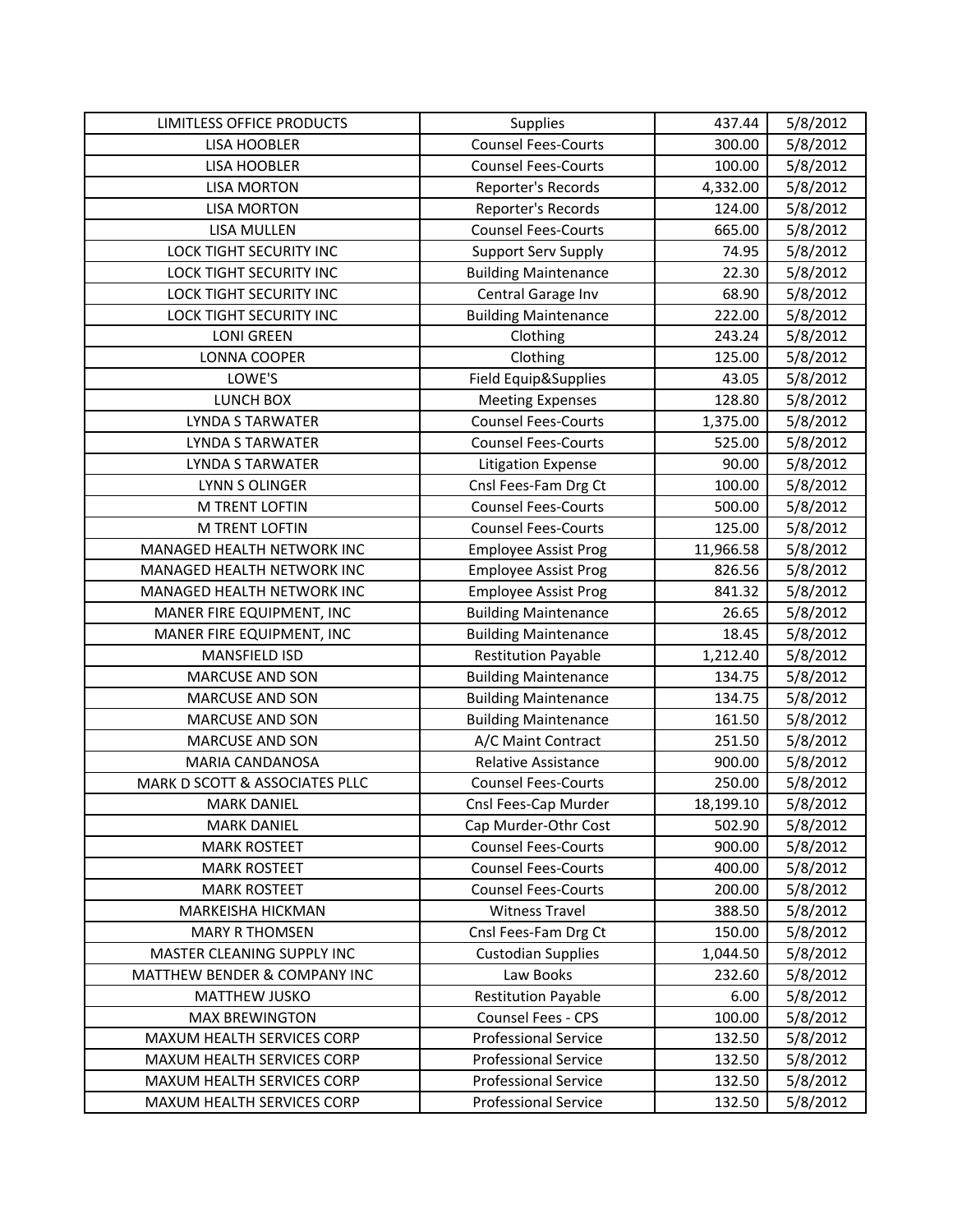| MAXUM HEALTH SERVICES CORP        | <b>Professional Service</b> | 132.50   | 5/8/2012 |
|-----------------------------------|-----------------------------|----------|----------|
| MAXUM HEALTH SERVICES CORP        | <b>Professional Service</b> | 132.50   | 5/8/2012 |
| MAXUM HEALTH SERVICES CORP        | <b>Professional Service</b> | 132.50   | 5/8/2012 |
| MAXUM HEALTH SERVICES CORP        | <b>Professional Service</b> | 132.50   | 5/8/2012 |
| MAXUM HEALTH SERVICES CORP        | <b>Professional Service</b> | 157.69   | 5/8/2012 |
| MAXUM HEALTH SERVICES CORP        | <b>Professional Service</b> | 91.86    | 5/8/2012 |
| MAXUM HEALTH SERVICES CORP        | <b>Professional Service</b> | 157.69   | 5/8/2012 |
| MAXUM HEALTH SERVICES CORP        | <b>Professional Service</b> | 91.86    | 5/8/2012 |
| MAXUM HEALTH SERVICES CORP        | <b>Professional Service</b> | 91.86    | 5/8/2012 |
| MAXUM HEALTH SERVICES CORP        | <b>Professional Service</b> | 533.47   | 5/8/2012 |
| MAXUM HEALTH SERVICES CORP        | <b>Professional Service</b> | 85.67    | 5/8/2012 |
| MAXUM HEALTH SERVICES CORP        | <b>Professional Service</b> | 91.86    | 5/8/2012 |
| MAXUM HEALTH SERVICES CORP        | <b>Professional Service</b> | 157.69   | 5/8/2012 |
| MAXUM HEALTH SERVICES CORP        | <b>Professional Service</b> | 91.86    | 5/8/2012 |
| MAXUM HEALTH SERVICES CORP        | <b>Professional Service</b> | 157.69   | 5/8/2012 |
| MAXUM HEALTH SERVICES CORP        | <b>Professional Service</b> | 533.47   | 5/8/2012 |
| MAXUM HEALTH SERVICES CORP        | <b>Professional Service</b> | 91.86    | 5/8/2012 |
| MAXUM HEALTH SERVICES CORP        | <b>Professional Service</b> | 85.67    | 5/8/2012 |
| MAXUM HEALTH SERVICES CORP        | <b>Professional Service</b> | 124.75   | 5/8/2012 |
| MAXUM HEALTH SERVICES CORP        | <b>Professional Service</b> | 91.86    | 5/8/2012 |
| MAXUM HEALTH SERVICES CORP        | <b>Professional Service</b> | 132.50   | 5/8/2012 |
| MAXUM HEALTH SERVICES CORP        | <b>Professional Service</b> | 157.69   | 5/8/2012 |
| MAXUM HEALTH SERVICES CORP        | <b>Professional Service</b> | 91.86    | 5/8/2012 |
| MAXUM HEALTH SERVICES CORP        | <b>Professional Service</b> | 91.86    | 5/8/2012 |
| MAXUM HEALTH SERVICES CORP        | <b>Professional Service</b> | 157.69   | 5/8/2012 |
| MAXUM HEALTH SERVICES CORP        | <b>Professional Service</b> | 91.86    | 5/8/2012 |
| MAXUM HEALTH SERVICES CORP        | <b>Professional Service</b> | 157.69   | 5/8/2012 |
| MAXUM HEALTH SERVICES CORP        | <b>Professional Service</b> | 85.67    | 5/8/2012 |
| MAXUM HEALTH SERVICES CORP        | <b>Professional Service</b> | 91.86    | 5/8/2012 |
| MAXUM HEALTH SERVICES CORP        | <b>Professional Service</b> | 533.47   | 5/8/2012 |
| MAXUM HEALTH SERVICES CORP        | <b>Professional Service</b> | 91.86    | 5/8/2012 |
| <b>MAXUM HEALTH SERVICES CORP</b> | <b>Professional Service</b> | 157.69   | 5/8/2012 |
| <b>MAXUM HEALTH SERVICES CORP</b> | <b>Professional Service</b> | 533.47   | 5/8/2012 |
| MAXUM HEALTH SERVICES CORP        | <b>Professional Service</b> | 85.67    | 5/8/2012 |
| MAXUM HEALTH SERVICES CORP        | <b>Professional Service</b> | 91.86    | 5/8/2012 |
| MAXUM HEALTH SERVICES CORP        | <b>Professional Service</b> | 157.69   | 5/8/2012 |
| MAXUM HEALTH SERVICES CORP        | <b>Professional Service</b> | 91.86    | 5/8/2012 |
| MAXUM HEALTH SERVICES CORP        | <b>Professional Service</b> | 157.69   | 5/8/2012 |
| MCQUAY INTERNATIONAL              | A/C Maint Contract          | 2,229.00 | 5/8/2012 |
| <b>MEDINA &amp; MEDINA INC</b>    | Central Garage Inv          | 64.00    | 5/8/2012 |
| <b>MELANIE F WEBB</b>             | Psych Exam/Testimony        | 1,800.00 | 5/8/2012 |
| MELISSA KIRKLAND                  | <b>Restitution Payable</b>  | 27.70    | 5/8/2012 |
| MELISSA L HAMRICK                 | <b>Counsel Fees-Courts</b>  | 175.00   | 5/8/2012 |
| <b>MELISSA L HAMRICK</b>          | <b>Counsel Fees-Courts</b>  | 1,150.00 | 5/8/2012 |
| MELISSA L HAMRICK                 | <b>Counsel Fees-Courts</b>  | 450.00   | 5/8/2012 |
| MELISSA LASTORINO                 | Clothing                    | 100.00   | 5/8/2012 |
| MELVILLE R ASHDOWN                | Rent Sub to L'Iords         | 223.00   | 5/8/2012 |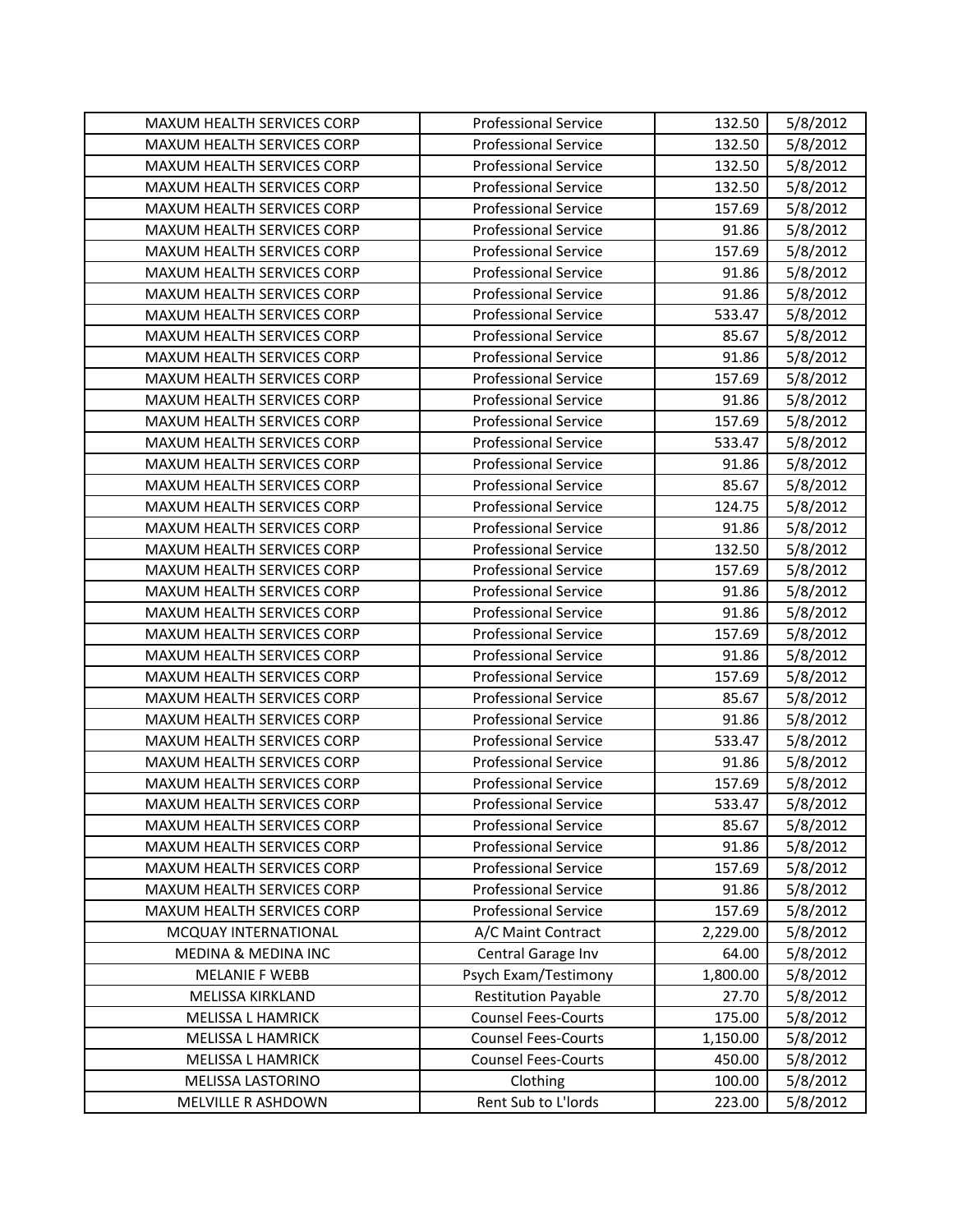| MHMR OF TARRANT COUNTY         | O/P Group Counseling        | 5,915.00  | 5/8/2012 |
|--------------------------------|-----------------------------|-----------|----------|
| MICELA HURTADO                 | <b>Restitution Payable</b>  | 157.50    | 5/8/2012 |
| MICHAEL BERGER                 | Counsel Fees - CPS          | 100.00    | 5/8/2012 |
| MICHAEL DEEGAN                 | <b>Counsel Fees-Courts</b>  | 775.00    | 5/8/2012 |
| MICHAEL DEEGAN                 | <b>Counsel Fees-Courts</b>  | 750.00    | 5/8/2012 |
| MICHAEL DEEGAN                 | <b>Counsel Fees-Courts</b>  | 100.00    | 5/8/2012 |
| MICHAEL DEEGAN                 | <b>Counsel Fees-Courts</b>  | 200.00    | 5/8/2012 |
| MICHAEL PAUL GARCIA            | <b>Counsel Fees-Courts</b>  | 150.00    | 5/8/2012 |
| Michelle A Keim                | Travel                      | 60.00     | 5/8/2012 |
| MICHELLE WILSON                | Recreation                  | 800.00    | 5/8/2012 |
| MIDWAY AUTO SUPPLY INC         | <b>Building Maintenance</b> | 395.00    | 5/8/2012 |
| MIDWEST MEDICAL SUPPLY CO, LLC | <b>Medical Supplies</b>     | 215.40    | 5/8/2012 |
| MIDWEST MEDICAL SUPPLY CO, LLC | <b>Medical Supplies</b>     | 129.24    | 5/8/2012 |
| MIDWEST MEDICAL SUPPLY CO, LLC | <b>Medical Supplies</b>     | 129.24    | 5/8/2012 |
| MINICK LAW PC                  | <b>Counsel Fees-Courts</b>  | 325.00    | 5/8/2012 |
| MINICK LAW PC                  | <b>Counsel Fees-Courts</b>  | 400.00    | 5/8/2012 |
| MINICK LAW PC                  | <b>Counsel Fees-Courts</b>  | 1,900.00  | 5/8/2012 |
| MINICK LAW PC                  | <b>Counsel Fees-Courts</b>  | 1,050.00  | 5/8/2012 |
| MIRANDA MOORE                  | <b>Restitution Payable</b>  | 61.00     | 5/8/2012 |
| MITCHELL H DUNN                | Psych Exam/Testimony        | 550.00    | 5/8/2012 |
| MONICA OLSON                   | <b>Counseling Services</b>  | 1,750.00  | 5/8/2012 |
| MONTGOMERY COUNTY              | Crim Crt Mental Comp        | 475.00    | 5/8/2012 |
| MONTGOMERY COUNTY              | Crim Crt Mental Comp        | 350.00    | 5/8/2012 |
| MONTGOMERY COUNTY              | <b>Crim Crt Mental Comp</b> | 475.00    | 5/8/2012 |
| MONTGOMERY COUNTY              | <b>Crim Crt Mental Comp</b> | 475.00    | 5/8/2012 |
| MONTGOMERY COUNTY              | Crim Crt Mental Comp        | 475.00    | 5/8/2012 |
| MONTGOMERY COUNTY              | Crim Crt Mental Comp        | 475.00    | 5/8/2012 |
| MONTGOMERY COUNTY              | Crim Crt Mental Comp        | 475.00    | 5/8/2012 |
| MORRIS-BATES MORTUARY          | <b>County Burials</b>       | 200.00    | 5/8/2012 |
| MOTOROLA INC                   | <b>Computer Supplies</b>    | 9,720.00  | 5/8/2012 |
| MOTOROLA INC                   | <b>Computer Supplies</b>    | 21,384.00 | 5/8/2012 |
| MOTOROLA INC                   | <b>Computer Supplies</b>    | 18,468.00 | 5/8/2012 |
| MOTOROLA INC                   | Non-Track Equipment         | 358.28    | 5/8/2012 |
| Mr Carnelius L Carey           | Transportation              | 124.87    | 5/8/2012 |
| Mr Cedric R Simon              | Education                   | 220.00    | 5/8/2012 |
| Mr Christopher J Salone        | Education                   | 457.09    | 5/8/2012 |
| Mr David M Curl                | Postage                     | 24.95     | 5/8/2012 |
| Mr Greg Williams               | Advertis/Publicity          | 20.00     | 5/8/2012 |
| Mr J D Johnson                 | Education                   | 703.69    | 5/8/2012 |
| Mr James E Duff                | Travel                      | 350.10    | 5/8/2012 |
| Mr James G Shugart             | <b>County Projects</b>      | 227.50    | 5/8/2012 |
| Mr John G Pilkington           | Education                   | 220.00    | 5/8/2012 |
| Mr Kenneth D Johnson           | Education                   | 123.21    | 5/8/2012 |
| Mr Kurt A Buchert              | <b>County Projects</b>      | 380.87    | 5/8/2012 |
| Mr Michael D White             | Transportation              | 24.17     | 5/8/2012 |
| Mr Michael K Sinha             | Education                   | 151.58    | 5/8/2012 |
| Mr Michael Moncada             | Travel                      | 140.00    | 5/8/2012 |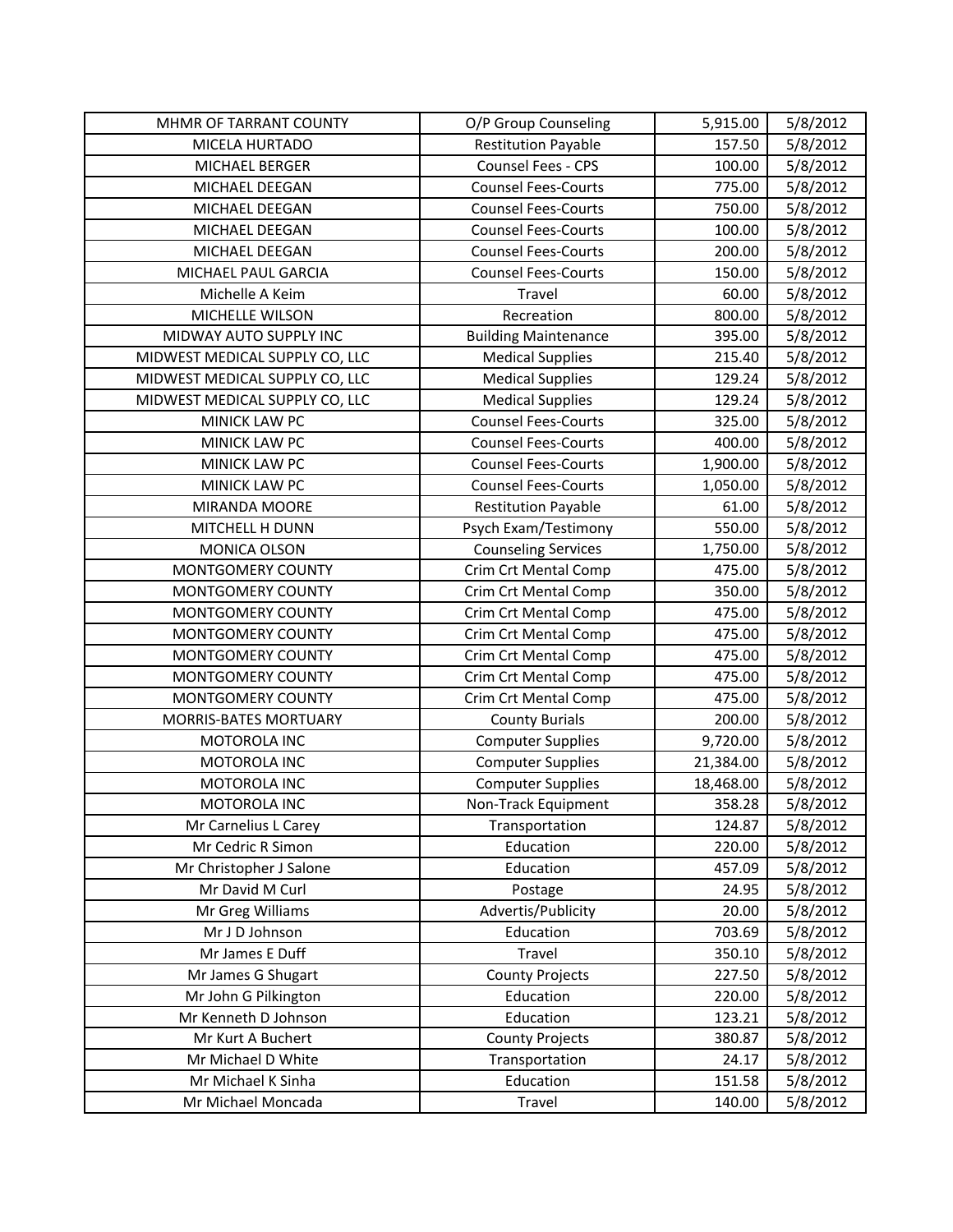| Mr Randall C Renois                | Education                   | 261.87    | 5/8/2012 |
|------------------------------------|-----------------------------|-----------|----------|
| Mr Reynaldo T Landin               | Transportation              | 29.79     | 5/8/2012 |
| Mr Richard N Dickison              | Travel                      | 10.00     | 5/8/2012 |
| Mr Roy C Brooks                    | Travel                      | 692.80    | 5/8/2012 |
| Mr Shawn Sears                     | Education                   | 146.00    | 5/8/2012 |
| Mr Thomas A Wilder                 | Travel                      | 337.24    | 5/8/2012 |
| Ms Amy D Dinwiddie                 | Travel                      | 140.00    | 5/8/2012 |
| Ms Angela A Franko                 | Mileage Allowance           | 71.04     | 5/8/2012 |
| Ms Angela A Franko                 | Travel                      | 90.00     | 5/8/2012 |
| Ms Christina S Glenn               | Education                   | 620.00    | 5/8/2012 |
| Ms Cynthia Bryant                  | Education                   | 92.50     | 5/8/2012 |
| Ms Debbie M Spoonts                | Transportation              | 102.20    | 5/8/2012 |
| Ms Debra L Bezner                  | Travel                      | 190.00    | 5/8/2012 |
| Ms Diane E Booth                   | Travel                      | 222.00    | 5/8/2012 |
| Ms Jamie L Cummings                | Travel                      | 303.00    | 5/8/2012 |
| Ms Jeannette E Johnson             | Education                   | 125.57    | 5/8/2012 |
| Ms Jill Patton                     | Education                   | 146.00    | 5/8/2012 |
| Ms Karen Kayser                    | <b>Meeting Expenses</b>     | 61.93     | 5/8/2012 |
| Ms Maria C Olvera                  | Prepaid - Travel            | 96.00     | 5/8/2012 |
| Ms Marquetta E Westmoreland        | Mileage Allowance           | 139.86    | 5/8/2012 |
| Ms Marquetta E Westmoreland        | Travel                      | 180.00    | 5/8/2012 |
| Ms Mary Ann Rike                   | Supplies                    | 7.12      | 5/8/2012 |
| Ms Mary Ann Rike                   | Postage                     | 7.49      | 5/8/2012 |
| Ms Mary Ann Rike                   | <b>Meeting Expenses</b>     | 11.29     | 5/8/2012 |
| Ms Sally Smith                     | Travel                      | 190.00    | 5/8/2012 |
| Ms Susan G Reddig                  | Travel                      | 99.90     | 5/8/2012 |
| Ms Suzanne F McKenzie              | Education                   | 371.60    | 5/8/2012 |
| MSC INDUSTRIAL SUPPLY CO           | <b>Building Maintenance</b> | 1,381.80  | 5/8/2012 |
| MUNICIPAL SERVICES BUREAU          | Education                   | 6.22      | 5/8/2012 |
| NABCJ REGIONAL CONFERENCE          | Tuition C/room Train        | 420.00    | 5/8/2012 |
| <b>NAFA INC</b>                    | Parts and Supplies          | 60.80     | 5/8/2012 |
| <b>NANCY GORDON</b>                | <b>Counsel Fees-Courts</b>  | 500.00    | 5/8/2012 |
| <b>NANCY GORDON</b>                | Cnsl Fees-Fam Drg Ct        | 100.00    | 5/8/2012 |
| NATHERRAL J WASHINGTON             | <b>Counsel Fees-Courts</b>  | 1,400.00  | 5/8/2012 |
| NATIONAL DATA SERVICES INC         | Printing-Publication        | 5,522.80  | 5/8/2012 |
| NEIGHBORHOOD WALMART #5181         | Food/Hygiene Assist         | 138.74    | 5/8/2012 |
| NELON LAW GROUP PLLC               | <b>Counsel Fees-Courts</b>  | 1,350.00  | 5/8/2012 |
| NEW DAY SERVICES FOR CHILDREN AND  | Education                   | 65.00     | 5/8/2012 |
| NEW DAY SERVICES FOR CHILDREN AND  | Education                   | 65.00     | 5/8/2012 |
| NEW DAY SERVICES FOR CHILDREN AND  | Education                   | 65.00     | 5/8/2012 |
| NICA-NORTHSIDE INTER-CHURCH AGENCY | <b>Subrecipient Service</b> | 3,030.90  | 5/8/2012 |
| NICHOLAS GREGORY DAVIS             | <b>Counsel Fees-Courts</b>  | 600.00    | 5/8/2012 |
| NICHOLAS GREGORY DAVIS             | <b>Counsel Fees-Courts</b>  | 350.00    | 5/8/2012 |
| NIKKI L CHRIESMAN                  | Cnsl Fees-Fam Drg Ct        | 100.00    | 5/8/2012 |
| NIZAM PEERWANI, M.D., P.A.         | Misc Payable                | 13,825.00 | 5/8/2012 |
| NIZAM PEERWANI, M.D., P.A.         | Due to Med Examiner         | 72,109.20 | 5/8/2012 |
| <b>NORSTAR</b>                     | Rent Sub to L'Iords         | 7.00      | 5/8/2012 |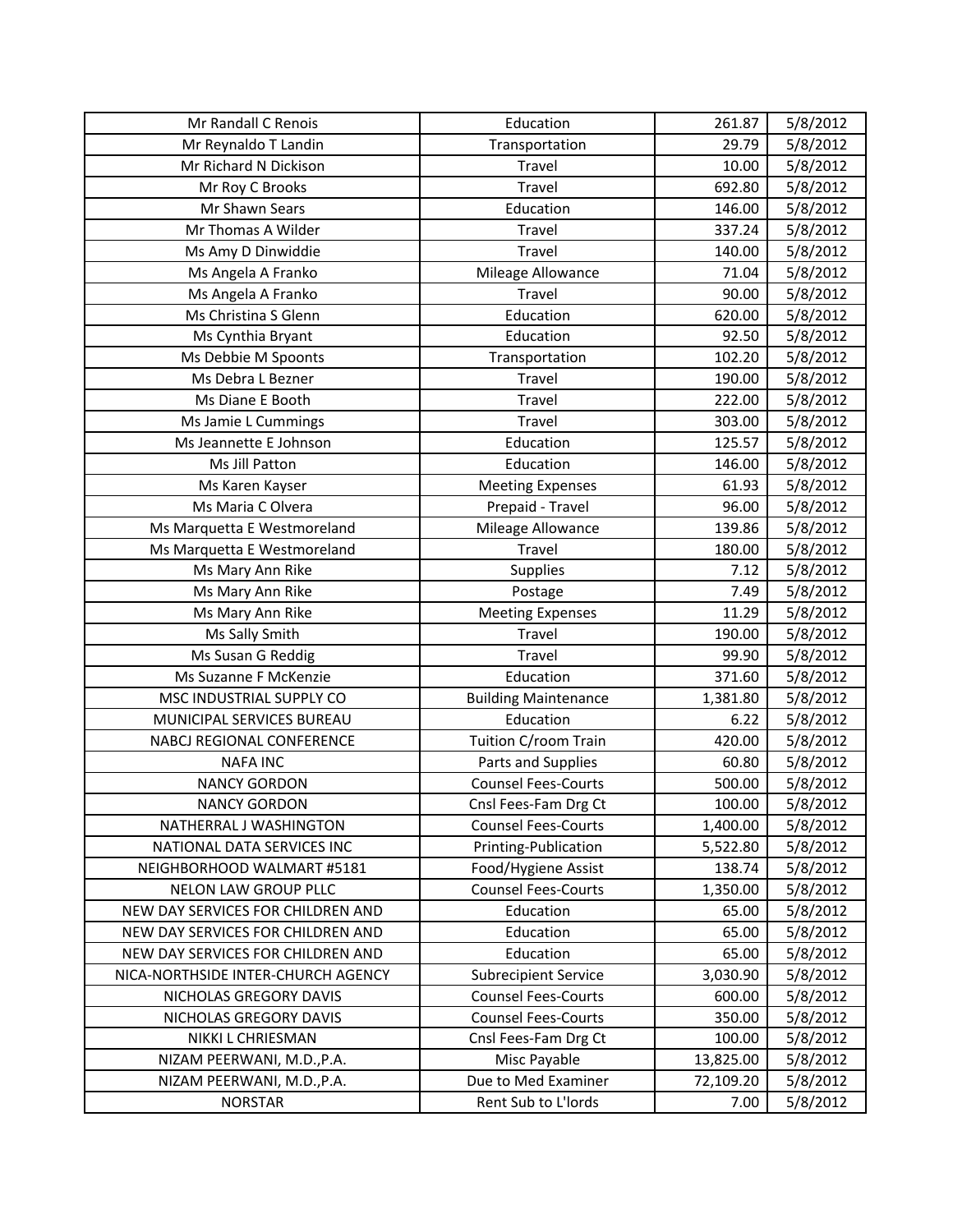| <b>NORSTAR</b>                      | HAP Reimb Port-in           | 1,484.00  | 5/8/2012 |
|-------------------------------------|-----------------------------|-----------|----------|
| NORTH CENTRAL TX COUNCIL OF         | <b>Professional Service</b> | 33,433.00 | 5/8/2012 |
| NORTH TEXAS FUNERAL HOMES LLC       | <b>County Burials</b>       | 700.00    | 5/8/2012 |
| NOVARTIS VACCINES & DIAGNASTICS INC | <b>Medical Supplies</b>     | 1,642.40  | 5/8/2012 |
| <b>OAK FARMS DAIRY</b>              | Food                        | 636.41    | 5/8/2012 |
| OFFICE AUTOMATION INC               | Supplies                    | 63.66     | 5/8/2012 |
| OHC SPECTRUM ONE LLC                | Rent Sub to L'Iords         | 1,215.00  | 5/8/2012 |
| OHC/COBBLESTONE LTD                 | Rent Sub to L'Iords         | 106.00    | 5/8/2012 |
| OHC/COBBLESTONE LTD                 | Rent Sub to L'Iords         | 19.00     | 5/8/2012 |
| OMNI LA MANSION CORPORATION         | Travel                      | 371.28    | 5/8/2012 |
| OMNI LA MANSION CORPORATION         | Travel                      | 371.28    | 5/8/2012 |
| OMNI LA MANSION CORPORATION         | Travel                      | 371.28    | 5/8/2012 |
| OMNI LA MANSION CORPORATION         | Travel                      | 371.28    | 5/8/2012 |
| ONE VILLAGE CREEK LP                | HAP Reimb Port-in           | 163.00    | 5/8/2012 |
| ONLINE TECH STORES.COM              | <b>Supplies</b>             | 60.20     | 5/8/2012 |
| O'REILLY AUTO PARTS                 | Central Garage Inv          | 406.99    | 5/8/2012 |
| O'REILLY AUTO PARTS                 | Parts and Supplies          | 2,088.39  | 5/8/2012 |
| <b>OWENS &amp; OWENS</b>            | Counsel Fees - CPS          | 100.00    | 5/8/2012 |
| P MICHAEL SCHNEIDER LAW FIRM PC     | <b>Counsel Fees-Courts</b>  | 700.00    | 5/8/2012 |
| P.I.E. MANAGEMENT LLC               | Contract Labor              | 1,620.00  | 5/8/2012 |
| PAMELA S FERNANDEZ                  | <b>Counsel Fees-Courts</b>  | 218.75    | 5/8/2012 |
| <b>PARKER ELECTRIC</b>              | <b>Building Maintenance</b> | 486.25    | 5/8/2012 |
| PARKER ELECTRIC                     | <b>Building Maintenance</b> | 452.09    | 5/8/2012 |
| PARKER ELECTRIC                     | <b>Building Maintenance</b> | 1,357.01  | 5/8/2012 |
| PARKER ELECTRIC                     | Misc Receivable             | 2,200.00  | 5/8/2012 |
| PATHMARK TRAFFIC PRODUCTS INC       | Road Signs                  | 1,080.00  | 5/8/2012 |
| PATHMARK TRAFFIC PRODUCTS INC       | <b>Road Signs</b>           | 853.90    | 5/8/2012 |
| PATRICIA L SUMMERS                  | Counsel Fees - CPS          | 150.00    | 5/8/2012 |
| PATRICIA L SUMMERS                  | Counsel Fees - CPS          | 100.00    | 5/8/2012 |
| PATRICIA MARGARET MCBRIDE           | Cnsl Fees-Crim Appls        | 1,225.00  | 5/8/2012 |
| PATRICIA MARGARET MCBRIDE           | Crim Appeal-OthrCost        | 652.58    | 5/8/2012 |
| PATRICK CURRAN                      | <b>Counsel Fees-Courts</b>  | 350.00    | 5/8/2012 |
| <b>PATRICK CURRAN</b>               | <b>Counsel Fees-Courts</b>  | 1,055.00  | 5/8/2012 |
| PATRICK CURRAN                      | <b>Counsel Fees-Courts</b>  | 200.00    | 5/8/2012 |
| <b>PATRICK KEVLIN</b>               | Rent Sub to L'Iords         | 65.00     | 5/8/2012 |
| PATRICK S DOHONEY & ASSOCIATES PLLC | <b>Counsel Fees-Courts</b>  | 400.00    | 5/8/2012 |
| PATTI RICHARDS                      | Reporter's Records          | 128.00    | 5/8/2012 |
| PATTY TILLMAN                       | <b>Counsel Fees-Courts</b>  | 1,155.00  | 5/8/2012 |
| PATTY TILLMAN                       | <b>Counsel Fees-Courts</b>  | 840.00    | 5/8/2012 |
| PATTY TILLMAN                       | <b>Counsel Fees-Courts</b>  | 400.00    | 5/8/2012 |
| PATTY TILLMAN                       | <b>Counsel Fees - CPS</b>   | 100.00    | 5/8/2012 |
| PAUL B ROTHBAND JR                  | <b>Counsel Fees-Courts</b>  | 190.00    | 5/8/2012 |
| PAUL CONNER                         | <b>Counsel Fees-Courts</b>  | 12,010.00 | 5/8/2012 |
| PAUL CONNER                         | <b>Counsel Fees-Courts</b>  | 910.00    | 5/8/2012 |
| PAUL LEWALLEN                       | <b>Counsel Fees-Courts</b>  | 1,965.00  | 5/8/2012 |
| PAUL LEWALLEN                       | <b>Counsel Fees-Courts</b>  | 985.00    | 5/8/2012 |
| PAUL LEWALLEN                       | <b>Counsel Fees-Courts</b>  | 700.00    | 5/8/2012 |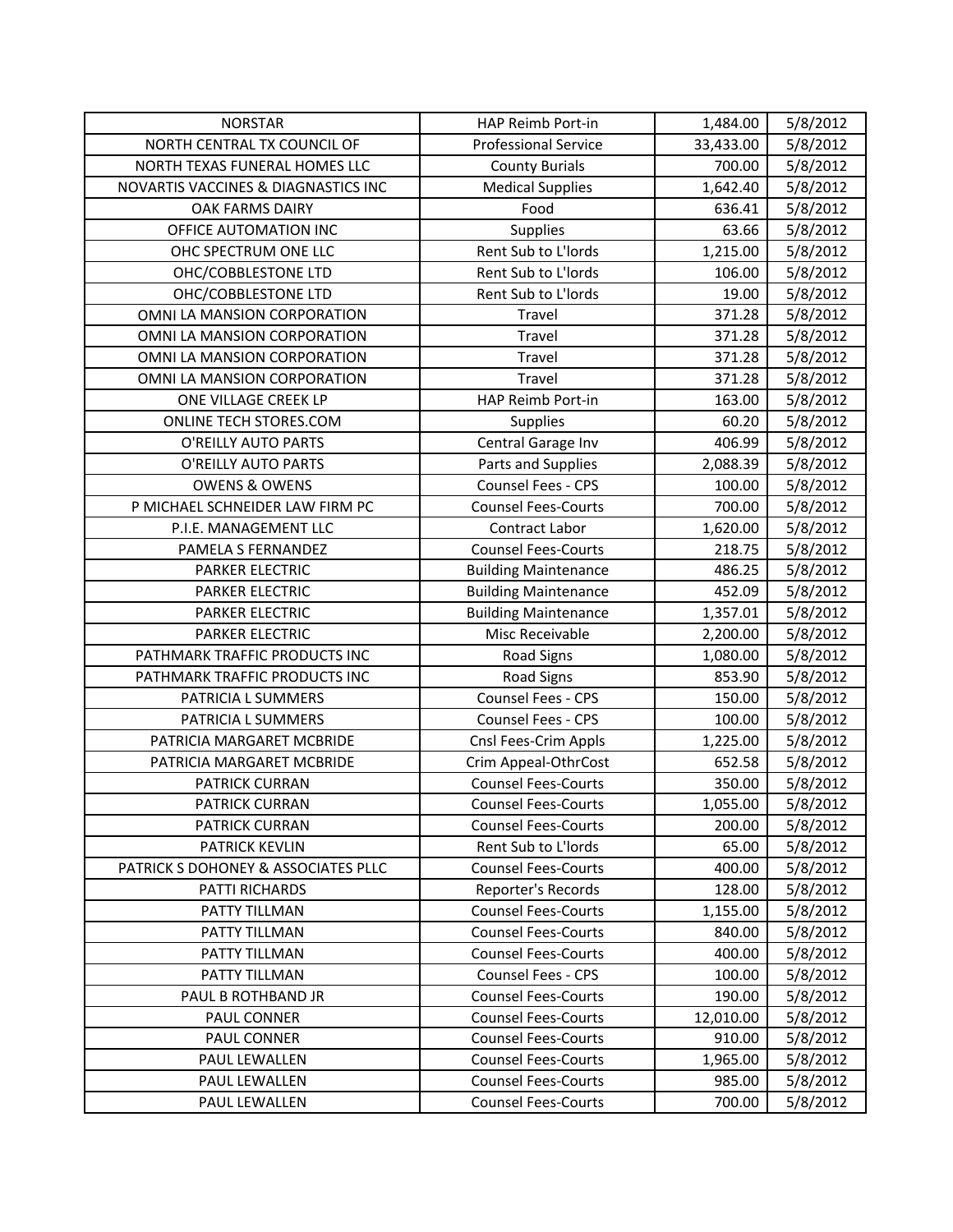| PAUL LEWALLEN                       | <b>Counsel Fees-Courts</b>  | 412.50    | 5/8/2012 |
|-------------------------------------|-----------------------------|-----------|----------|
| PAUL LEWALLEN                       | <b>Counsel Fees-Courts</b>  | 300.00    | 5/8/2012 |
| PAYFLEX SYSTEMS USA INC             | <b>Medical Admn Fees</b>    | 2,192.50  | 5/8/2012 |
| PAYFLEX SYSTEMS USA INC             | <b>Medical Admn Fees</b>    | 3,076.95  | 5/8/2012 |
| PAYFLEX SYSTEMS USA INC             | Administration              | 10,398.60 | 5/8/2012 |
| PEDRO CISNEROS                      | <b>Counsel Fees-Courts</b>  | 100.00    | 5/8/2012 |
| PEGGY KEZAR                         | Clothing                    | 359.23    | 5/8/2012 |
| PENNSYLVANIA PLACE APARTMENTS LP    | Rent Sub to L'Iords         | 713.00    | 5/8/2012 |
| PERSOHN/HAHN ASSOCIATES INC         | <b>Building Maintenance</b> | 623.31    | 5/8/2012 |
| PERSONAL ACQUISITION MGMT & SALES I | Rent Sub to L'Iords         | 377.00    | 5/8/2012 |
| PHOENIX ASSOCIATES COUNSELING       | O/P Group Counseling        | 3,400.00  | 5/8/2012 |
| PIA R. RODRIGUEZ                    | <b>Counsel Fees-Courts</b>  | 450.00    | 5/8/2012 |
| PIA R. RODRIGUEZ                    | <b>Counsel Fees-Courts</b>  | 1,700.00  | 5/8/2012 |
| PIA R. RODRIGUEZ                    | <b>Counsel Fees-Courts</b>  | 750.00    | 5/8/2012 |
| PITNEY BOWES INC                    | Supplies                    | (83.99)   | 5/8/2012 |
| PITNEY BOWES INC                    | Supplies                    | (188.00)  | 5/8/2012 |
| PITNEY BOWES INC                    | <b>Equipment Maint</b>      | 637.00    | 5/8/2012 |
| PLANO OFFICE SUPPLY CO              | Non-Track Equipment         | 255.57    | 5/8/2012 |
| POLLOCK PAPER DISTRIBUTORS          | Supplies                    | 606.00    | 5/8/2012 |
| POLLOCK PAPER DISTRIBUTORS          | Sheriff Inventory           | 844.20    | 5/8/2012 |
| POLLOCK PAPER DISTRIBUTORS          | Supplies                    | 14.85     | 5/8/2012 |
| POSITIVE PROMOTIONS INC             | Supplies                    | 449.18    | 5/8/2012 |
| POST OAK EAST APARTMENTS LP         | HAP Reimb Port-in           | 432.00    | 5/8/2012 |
| PRACTICAL A/R SOLUTIONS INC         | <b>Medical Supplies</b>     | 212.95    | 5/8/2012 |
| PRACTICAL A/R SOLUTIONS INC         | <b>Medical Supplies</b>     | 74.90     | 5/8/2012 |
| PRACTICAL A/R SOLUTIONS INC         | <b>Medical Supplies</b>     | 342.00    | 5/8/2012 |
| PRACTISING LAW INSTITUTE            | Law Books                   | 172.50    | 5/8/2012 |
| PRAETORIAN OPERATING INC            | Sheriff Inventory           | 488.00    | 5/8/2012 |
| PRESSTEK INC                        | <b>Graphics Inventory</b>   | 885.29    | 5/8/2012 |
| PRICE POLO RUN LP                   | Rental Assistance           | 575.00    | 5/8/2012 |
| PRICE POLO RUN LP                   | <b>Utility Assistance</b>   | 32.34     | 5/8/2012 |
| PRINT WORLD INC                     | <b>Voting Supplies</b>      | 604.00    | 5/8/2012 |
| PRODUCTS UNLIMITED INC              | Lab Supplies                | 150.00    | 5/8/2012 |
| PROGRESSIVE CONCEPTS INC            | Telephone - Mobile          | 164.98    | 5/8/2012 |
| PROJECT MANAGEMENT INSTITUTE        | Dues                        | 129.00    | 5/8/2012 |
| PRONTO COURIER SERVICE LLC          | <b>Professional Service</b> | 200.01    | 5/8/2012 |
| PROPATH SERVICES LLP                | <b>Professional Service</b> | 416.08    | 5/8/2012 |
| PRUDENTIAL INSURANCE COMP OF AMERIC | L T Health Care             | 5,813.07  | 5/8/2012 |
| PSYCHOTHERAPY SERVICES & YOKEFELLOW | Psych Exam/Testimony        | 660.00    | 5/8/2012 |
| PSYCHOTHERAPY SERVICES & YOKEFELLOW | Psych Exam/Testimony        | 1,320.00  | 5/8/2012 |
| PTS OF AMERICA LLC                  | <b>Professional Service</b> | 1,360.85  | 5/8/2012 |
| PYRAMID PAPER COMPANY               | <b>Custodian Supplies</b>   | 144.65    | 5/8/2012 |
| QIAGEN                              | Lab Supplies                | 823.00    | 5/8/2012 |
| <b>QUEST DIAGNOSTICS INC</b>        | <b>Professional Service</b> | 303.87    | 5/8/2012 |
| <b>QUEST DIAGNOSTICS INC</b>        | Laboratory Costs            | 100.50    | 5/8/2012 |
| <b>QUILL CORPORATION</b>            | Sheriff Inventory           | 310.65    | 5/8/2012 |
| <b>QUILL CORPORATION</b>            | Supplies                    | 80.00     | 5/8/2012 |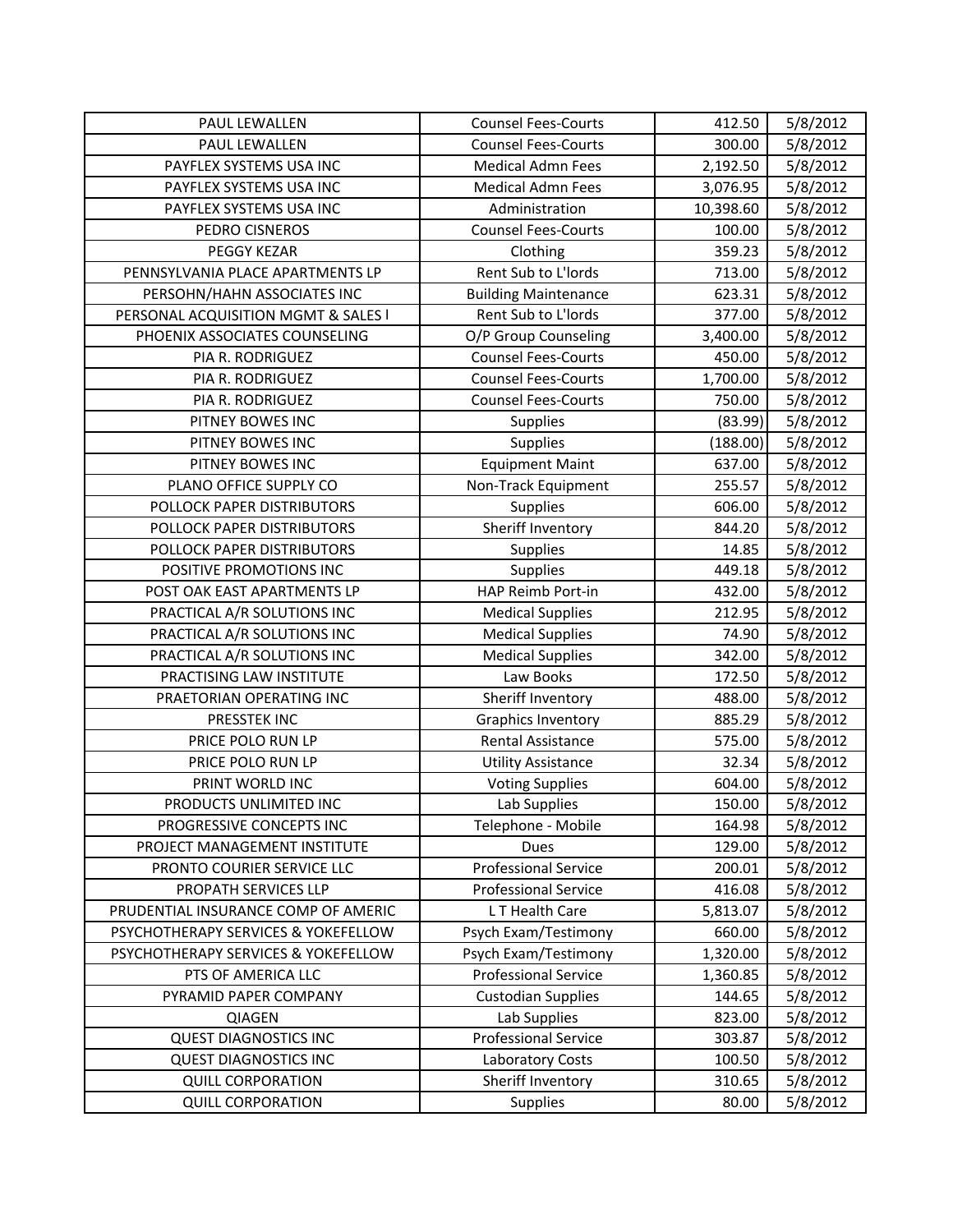| <b>QUILL CORPORATION</b>           | Supplies                    | 80.00    | 5/8/2012 |
|------------------------------------|-----------------------------|----------|----------|
| <b>QUINN FLAGS</b>                 | <b>Building Maintenance</b> | 85.68    | 5/8/2012 |
| R B EVERETT AND COMPANY            | Parts and Supplies          | 87.16    | 5/8/2012 |
| R MAUREEN TOLBERT                  | <b>Counsel Fees-Courts</b>  | 425.00   | 5/8/2012 |
| R MAUREEN TOLBERT                  | <b>Counsel Fees-Courts</b>  | 325.00   | 5/8/2012 |
| <b>RACHEL SMITH</b>                | Clothing                    | 95.21    | 5/8/2012 |
| RADIO SHACK CORPORATION            | Supplies                    | 53.46    | 5/8/2012 |
| RAINA REALTY                       | Rent Sub to L'Iords         | 144.00   | 5/8/2012 |
| RAJIV SHARMA                       | Rent Sub to L'Iords         | 975.00   | 5/8/2012 |
| Ralph D. Swearingin Jr             | Education                   | 298.59   | 5/8/2012 |
| RALPH HANK BAUER                   | <b>Counsel Fees-Probate</b> | 2,200.00 | 5/8/2012 |
| <b>RANDY W BOWERS</b>              | <b>Counsel Fees-Courts</b>  | 1,075.00 | 5/8/2012 |
| RASIX COMPUTER CENTER INC          | Sheriff Inventory           | 696.00   | 5/8/2012 |
| RASIX COMPUTER CENTER INC          | Supplies                    | 348.00   | 5/8/2012 |
| RASIX COMPUTER CENTER INC          | <b>Computer Supplies</b>    | 464.00   | 5/8/2012 |
| RASIX COMPUTER CENTER INC          | <b>Computer Supplies</b>    | 1,160.00 | 5/8/2012 |
| RASIX COMPUTER CENTER INC          | Supplies                    | 89.40    | 5/8/2012 |
| RAUL NEVAREZ                       | <b>Counsel Fees-Courts</b>  | 100.00   | 5/8/2012 |
| <b>RAVEN HONSAKER</b>              | Clothing                    | 100.00   | 5/8/2012 |
| <b>RAY HALL JR</b>                 | <b>Counsel Fees-Courts</b>  | 280.00   | 5/8/2012 |
| <b>RAY HALL JR</b>                 | <b>Counsel Fees-Courts</b>  | 1,280.00 | 5/8/2012 |
| RAY HALL JR                        | <b>Counsel Fees-Courts</b>  | 200.00   | 5/8/2012 |
| RAY HALL JR                        | Counsel Fees - CPS          | 705.00   | 5/8/2012 |
| <b>RAY HALL JR</b>                 | Cnsl Fees-Fam Drg Ct        | 100.00   | 5/8/2012 |
| <b>RAY MOORE</b>                   | Liaison Expense             | 53.93    | 5/8/2012 |
| READ'S AUTO COLLISION              | Vehicle Maintenance         | 462.34   | 5/8/2012 |
| RECOVERY RESOURCE COUNCIL          | <b>Counseling Services</b>  | 350.00   | 5/8/2012 |
| REDWOOD ESTATES MHC                | <b>Rental Assistance</b>    | 283.00   | 5/8/2012 |
| REEDER DISTRIBUTORS INC            | Grease and Oil              | 656.00   | 5/8/2012 |
| <b>REGINALD BUTLER</b>             | <b>Court Costs</b>          | 284.00   | 5/8/2012 |
| RELIANT ENERGY RETAIL SERVICES INC | <b>Utility Allowance</b>    | 70.00    | 5/8/2012 |
| RELIANT ENERGY RETAIL SERVICES INC | HAP Reimb Port-in           | 206.00   | 5/8/2012 |
| <b>RELIANT ENERGY SERVICES</b>     | Utility Assistance          | 339.18   | 5/8/2012 |
| RELIANT ENERGY SERVICES            | <b>Utility Assistance</b>   | 469.82   | 5/8/2012 |
| RENEE A SANCHEZ                    | Counsel Fees - CPS          | 100.00   | 5/8/2012 |
| <b>REXEL SUMMERS</b>               | <b>Building Maintenance</b> | 64.32    | 5/8/2012 |
| <b>REXEL SUMMERS</b>               | <b>Building Maintenance</b> | 237.80   | 5/8/2012 |
| <b>REXEL SUMMERS</b>               | <b>Building Maintenance</b> | 240.39   | 5/8/2012 |
| <b>REXEL SUMMERS</b>               | <b>Building Maintenance</b> | 72.24    | 5/8/2012 |
| <b>REXEL SUMMERS</b>               | <b>Building Maintenance</b> | 1,915.34 | 5/8/2012 |
| <b>REXEL SUMMERS</b>               | Non-Track Equipment         | 920.18   | 5/8/2012 |
| REYNOLDS ASPHALT                   | Asphalt-Rock/Hot Mix        | 4,386.08 | 5/8/2012 |
| <b>RHONDA BECK</b>                 | Clothing                    | 100.00   | 5/8/2012 |
| RICARDO J CARRILLO                 | <b>County Burials</b>       | 700.00   | 5/8/2012 |
| RICHARD A HENDERSON PC             | <b>Counsel Fees-Courts</b>  | 3,190.00 | 5/8/2012 |
| RICHARD A HENDERSON PC             | <b>Counsel Fees-Courts</b>  | 650.00   | 5/8/2012 |
| RICHARD A HENDERSON PC             | <b>Counsel Fees-Courts</b>  | 250.00   | 5/8/2012 |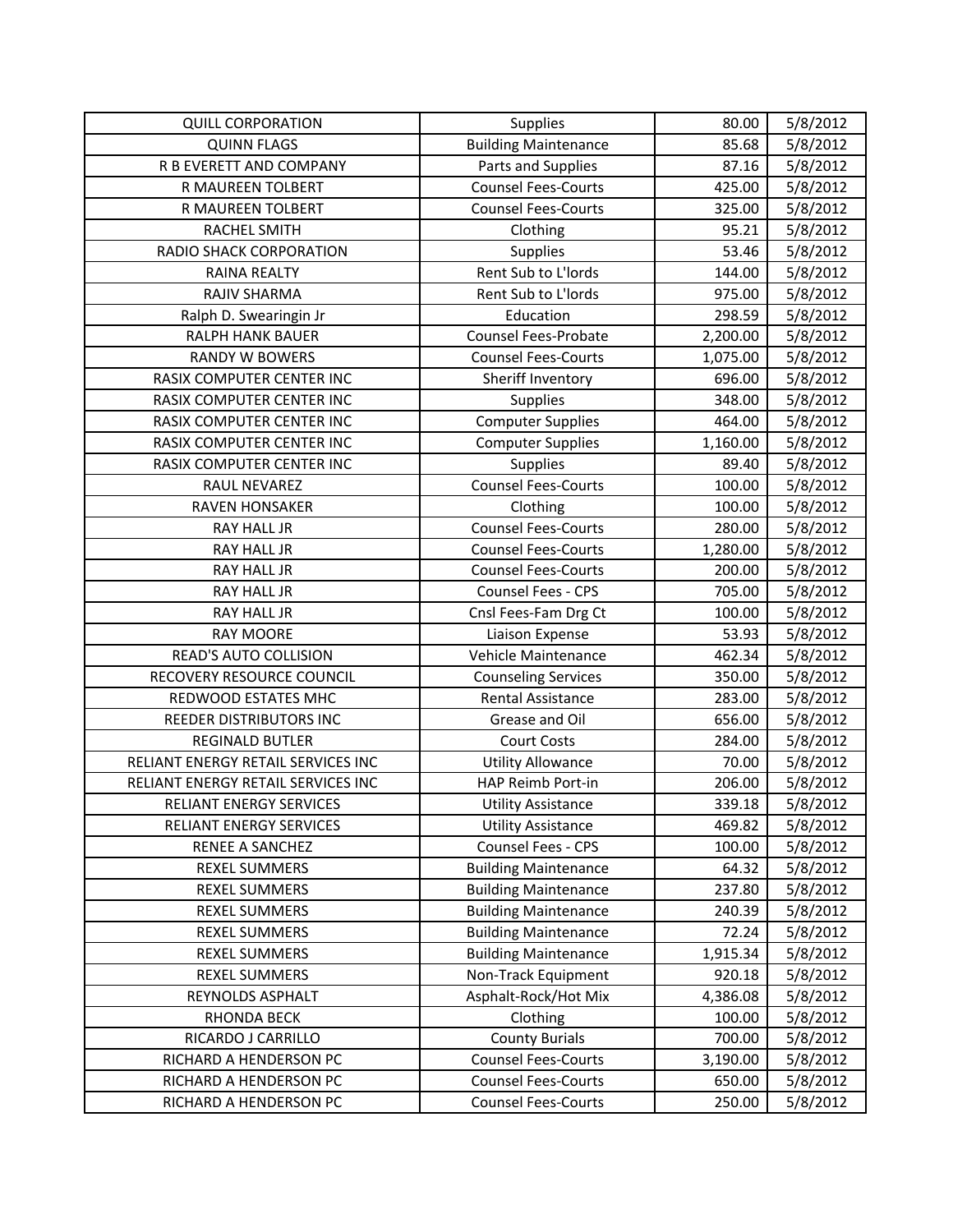| RICHARD A HENDERSON PC         | <b>Counsel Fees-Courts</b>  | 200.00    | 5/8/2012 |
|--------------------------------|-----------------------------|-----------|----------|
| RICHARD A HENDERSON PC         | <b>Counsel Fees-Courts</b>  | 175.00    | 5/8/2012 |
| <b>RICHARD ALLEY</b>           | <b>Counsel Fees-Courts</b>  | 477.50    | 5/8/2012 |
| RICHARD ALLEY                  | Cnsl Fees-Crim Appls        | 4,620.00  | 5/8/2012 |
| RICHARD KLINE                  | <b>Counsel Fees-Courts</b>  | 10,125.00 | 5/8/2012 |
| RICHARD KLINE                  | <b>Counsel Fees-Courts</b>  | 125.00    | 5/8/2012 |
| RICHARD SCOTT WALKER           | <b>Counsel Fees-Courts</b>  | 1,250.00  | 5/8/2012 |
| <b>RICOH</b>                   | <b>Equipment Rentals</b>    | 369.45    | 5/8/2012 |
| <b>ROBERT C RIDDELL</b>        | <b>Counsel Fees-Courts</b>  | 230.00    | 5/8/2012 |
| ROBERT JOHNSON                 | <b>Restitution Payable</b>  | 10.50     | 5/8/2012 |
| <b>ROBERT LEE</b>              | Clothing                    | 92.27     | 5/8/2012 |
| ROBERTA WALKER                 | <b>Counsel Fees-Courts</b>  | 1,175.00  | 5/8/2012 |
| ROBERTA WALKER                 | Counsel Fees - CPS          | 100.00    | 5/8/2012 |
| <b>ROBINSON &amp; SMART PC</b> | <b>Counsel Fees-Courts</b>  | 1,000.00  | 5/8/2012 |
| <b>ROBINSON &amp; SMART PC</b> | <b>Counsel Fees-Courts</b>  | 750.00    | 5/8/2012 |
| <b>ROBINSON &amp; SMART PC</b> | <b>Counsel Fees-Courts</b>  | 200.00    | 5/8/2012 |
| ROLLAND CADE CORNISH           | HAP Reimb Port-in           | 156.00    | 5/8/2012 |
| RONALD COUCH                   | <b>Counsel Fees-Courts</b>  | 100.00    | 5/8/2012 |
| RONNIE LONG                    | CC Bond Forfeiture          | 614.63    | 5/8/2012 |
| ROSE ANNA SALINAS              | <b>Counsel Fees-Courts</b>  | 1,065.00  | 5/8/2012 |
| ROSE ANNA SALINAS              | <b>Counsel Fees-Courts</b>  | 195.83    | 5/8/2012 |
| ROSE ANNA SALINAS              | <b>Counsel Fees-Courts</b>  | 450.00    | 5/8/2012 |
| ROSE ANNA SALINAS              | <b>Counsel Fees-Courts</b>  | 366.67    | 5/8/2012 |
| ROSE ANNA SALINAS              | <b>Counsel Fees-Courts</b>  | 230.00    | 5/8/2012 |
| ROSE ANNA SALINAS              | <b>Counsel Fees-Courts</b>  | 1,475.00  | 5/8/2012 |
| ROSE ANNA SALINAS              | <b>Counsel Fees-Courts</b>  | 337.50    | 5/8/2012 |
| ROSE ANNA SALINAS              | Counsel Fees-Juv            | 350.00    | 5/8/2012 |
| <b>ROXANNE ROBINSON</b>        | <b>Counsel Fees-Courts</b>  | 1,625.00  | 5/8/2012 |
| <b>ROXANNE ROBINSON</b>        | <b>Counsel Fees-Courts</b>  | 1,500.00  | 5/8/2012 |
| <b>ROY GOLSAN</b>              | <b>Counsel Fees-Probate</b> | 750.00    | 5/8/2012 |
| <b>ROYER &amp; SCHUTTS</b>     | <b>Building Maintenance</b> | 435.04    | 5/8/2012 |
| <b>RRM INC</b>                 | Education                   | 4,925.00  | 5/8/2012 |
| <b>RUFUS L JEWELL</b>          | <b>HAP Reimb Port-in</b>    | 104.00    | 5/8/2012 |
| RUIZ PROPERTY CONNECTION LLC   | Rent Sub to L'Iords         | 1,852.00  | 5/8/2012 |
| RUIZ PROPERTY CONNECTION LLC   | Rent Sub to L'Iords         | 230.00    | 5/8/2012 |
| RUIZ PROTECTIVE SERVICE        | Polygraph                   | 657.72    | 5/8/2012 |
| RUSH TRUCK CENTERS OF TEXAS LP | Parts and Supplies          | 562.00    | 5/8/2012 |
| <b>SATTRUCKING INC</b>         | Rock and Gravel             | 9,796.07  | 5/8/2012 |
| SAFARILAND LLC                 | <b>Supplies</b>             | 315.34    | 5/8/2012 |
| SAF-T-GLOVE INC                | Field Equip&Supplies        | 350.22    | 5/8/2012 |
| SAGE GROUP CONSULTING INC      | <b>Professional Service</b> | 2,380.00  | 5/8/2012 |
| SAGINAW CROSSING LLC           | Rental Assistance           | 750.00    | 5/8/2012 |
| SALDANA INC                    | <b>County Burials</b>       | 330.00    | 5/8/2012 |
| <b>SAM BONIFIELD</b>           | <b>Counsel Fees-Courts</b>  | 950.00    | 5/8/2012 |
| <b>SAM BONIFIELD</b>           | <b>Counsel Fees-Courts</b>  | 100.00    | 5/8/2012 |
| SAM HOUSTON STATE UNIVERSITY   | Tuition C/room Train        | 1,950.00  | 5/8/2012 |
| SAMANTHA K HILL                | <b>Counsel Fees-Courts</b>  | 850.00    | 5/8/2012 |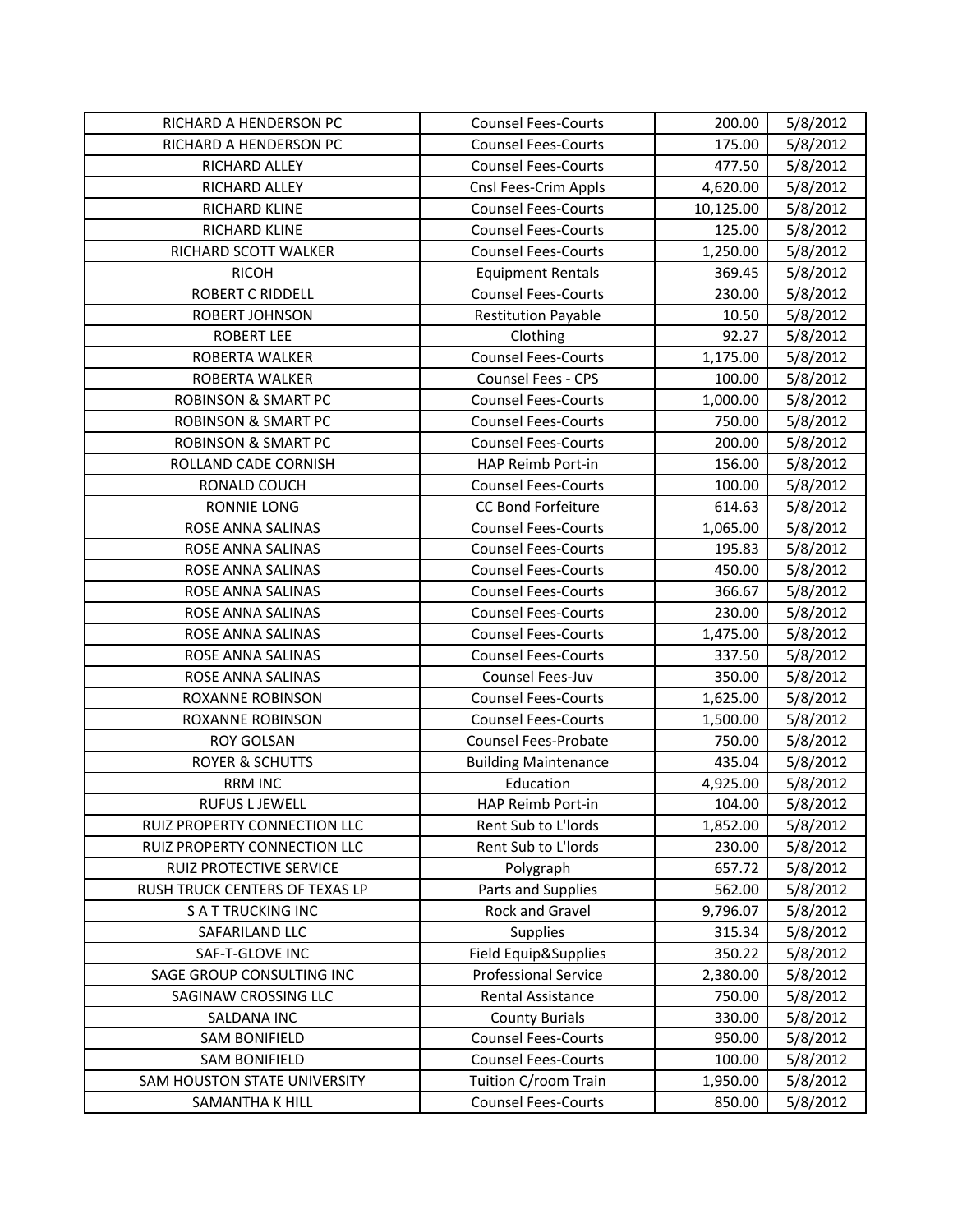| SAMANTHA K HILL                | <b>Counsel Fees-Courts</b>  | 1,260.00  | 5/8/2012 |
|--------------------------------|-----------------------------|-----------|----------|
| SAMANTHA K HILL                | <b>Counsel Fees-Courts</b>  | 1,050.00  | 5/8/2012 |
| <b>SAMANTHA K HILL</b>         | <b>Counsel Fees-Courts</b>  | 1,350.00  | 5/8/2012 |
| SAMANTHA K HILL                | <b>Counsel Fees-Courts</b>  | 1,100.00  | 5/8/2012 |
| SAMANTHA K HILL                | Interpreter Fees            | 50.00     | 5/8/2012 |
| SAMUEL M SANCHEZ               | Counsel Fees - CPS          | 100.00    | 5/8/2012 |
| SANDOVAL & ASSOCIATES          | <b>Interpreter Fees</b>     | 345.00    | 5/8/2012 |
| SANDRA J ANDREWS               | <b>Professional Service</b> | 1,200.00  | 5/8/2012 |
| SANOFI PASTEUR INC             | <b>Medical Supplies</b>     | 3,930.35  | 5/8/2012 |
| SANOFI PASTEUR INC             | <b>Medical Supplies</b>     | 2,702.79  | 5/8/2012 |
| <b>SANTIAGO SALINAS</b>        | <b>Counsel Fees-Courts</b>  | 700.00    | 5/8/2012 |
| SANTIAGO SALINAS               | <b>Counsel Fees-Courts</b>  | 3,140.00  | 5/8/2012 |
| <b>SANTIAGO SALINAS</b>        | <b>Counsel Fees-Courts</b>  | 2,050.00  | 5/8/2012 |
| SANTIAGO SALINAS               | <b>Counsel Fees-Courts</b>  | 3,030.00  | 5/8/2012 |
| SANTIAGO SALINAS               | <b>Counsel Fees-Courts</b>  | 100.00    | 5/8/2012 |
| Sawaki D Samuels               | Travel                      | 140.00    | 5/8/2012 |
| <b>SCOTT BROWN</b>             | <b>Counsel Fees-Courts</b>  | 800.00    | 5/8/2012 |
| <b>SCOTT BROWN</b>             | <b>Counsel Fees-Courts</b>  | 600.00    | 5/8/2012 |
| <b>SCOTT C FACIANE</b>         | Counsel Fees-Probate        | 2,200.00  | 5/8/2012 |
| <b>SCOTT C FACIANE</b>         | <b>Court Costs</b>          | 3,000.00  | 5/8/2012 |
| Scott M McDonald               | Travel                      | 140.00    | 5/8/2012 |
| SERVICE-NOW.COM                | Education                   | 4,380.00  | 5/8/2012 |
| SHACKELFORD JUNIOR HIGH SCHOOL | <b>Restitution Payable</b>  | 576.85    | 5/8/2012 |
| Sharon S Coleman               | Education                   | 137.60    | 5/8/2012 |
| <b>SHAWN PASCHALL</b>          | <b>Counsel Fees-Courts</b>  | 550.00    | 5/8/2012 |
| <b>SHAWN PASCHALL</b>          | <b>Counsel Fees-Courts</b>  | 760.00    | 5/8/2012 |
| SHEILA RANDOLPH                | <b>Counsel Fees-Courts</b>  | 650.00    | 5/8/2012 |
| SHEILA RANDOLPH                | <b>Counsel Fees-Courts</b>  | 900.00    | 5/8/2012 |
| <b>SHEILA WALKER</b>           | Reporter's Records          | 4,720.00  | 5/8/2012 |
| <b>SHERRY A FOLCHERT</b>       | Reporter's Records          | 44.00     | 5/8/2012 |
| SHERWOOD RESEARCH ASSOCIATES   | Subscriptions               | 450.00    | 5/8/2012 |
| SHI GOVERNMENT SOLUTIONS       | Sheriff Inventory           | 275.00    | 5/8/2012 |
| SHI GOVERNMENT SOLUTIONS       | Supplies                    | 931.00    | 5/8/2012 |
| SHI GOVERNMENT SOLUTIONS       | <b>Supplies</b>             | 439.20    | 5/8/2012 |
| SHI GOVERNMENT SOLUTIONS       | <b>Supplies</b>             | 33.00     | 5/8/2012 |
| SHI GOVERNMENT SOLUTIONS       | Non-Track Equipment         | 1,438.90  | 5/8/2012 |
| SHOR INTERNATIONAL CORPORATION | <b>Supplies</b>             | 378.62    | 5/8/2012 |
| SID W SHAPIRO                  | Counsel Fees - CPS          | 100.00    | 5/8/2012 |
| SIEMENS INDUSTRY INC           | <b>Building Maintenance</b> | 886.86    | 5/8/2012 |
| SIERRA STRIPES OF TEXAS        | Non-Track Equipment         | 830.00    | 5/8/2012 |
| SIRE TECHNOLOGIES              | Tuition C/room Train        | 2,377.50  | 5/8/2012 |
| SKYVUE MEMORIAL GARDENS        | <b>County Burials</b>       | 4,316.00  | 5/8/2012 |
| SMITH TEMPORARIES INC          | Contract Labor              | 1,353.70  | 5/8/2012 |
| SMITH TEMPORARIES INC          | Contract Labor              | 5,731.10  | 5/8/2012 |
| SMITH TEMPORARIES INC          | Contract Labor              | 282.72    | 5/8/2012 |
| SMITH TEMPORARIES INC          | Contract Labor              | 41,442.35 | 5/8/2012 |
| SMITH TEMPORARIES INC          | Contract Labor              | 2,705.30  | 5/8/2012 |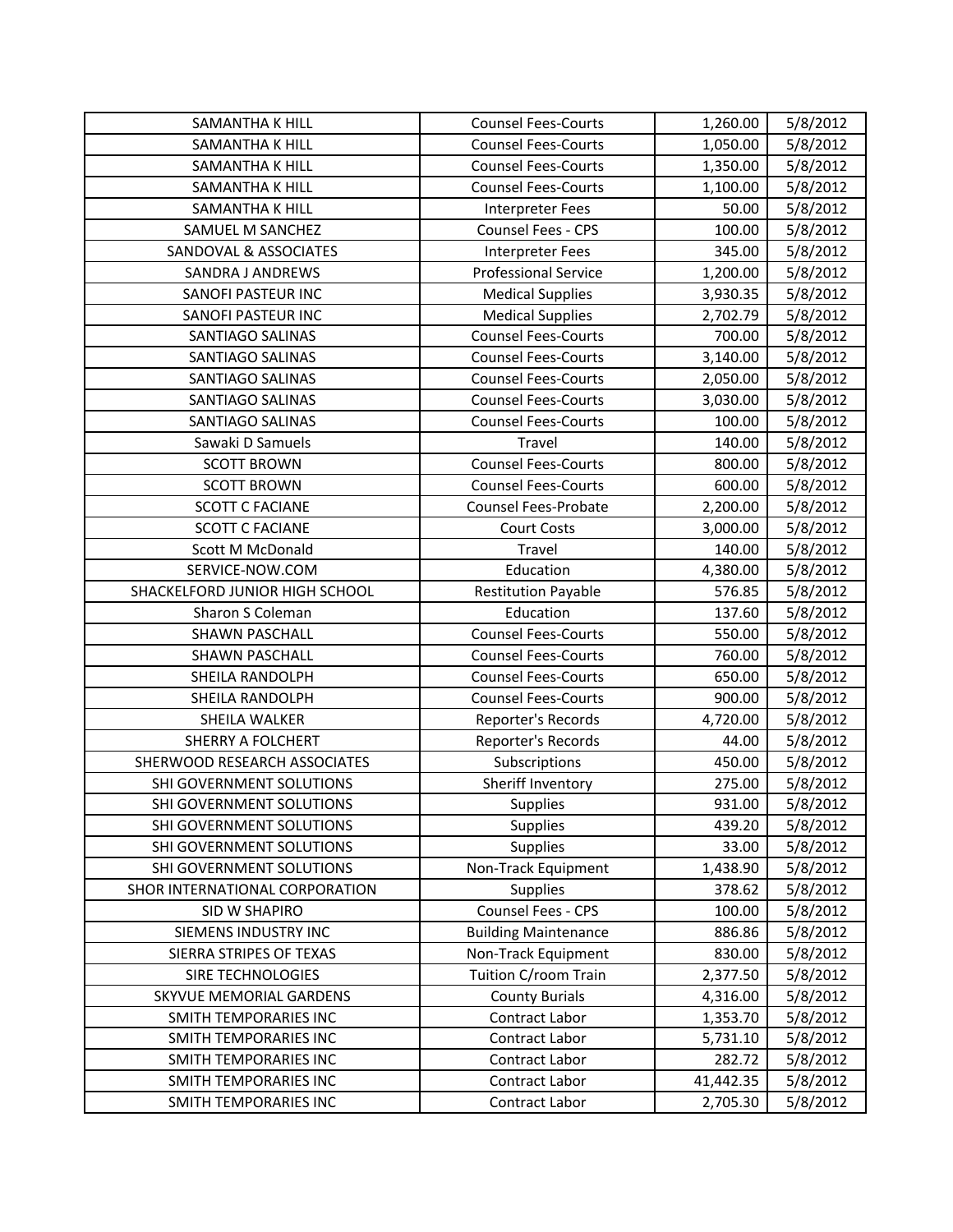| <b>SOLAR SCAPE</b>          | Central Garage Inv          | 20.00    | 5/8/2012 |
|-----------------------------|-----------------------------|----------|----------|
| <b>SON V NGUYEN</b>         | HAP Reimb Port-in           | 295.00   | 5/8/2012 |
| SORENSON FORENSICS LLC      | Investigative               | 1,500.00 | 5/8/2012 |
| SOUTHERN COMPUTER WAREHOUSE | <b>Computer Maintenance</b> | 607.60   | 5/8/2012 |
| SOUTHERN TIRE MART LLC      | <b>Tires and Tubes</b>      | 166.00   | 5/8/2012 |
| SOUTHWASTE DISPOSAL LLC     | Kitchen Maintenance         | 400.00   | 5/8/2012 |
| SOUTHWEST ICE CREAM SPEC    | Food                        | 64.92    | 5/8/2012 |
| SPANISH HACIENDA APARTMENTS | <b>Restitution Payable</b>  | 27.30    | 5/8/2012 |
| <b>STAPLES ADVANTAGE</b>    | <b>Supplies</b>             | 175.31   | 5/8/2012 |
| STAPLES ADVANTAGE           | Supplies                    | 11.04    | 5/8/2012 |
| <b>STAPLES ADVANTAGE</b>    | <b>Training Supplies</b>    | 13.95    | 5/8/2012 |
| STAPLES ADVANTAGE           | Supplies                    | 56.52    | 5/8/2012 |
| STAPLES ADVANTAGE           | <b>Supplies</b>             | 970.00   | 5/8/2012 |
| STAPLES ADVANTAGE           | <b>Supplies</b>             | 12.42    | 5/8/2012 |
| <b>STAPLES ADVANTAGE</b>    | Safety/Tact Supplies        | 88.59    | 5/8/2012 |
| STAPLES ADVANTAGE           | Sheriff Inventory           | 778.52   | 5/8/2012 |
| STAPLES ADVANTAGE           | Supplies                    | 32.60    | 5/8/2012 |
| <b>STAPLES ADVANTAGE</b>    | <b>Supplies</b>             | 49.52    | 5/8/2012 |
| <b>STAPLES ADVANTAGE</b>    | Supplies                    | 100.44   | 5/8/2012 |
| <b>STAPLES ADVANTAGE</b>    | Supplies                    | 12.36    | 5/8/2012 |
| <b>STAPLES ADVANTAGE</b>    | Supplies                    | 184.78   | 5/8/2012 |
| STAPLES ADVANTAGE           | <b>Supplies</b>             | 21.89    | 5/8/2012 |
| STAPLES ADVANTAGE           | <b>Supplies</b>             | 251.71   | 5/8/2012 |
| <b>STAPLES ADVANTAGE</b>    | Supplies                    | 2,065.72 | 5/8/2012 |
| STAPLES ADVANTAGE           | <b>Supplies</b>             | 95.98    | 5/8/2012 |
| STAPLES ADVANTAGE           | <b>Supplies</b>             | 594.61   | 5/8/2012 |
| <b>STAPLES ADVANTAGE</b>    | Supplies                    | 25.78    | 5/8/2012 |
| <b>STAPLES ADVANTAGE</b>    | <b>Supplies</b>             | 183.71   | 5/8/2012 |
| <b>STAPLES ADVANTAGE</b>    | <b>Supplies</b>             | 51.50    | 5/8/2012 |
| STAPLES ADVANTAGE           | <b>Supplies</b>             | 22.83    | 5/8/2012 |
| <b>STAPLES ADVANTAGE</b>    | Supplies                    | 18.88    | 5/8/2012 |
| <b>STAPLES ADVANTAGE</b>    | Supplies                    | 3.89     | 5/8/2012 |
| STAPLES ADVANTAGE           | <b>Supplies</b>             | 14.58    | 5/8/2012 |
| STAPLES ADVANTAGE           | Supplies                    | 23.36    | 5/8/2012 |
| STAPLES ADVANTAGE           | Supplies                    | 261.00   | 5/8/2012 |
| <b>STAPLES ADVANTAGE</b>    | Supplies                    | 111.40   | 5/8/2012 |
| STAPLES ADVANTAGE           | Supplies                    | 41.41    | 5/8/2012 |
| <b>STAPLES ADVANTAGE</b>    | Supplies                    | 55.76    | 5/8/2012 |
| STAPLES ADVANTAGE           | Supplies                    | 128.63   | 5/8/2012 |
| STAPLES ADVANTAGE           | <b>Voting Supplies</b>      | 1,402.50 | 5/8/2012 |
| STAPLES ADVANTAGE           | Supplies                    | 12.21    | 5/8/2012 |
| <b>STAPLES ADVANTAGE</b>    | Supplies                    | 50.33    | 5/8/2012 |
| <b>STAPLES ADVANTAGE</b>    | <b>Supplies</b>             | 143.67   | 5/8/2012 |
| STAPLES ADVANTAGE           | Non-Track Equipment         | 503.49   | 5/8/2012 |
| <b>STAPLES ADVANTAGE</b>    | Supplies                    | 3.16     | 5/8/2012 |
| <b>STAPLES ADVANTAGE</b>    | <b>Supplies</b>             | 934.07   | 5/8/2012 |
| STATE BAR OF TEXAS          | Law Books                   | 243.75   | 5/8/2012 |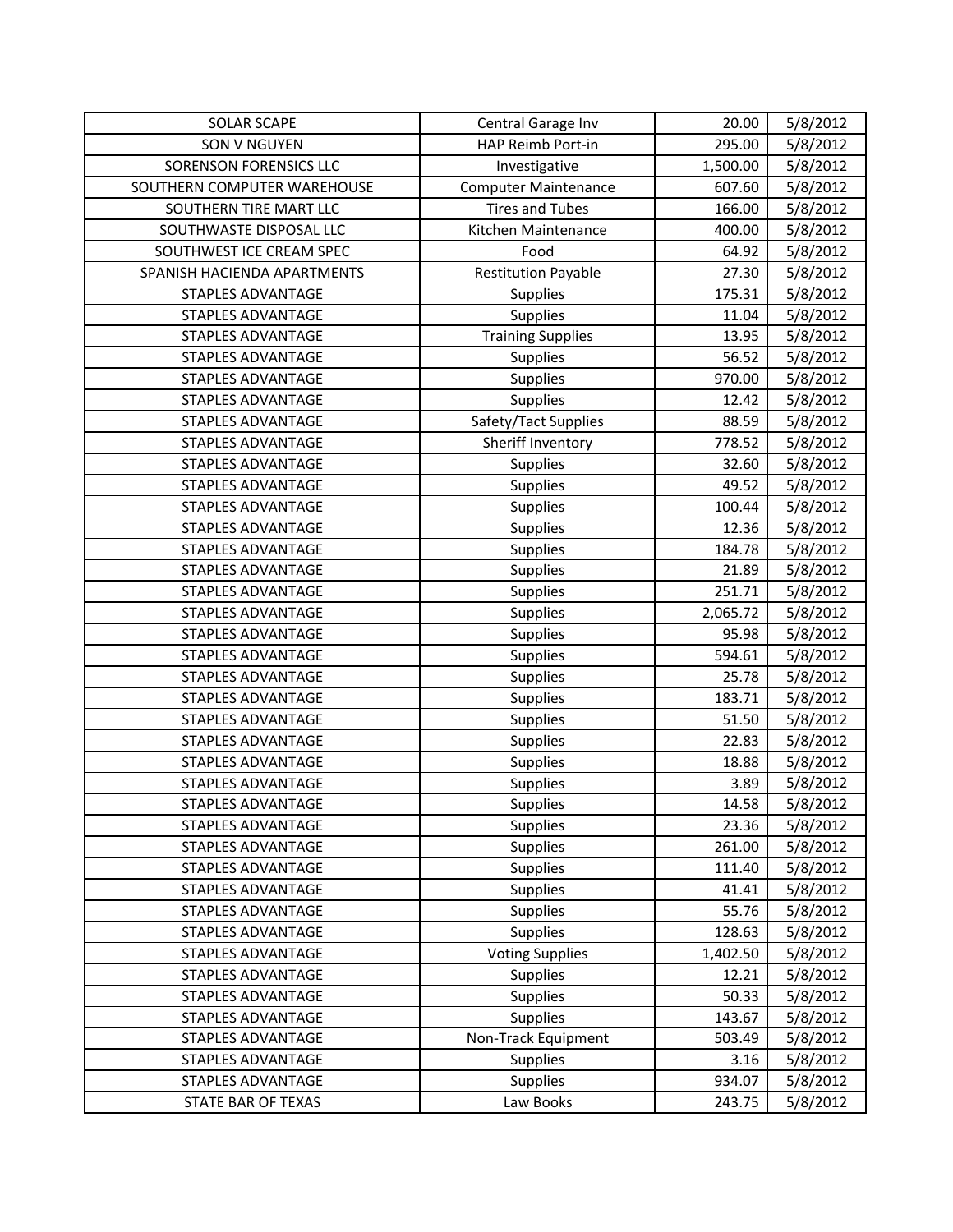| <b>STATON &amp; TAYLOR PC</b>         | <b>Counsel Fees-Courts</b>  | 400.00     | 5/8/2012 |
|---------------------------------------|-----------------------------|------------|----------|
| <b>STEPHANIE GONZALEZ</b>             | <b>Counsel Fees-Courts</b>  | 300.00     | 5/8/2012 |
| STEPHANIE GONZALEZ                    | <b>Counsel Fees-Courts</b>  | 200.00     | 5/8/2012 |
| <b>STEPHANIE GONZALEZ</b>             | <b>Counsel Fees-Courts</b>  | 1,525.00   | 5/8/2012 |
| STEPHANIE GONZALEZ                    | <b>Counsel Fees-Probate</b> | 400.00     | 5/8/2012 |
| STEPHEN D HANDY PLLC                  | <b>Counsel Fees-Courts</b>  | 250.00     | 5/8/2012 |
| Stephen R Turner                      | Travel                      | 378.53     | 5/8/2012 |
| <b>STEVE GORDON &amp; ASSOCIATES</b>  | <b>Counsel Fees-Courts</b>  | 300.00     | 5/8/2012 |
| <b>STEVE GORDON &amp; ASSOCIATES</b>  | <b>Counsel Fees-Courts</b>  | 1,225.00   | 5/8/2012 |
| <b>STEVE GORDON &amp; ASSOCIATES</b>  | <b>Counsel Fees-Courts</b>  | 100.00     | 5/8/2012 |
| <b>STEVE GORDON &amp; ASSOCIATES</b>  | <b>Counsel Fees-Courts</b>  | 100.00     | 5/8/2012 |
| <b>STEVE GORDON &amp; ASSOCIATES</b>  | <b>Counsel Fees-Courts</b>  | 550.00     | 5/8/2012 |
| <b>STEVE GRAHAM</b>                   | Test/Civil Serv Exp         | 10.00      | 5/8/2012 |
| STOVALL ELECTRIC COMPANY              | <b>Computer Maintenance</b> | 622.81     | 5/8/2012 |
| <b>STREAM ENERGY</b>                  | <b>Utility Assistance</b>   | 377.25     | 5/8/2012 |
| <b>STREAMLINE TRANSPORT</b>           | Non-Track Equipment         | 300.00     | 5/8/2012 |
| STREET CAPITAL RENTALS II LLC         | Rent Sub to L'Iords         | 639.00     | 5/8/2012 |
| STUART HOSE AND PIPE CO INC           | Parts and Supplies          | 181.43     | 5/8/2012 |
| <b>SUSAN M CHERRY</b>                 | <b>Court Visitor</b>        | 92.14      | 5/8/2012 |
| <b>SUSAN WRIGHT</b>                   | <b>Restitution Payable</b>  | 7.00       | 5/8/2012 |
| SYCAMORE CENTER VILLAS                | Rent Sub to L'Iords         | 297.00     | 5/8/2012 |
| SYCAMORE POINTE TOWNHOMES             | Rent Sub to L'Iords         | 865.00     | 5/8/2012 |
| TU ELECTRIC                           | <b>Utility Allowance</b>    | 176.00     | 5/8/2012 |
| TU ELECTRIC                           | HAP Reimb Port-in           | 323.00     | 5/8/2012 |
| T&G IDENTIFICATION SYSTEMS INC        | Supplies                    | 1,750.00   | 5/8/2012 |
| TAD - TARRANT APPRAISAL DISTRICT      | <b>Tarr Appraisal Dist</b>  | 166,122.80 | 5/8/2012 |
| <b>TARA CROCKETT</b>                  | Clothing                    | 200.00     | 5/8/2012 |
| <b>TARGET BANK</b>                    | <b>Meeting Expenses</b>     | 58.10      | 5/8/2012 |
| <b>TARGET BANK</b>                    | Supplies                    | 99.79      | 5/8/2012 |
| <b>TARGET BANK</b>                    | Clothing                    | 93.53      | 5/8/2012 |
| <b>TARGET BANK</b>                    | <b>Promotional Expenses</b> | 88.76      | 5/8/2012 |
| <b>TARGET BANK</b>                    | <b>Promotional Expenses</b> | 460.00     | 5/8/2012 |
| <b>TARRANT CO SAMARITAN HOUSE INC</b> | <b>Subrecipient Service</b> | 5,631.12   | 5/8/2012 |
| TARRANT CO SAMARITAN HOUSE INC        | <b>Subrecipient Service</b> | 16,067.58  | 5/8/2012 |
| TARRANT COUNTY DISTRICT ATTORNEY      | <b>Counsel Fees-Courts</b>  | 500.00     | 5/8/2012 |
| TARRANT COUNTY HOMELESS COALITION     | Subscriptions               | 300.00     | 5/8/2012 |
| <b>TARRANT PATHOLOGY ASSOCIATES</b>   | <b>Professional Service</b> | 312.06     | 5/8/2012 |
| <b>TARRANT PATHOLOGY ASSOCIATES</b>   | <b>Professional Service</b> | 208.04     | 5/8/2012 |
| TCLEOSE- TX COMMISSION LAW ENFORCE-   | Supplies                    | 35.00      | 5/8/2012 |
| TDI FLEET SERVICES                    | Central Garage Inv          | 883.57     | 5/8/2012 |
| <b>TEKSYSTEMS INC</b>                 | <b>Professional Service</b> | 3,456.00   | 5/8/2012 |
| TELETOUCH COMMUNICATIONS INC          | Telephone - Mobile          | 1,130.38   | 5/8/2012 |
| TELETOUCH COMMUNICATIONS INC          | Telephone - Mobile          | 205.00     | 5/8/2012 |
| TELETOUCH COMMUNICATIONS INC          | Telephone - Mobile          | 16.51      | 5/8/2012 |
| TELETOUCH COMMUNICATIONS INC          | Telephone - Mobile          | 16.50      | 5/8/2012 |
| TELETOUCH COMMUNICATIONS INC          | Telephone - Mobile          | 764.19     | 5/8/2012 |
| TELETOUCH COMMUNICATIONS INC          | Telephone - Mobile          | 375.31     | 5/8/2012 |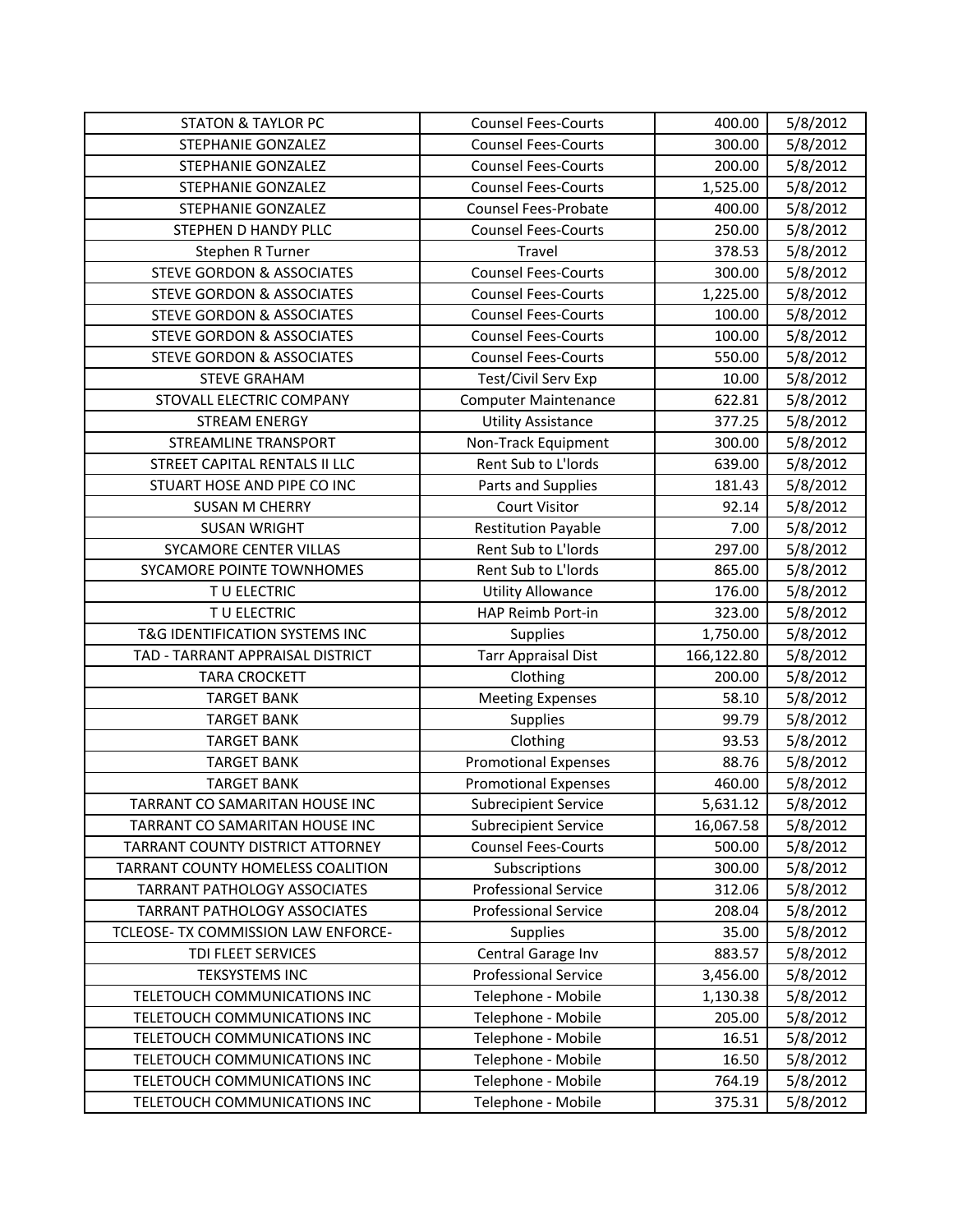| TELETOUCH COMMUNICATIONS INC         | Telephone - Mobile          | 16.50      | 5/8/2012 |
|--------------------------------------|-----------------------------|------------|----------|
| <b>TERESEA ADCOCK</b>                | <b>Professional Service</b> | 350.84     | 5/8/2012 |
| <b>TERESEA ADCOCK</b>                | <b>Professional Service</b> | 175.42     | 5/8/2012 |
| <b>TERRI MOORE</b>                   | <b>Counsel Fees-Courts</b>  | 400.00     | 5/8/2012 |
| <b>TERRY BARLOW</b>                  | <b>Counsel Fees-Courts</b>  | 1,100.00   | 5/8/2012 |
| <b>TERRY BARLOW</b>                  | <b>Counsel Fees-Courts</b>  | 400.00     | 5/8/2012 |
| <b>TERRY BARLOW</b>                  | <b>Counsel Fees-Courts</b>  | 200.00     | 5/8/2012 |
| <b>TERRY BRADSHAW</b>                | Reporter's Records          | 1,444.00   | 5/8/2012 |
| <b>TERRY GIBBONS</b>                 | HAP Reimb Port-in           | 780.00     | 5/8/2012 |
| <b>TEXAS 4-H FOUNDATION</b>          | Education                   | 44.00      | 5/8/2012 |
| TEXAS AGRILIFE EXTENSION SERVICE     | Education                   | 75.00      | 5/8/2012 |
| TEXAS CONFERENCE OF URBAN COUNTIES   | <b>Professional Service</b> | 156,425.00 | 5/8/2012 |
| <b>TEXAS CORRECTIONS ASSOCIATION</b> | Tuition C/room Train        | 585.00     | 5/8/2012 |
| <b>TEXAS CORRECTIONS ASSOCIATION</b> | Tuition C/room Train        | 195.00     | 5/8/2012 |
| TEXAS DEPT PUBLIC SAFETY VEHICLE     | <b>Computer Services</b>    | 66.00      | 5/8/2012 |
| TEXAS FIRE PROTECTION SPECL'ST       | <b>Building Maintenance</b> | 1,615.00   | 5/8/2012 |
| TEXAS FIRE PROTECTION SPECL'ST       | <b>Building Maintenance</b> | 170.00     | 5/8/2012 |
| TEXAS HEALTH PHYSICIANS GROUP        | <b>Medical Services</b>     | 176.15     | 5/8/2012 |
| <b>TEXAS JAIL ASSOCIATION</b>        | Education                   | 175.00     | 5/8/2012 |
| <b>TEXAS JAIL ASSOCIATION</b>        | Education                   | 175.00     | 5/8/2012 |
| TEXAS JUVENILE JUSTICE DEPARTMENT    | <b>Educational Material</b> | 240.00     | 5/8/2012 |
| TEXAS TACTICAL POLICE OFFICERS       | Education                   | 50.00      | 5/8/2012 |
| <b>TEXAS TOLLWAYS</b>                | Education                   | 9.68       | 5/8/2012 |
| THE CAMPBELL FIRM                    | <b>Counsel Fees-Courts</b>  | 450.00     | 5/8/2012 |
| THE CENTER FOR AMERICAN & INTL LAW   | Education                   | 395.00     | 5/8/2012 |
| THE FORTIS COMPANY LLC               | Rental Assistance           | 367.00     | 5/8/2012 |
| THE FORTIS COMPANY LLC               | <b>Utility Assistance</b>   | 35.35      | 5/8/2012 |
| THE FORTIS COMPANY LLC               | Rent Sub to L'Iords         | 518.00     | 5/8/2012 |
| THE GREEN CHEMICAL STORE INC         | <b>Building Maintenance</b> | 840.00     | 5/8/2012 |
| THE HAMPTON LAW FIRM PLLC            | <b>Counsel Fees-Courts</b>  | 400.00     | 5/8/2012 |
| THE HAMPTON LAW FIRM PLLC            | <b>Counsel Fees-Courts</b>  | 500.00     | 5/8/2012 |
| THE HUSTON FIRM PC                   | <b>Counsel Fees-Courts</b>  | 400.00     | 5/8/2012 |
| THE HUSTON FIRM PC                   | <b>Counsel Fees-Courts</b>  | 850.00     | 5/8/2012 |
| THE HUSTON FIRM PC                   | <b>Counsel Fees-Courts</b>  | 350.00     | 5/8/2012 |
| THE LAKES OF WILLIAMSBERG            | Rent Sub to L'Iords         | 1,454.00   | 5/8/2012 |
| THE LAKES OF WILLIAMSBERG            | HAP Reimb Port-in           | 846.00     | 5/8/2012 |
| THE LAW FIRM OF DAVID C JONES        | <b>Counsel Fees-Courts</b>  | 1,250.00   | 5/8/2012 |
| THE MAJOR FUNERAL HOME CHAPEL        | <b>County Burials</b>       | 700.00     | 5/8/2012 |
| THE MULHOLLAND CO                    | Supplies                    | 5.75       | 5/8/2012 |
| THE MULHOLLAND CO                    | <b>Supplies</b>             | 18.00      | 5/8/2012 |
| THE MULHOLLAND CO                    | <b>Supplies</b>             | 16.00      | 5/8/2012 |
| THE MULHOLLAND CO                    | Supplies                    | 21.50      | 5/8/2012 |
| THE MULHOLLAND CO                    | <b>Supplies</b>             | 16.00      | 5/8/2012 |
| THE MULHOLLAND CO                    | Supplies                    | 5.25       | 5/8/2012 |
| THE SPOKEN WORD LLC                  | Interpreter Fees            | 300.00     | 5/8/2012 |
| THE SPOKEN WORD LLC                  | Interpreter Fees            | 60.00      | 5/8/2012 |
| THE SPOKEN WORD LLC                  | Interpreter Fees            | 300.00     | 5/8/2012 |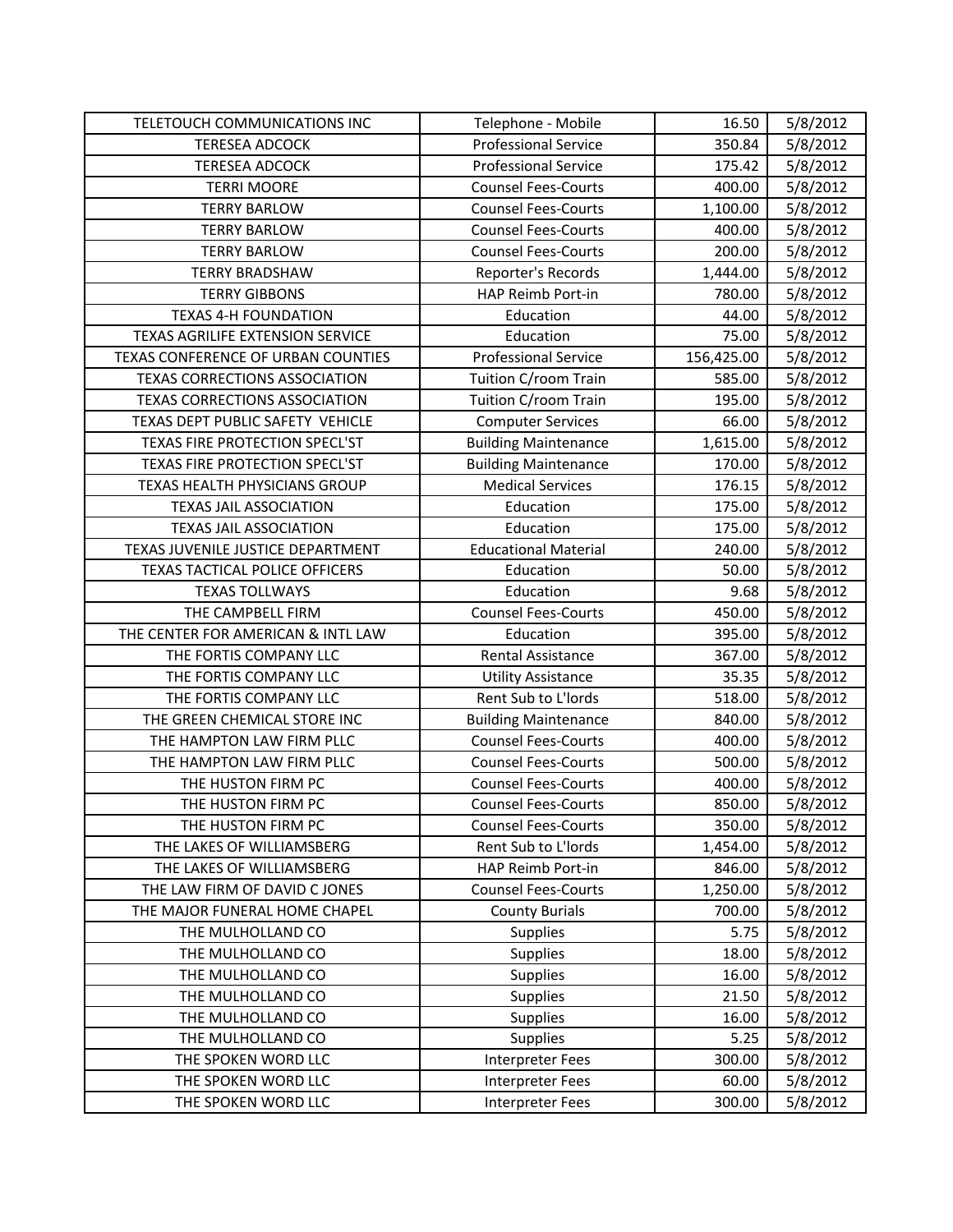| THE SPOKEN WORD LLC                 | <b>Interpreter Fees</b>     | 240.00     | 5/8/2012 |
|-------------------------------------|-----------------------------|------------|----------|
| THE SPOKEN WORD LLC                 | <b>Interpreter Fees</b>     | 120.00     | 5/8/2012 |
| THE TREE HOUSE INC                  | Supplies                    | 702.60     | 5/8/2012 |
| THE TREE HOUSE INC                  | <b>Computer Supplies</b>    | 351.30     | 5/8/2012 |
| THE WYNNE LAW FIRM PC               | <b>Counsel Fees-Courts</b>  | 400.00     | 5/8/2012 |
| THERESA YOKO COPELAND               | <b>Counsel Fees-Courts</b>  | 350.00     | 5/8/2012 |
| THG ENERGY SOLUTIONS LLC            | <b>Energy Mgmt Maint</b>    | 2,275.00   | 5/8/2012 |
| <b>THOMAS C FULLER</b>              | Travel                      | 191.40     | 5/8/2012 |
| <b>THYSSENKRUPP ELEVATOR</b>        | <b>Elevator Maintenance</b> | 5,358.79   | 5/8/2012 |
| <b>THYSSENKRUPP ELEVATOR</b>        | <b>Elevator Maintenance</b> | 572.00     | 5/8/2012 |
| <b>THYSSENKRUPP ELEVATOR</b>        | <b>Elevator Maintenance</b> | 489.54     | 5/8/2012 |
| <b>THYSSENKRUPP ELEVATOR</b>        | <b>Elevator Maintenance</b> | 5,603.70   | 5/8/2012 |
| <b>THYSSENKRUPP ELEVATOR</b>        | <b>Elevator Maintenance</b> | 367.45     | 5/8/2012 |
| <b>THYSSENKRUPP ELEVATOR</b>        | <b>Elevator Maintenance</b> | 2,409.86   | 5/8/2012 |
| <b>THYSSENKRUPP ELEVATOR</b>        | <b>Elevator Maintenance</b> | 2,296.61   | 5/8/2012 |
| <b>TIM MOORE</b>                    | <b>Counsel Fees-Courts</b>  | 1,700.00   | 5/8/2012 |
| <b>TIM MOORE</b>                    | <b>Counsel Fees-Courts</b>  | 300.00     | 5/8/2012 |
| <b>TIM MOORE</b>                    | <b>Counsel Fees-Courts</b>  | 800.00     | 5/8/2012 |
| <b>TIM MOORE</b>                    | <b>Counsel Fees-Courts</b>  | 700.00     | 5/8/2012 |
| <b>TOM WITTROCK</b>                 | HAP Reimb Port-in           | 510.00     | 5/8/2012 |
| <b>TOOL TOWN</b>                    | Parts and Supplies          | 158.55     | 5/8/2012 |
| <b>TORANA HUNTER</b>                | Transportation              | 32.00      | 5/8/2012 |
| <b>TRACEY USHERWOOD</b>             | <b>Restitution Payable</b>  | 1.50       | 5/8/2012 |
| <b>TRACIE KENAN</b>                 | <b>Counsel Fees-Courts</b>  | 815.00     | 5/8/2012 |
| <b>TRACIE KENAN</b>                 | <b>Counsel Fees-Courts</b>  | 1,100.00   | 5/8/2012 |
| <b>TRAVIS YOUNG</b>                 | <b>Counsel Fees-Courts</b>  | 850.00     | 5/8/2012 |
| <b>TRAVIS YOUNG</b>                 | <b>Counsel Fees-Courts</b>  | 900.00     | 5/8/2012 |
| <b>TRAVIS YOUNG</b>                 | <b>Counsel Fees-Courts</b>  | 125.00     | 5/8/2012 |
| TRI COUNTY ELECTRIC COOPERATIVE INC | <b>Utility Assistance</b>   | 158.62     | 5/8/2012 |
| TRI-ED DISTRIBUTION, INC.           | <b>Building Maintenance</b> | 35.38      | 5/8/2012 |
| <b>TROPHY ARTS</b>                  | <b>County Projects</b>      | 185.11     | 5/8/2012 |
| <b>TROY STAGGS</b>                  | Clothing                    | 100.00     | 5/8/2012 |
| TRUE GRIT REDI MIX LTD              | <b>Cement and Concrete</b>  | 306.00     | 5/8/2012 |
| TRUGREEN CHEMLAWN                   | Landscaping Expense         | 365.00     | 5/8/2012 |
| TRUGREEN LANDCARE LLC               | Landscaping Expense         | 1,308.75   | 5/8/2012 |
| TRUGREEN LANDCARE LLC               | Landscaping Expense         | 630.00     | 5/8/2012 |
| TRUGREEN LANDCARE LLC               | Landscaping Expense         | 2,134.36   | 5/8/2012 |
| TRUGREEN LANDCARE LLC               | Landscaping Expense         | 1,364.62   | 5/8/2012 |
| TRUGREEN LANDCARE LLC               | Landscaping Expense         | 158.00     | 5/8/2012 |
| TRUGREEN LANDCARE LLC               | Landscaping Expense         | 186.00     | 5/8/2012 |
| TRUGREEN LANDCARE LLC               | Landscaping Expense         | 174.00     | 5/8/2012 |
| TXI OPERATIONS, LP (NT)             | <b>Base Stab Materials</b>  | 6,662.70   | 5/8/2012 |
| TXU ELECTRIC COMPANY                | <b>Utility Assistance</b>   | 3,518.47   | 5/8/2012 |
| TXU ELECTRIC COMPANY                | <b>Utility Assistance</b>   | 172.51     | 5/8/2012 |
| TXU ELECTRIC COMPANY                | <b>Utility Assistance</b>   | 3,073.19   | 5/8/2012 |
| TXU ELECTRIC COMPANY                | <b>Utility Assistance</b>   | 366.25     | 5/8/2012 |
| <b>U S POSTMASTER</b>               | Prepaid - Postage           | 125,000.00 | 5/8/2012 |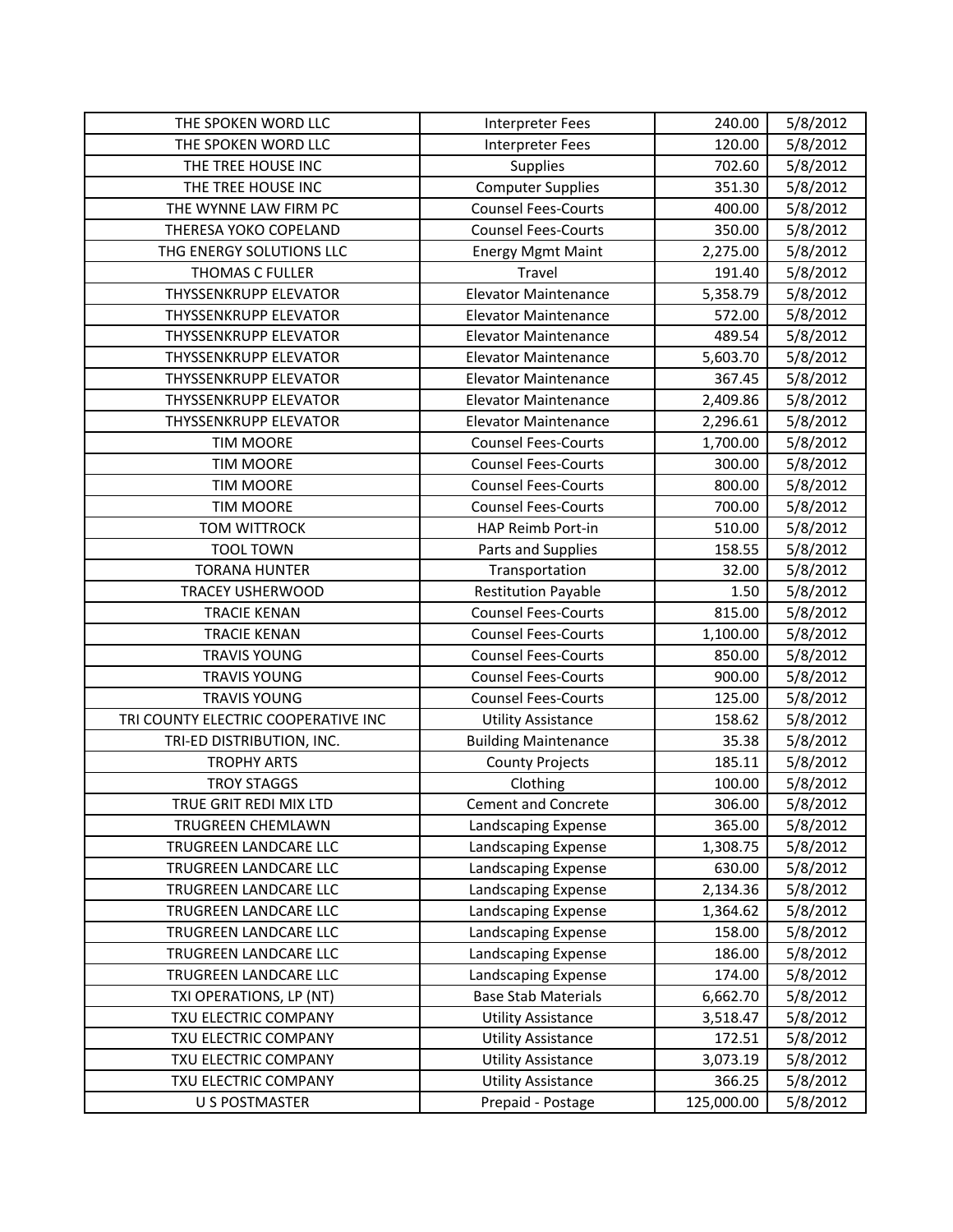| <b>U S POSTMASTER</b>               | Postage                     | 1,500.00  | 5/8/2012 |
|-------------------------------------|-----------------------------|-----------|----------|
| <b>ULINE INC</b>                    | Lab Supplies                | 37.90     | 5/8/2012 |
| <b>ULINE INC</b>                    | Lab Supplies                | 207.92    | 5/8/2012 |
| <b>UNISYS CORP</b>                  | <b>Computer Maintenance</b> | 1,867.26  | 5/8/2012 |
| UNITED DENTAL CARE OF TEXAS INC     | <b>DMO Premiums</b>         | 38,927.49 | 5/8/2012 |
| UNITED DENTAL CARE OF TEXAS INC     | <b>DMO Premiums</b>         | 5,070.12  | 5/8/2012 |
| UNUM LIFE INSURANCE CO OF AMER      | Rental Assistance           | 525.00    | 5/8/2012 |
| UPS/UNITED PARCEL SERVICE           | Postage                     | 226.16    | 5/8/2012 |
| UPS/UNITED PARCEL SERVICE           | Postage                     | 228.84    | 5/8/2012 |
| US DIAGNOSTICS INC                  | Supplies                    | 225.00    | 5/8/2012 |
| <b>VANDERBURG DRAFTING SUPPLIES</b> | Supplies                    | 304.00    | 5/8/2012 |
| VANESSA M JORDAN                    | <b>Counsel Fees-Courts</b>  | 225.00    | 5/8/2012 |
| VANESSA M JORDAN                    | <b>Counsel Fees-Courts</b>  | 350.00    | 5/8/2012 |
| <b>VENDING NUT COMPANY</b>          | Food                        | 81.00     | 5/8/2012 |
| VENTREX ENVIRONMENTAL SERVICES      | <b>Environment Disposal</b> | 1,481.22  | 5/8/2012 |
| <b>VICKI E WILEY</b>                | <b>Counsel Fees-Courts</b>  | 220.00    | 5/8/2012 |
| <b>VICKI E WILEY</b>                | Counsel Fees - CPS          | 200.00    | 5/8/2012 |
| <b>VIRGINIA CARTER</b>              | <b>Counsel Fees-Courts</b>  | 200.00    | 5/8/2012 |
| <b>VIRGINIA HITCHCOCK</b>           | <b>Restitution Payable</b>  | 60.00     | 5/8/2012 |
| <b>VWR SCIENTIFIC PRODUCTS</b>      | Lab Supplies                | 449.48    | 5/8/2012 |
| <b>VWR SCIENTIFIC PRODUCTS</b>      | Lab Supplies                | 66.44     | 5/8/2012 |
| <b>VWR SCIENTIFIC PRODUCTS</b>      | Lab Supplies                | 249.95    | 5/8/2012 |
| <b>WAK FLP</b>                      | Rent Sub to L'Iords         | 1,304.00  | 5/8/2012 |
| <b>WALDEN'S</b>                     | Parts and Supplies          | 344.00    | 5/8/2012 |
| <b>WALDEN'S</b>                     | <b>Building Maintenance</b> | 471.04    | 5/8/2012 |
| WALDEN'S                            | <b>Building Maintenance</b> | 88.32     | 5/8/2012 |
| <b>WALDEN'S</b>                     | Non-Track Equipment         | 1,623.39  | 5/8/2012 |
| WALGREENS #4785                     | Food/Hygiene Assist         | 20.00     | 5/8/2012 |
| WALMART #1801                       | Food/Hygiene Assist         | 20.00     | 5/8/2012 |
| WALMART #2977                       | Food/Hygiene Assist         | 19.50     | 5/8/2012 |
| WALMART #2978                       | Food/Hygiene Assist         | 20.00     | 5/8/2012 |
| WALMART #2980                       | Food/Hygiene Assist         | 20.00     | 5/8/2012 |
| WALMART #3284                       | Food/Hygiene Assist         | 76.74     | 5/8/2012 |
| WALMART #5312                       | Food/Hygiene Assist         | 83.04     | 5/8/2012 |
| WALMART NEIGHBORHOOD MARKET #3594   | Food/Hygiene Assist         | 93.09     | 5/8/2012 |
| WALT A CLEVELAND                    | <b>Counsel Fees-Courts</b>  | 125.00    | 5/8/2012 |
| WALT A CLEVELAND                    | <b>Counsel Fees-Courts</b>  | 400.00    | 5/8/2012 |
| WALT A CLEVELAND                    | <b>Counsel Fees-Courts</b>  | 100.00    | 5/8/2012 |
| WALT A CLEVELAND                    | <b>Counsel Fees-Courts</b>  | 475.00    | 5/8/2012 |
| <b>WANDA LITTLE</b>                 | Clothing                    | 88.10     | 5/8/2012 |
| <b>WARREN ST JOHN</b>               | Cnsl Fees-Crim Appls        | 5,075.00  | 5/8/2012 |
| <b>WARREN ST JOHN</b>               | Crim Appeal-OthrCost        | 67.53     | 5/8/2012 |
| WEATHERS LAW FIRM PC                | <b>Counsel Fees-Courts</b>  | 400.00    | 5/8/2012 |
| WEATHERS LAW FIRM PC                | <b>Counsel Fees-Courts</b>  | 750.00    | 5/8/2012 |
| WEATHERS LAW FIRM PC                | <b>Counsel Fees-Courts</b>  | 100.00    | 5/8/2012 |
| WEIR INVESTMENTS FUND LLC           | <b>Utility Assistance</b>   | 73.61     | 5/8/2012 |
| <b>WENDY COVEY</b>                  | <b>Restitution Payable</b>  | 1.50      | 5/8/2012 |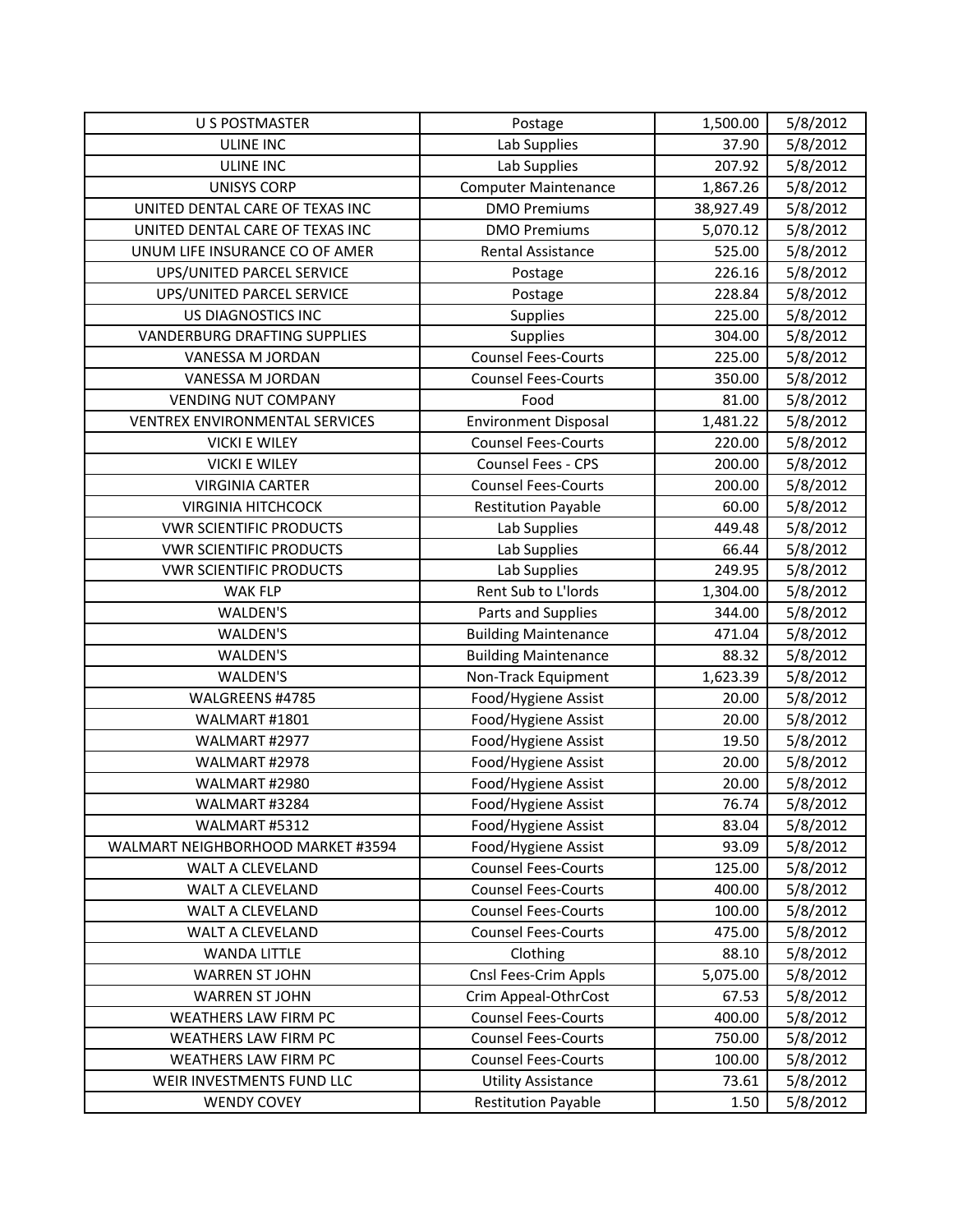| <b>WENDY HERNANDEZ</b>                    | Transportation                                    | 187.10             | 5/8/2012          |
|-------------------------------------------|---------------------------------------------------|--------------------|-------------------|
| <b>WEST GROUP</b>                         | <b>Professional Service</b>                       | 1,122.13           | 5/8/2012          |
| <b>WEST GROUP PAYMENT CENTER</b>          | Law Books                                         | 4,574.00           | 5/8/2012          |
| WEST GROUP PAYMENT CENTER                 | On-Line Service                                   | 1,911.00           | 5/8/2012          |
| WESTERN-BRW PAPER CO INC                  | <b>Supplies</b>                                   | 474.00             | 5/8/2012          |
| WESTERN-BRW PAPER CO INC                  | Supplies                                          | 316.00             | 5/8/2012          |
| WESTERN-BRW PAPER CO INC                  | Sheriff Inventory                                 | 3,160.00           | 5/8/2012          |
| WESTERN-BRW PAPER CO INC                  | <b>Graphics Inventory</b>                         | 265.44             | 5/8/2012          |
| WESTERN-BRW PAPER CO INC                  | Supplies                                          | 134.00             | 5/8/2012          |
| WESTERN-BRW PAPER CO INC                  | Supplies                                          | 197.50             | 5/8/2012          |
| WESTERN-BRW PAPER CO INC                  | <b>Supplies</b>                                   | 501.10             | 5/8/2012          |
| WESTERN-BRW PAPER CO INC                  | Supplies                                          | 1,580.00           | 5/8/2012          |
| WESTERN-BRW PAPER CO INC                  | Supplies                                          | 1,580.00           | 5/8/2012          |
| <b>WILLIAM BRIAN GOZA</b>                 | <b>Counsel Fees-Courts</b>                        | 1,000.00           | 5/8/2012          |
| WILLIAM H BILL RAY PC                     | <b>Counsel Fees-Courts</b>                        | 950.00             | 5/8/2012          |
| WILLIAM H BILL RAY PC                     | <b>Counsel Fees-Courts</b>                        | 125.00             | 5/8/2012          |
| WILLIAM H BILL RAY PC                     | <b>Counsel Fees-Courts</b>                        | 700.00             | 5/8/2012          |
| WILLIAM H BILL RAY PC                     | <b>Counsel Fees-Courts</b>                        | 156.25             | 5/8/2012          |
| WILLIAM H BILL RAY PC                     | <b>Counsel Fees-Courts</b>                        | 250.00             | 5/8/2012          |
| WILLIAM MICHAEL HARBER JR                 | <b>Counsel Fees-Courts</b>                        | 125.00             | 5/8/2012          |
| <b>WILLIAM S HARRIS</b>                   | <b>Counsel Fees-Courts</b>                        | 600.00             | 5/8/2012          |
| <b>WILSON COMPANY</b>                     | Parts and Supplies                                | 891.66             | 5/8/2012          |
| <b>WM BARRY NORMAN</b>                    | Psych Exam/Testimony                              | 400.00             | 5/8/2012          |
| WM BARRY NORMAN                           | Psych Exam/Testimony                              | 400.00             | 5/8/2012          |
| <b>WM BARRY NORMAN</b>                    | Psych Exam/Testimony                              | 450.00             | 5/8/2012          |
| WM BARRY NORMAN                           | Psych Exam/Testimony                              | 400.00             | 5/8/2012          |
| WOODRIDGE ASSOCIATES LTD                  | Rental Assistance                                 | 455.00             | 5/8/2012          |
| <b>WRBD LP</b>                            | HAP Reimb Port-in                                 | 666.00             | 5/8/2012          |
| <b>XERON INDUSTRIAL</b>                   | A/C Maint Contract                                | 385.17             | 5/8/2012          |
| <b>XERON INDUSTRIAL</b>                   | A/C Maint Contract                                | 385.18             | 5/8/2012          |
| YMCA OF METROPOLITAN FORT WORTH           | <b>Subrecipient Service</b>                       | 2,039.64           | 5/8/2012          |
| YOLANDA BAILEY                            | Clothing                                          | 270.85             | 5/8/2012          |
| YVONNE JAMES                              | Clothing                                          | 125.00             | 5/8/2012          |
| ZHIJIAN LI                                | HAP Reimb Port-in                                 | 1,022.00           | 5/8/2012          |
| ZIMMERER-KUBOTA INC                       | Parts and Supplies                                | 113.56             | 5/8/2012          |
| ZIMMERER-KUBOTA INC                       | Landscaping Expense                               | 958.76             | 5/8/2012          |
|                                           |                                                   |                    |                   |
|                                           | <b>COMMISSIONERS' REPORT OF CLAIMS - Addendum</b> |                    |                   |
|                                           | FOR THE WEEK ENDING - May 8, 2012                 |                    |                   |
|                                           |                                                   |                    |                   |
| <b>Vendor Name</b>                        | <b>Item Description</b>                           | <b>Paid Amount</b> | <b>Check Date</b> |
| AK Child Support Services                 | Child Support                                     | 150.53             | 5/8/2012          |
| Alice Whitten                             | 5006 Chapter 13 Levy                              | 74.77              | 5/8/2012          |
| American General Life Ins                 | Lifestyle, American General Co.                   | 0.01               | 5/8/2012          |
| <b>Bryco/Bryant Company</b>               | <b>Professional Service</b>                       | 11,138.75          | 5/8/2012          |
| CLEAT<br>Chemical Dependent Education Inc | <b>Union Dues</b>                                 | 195.00             | 5/8/2012          |
|                                           | Electronic Monitor'g                              | 838.00             | 5/8/2012          |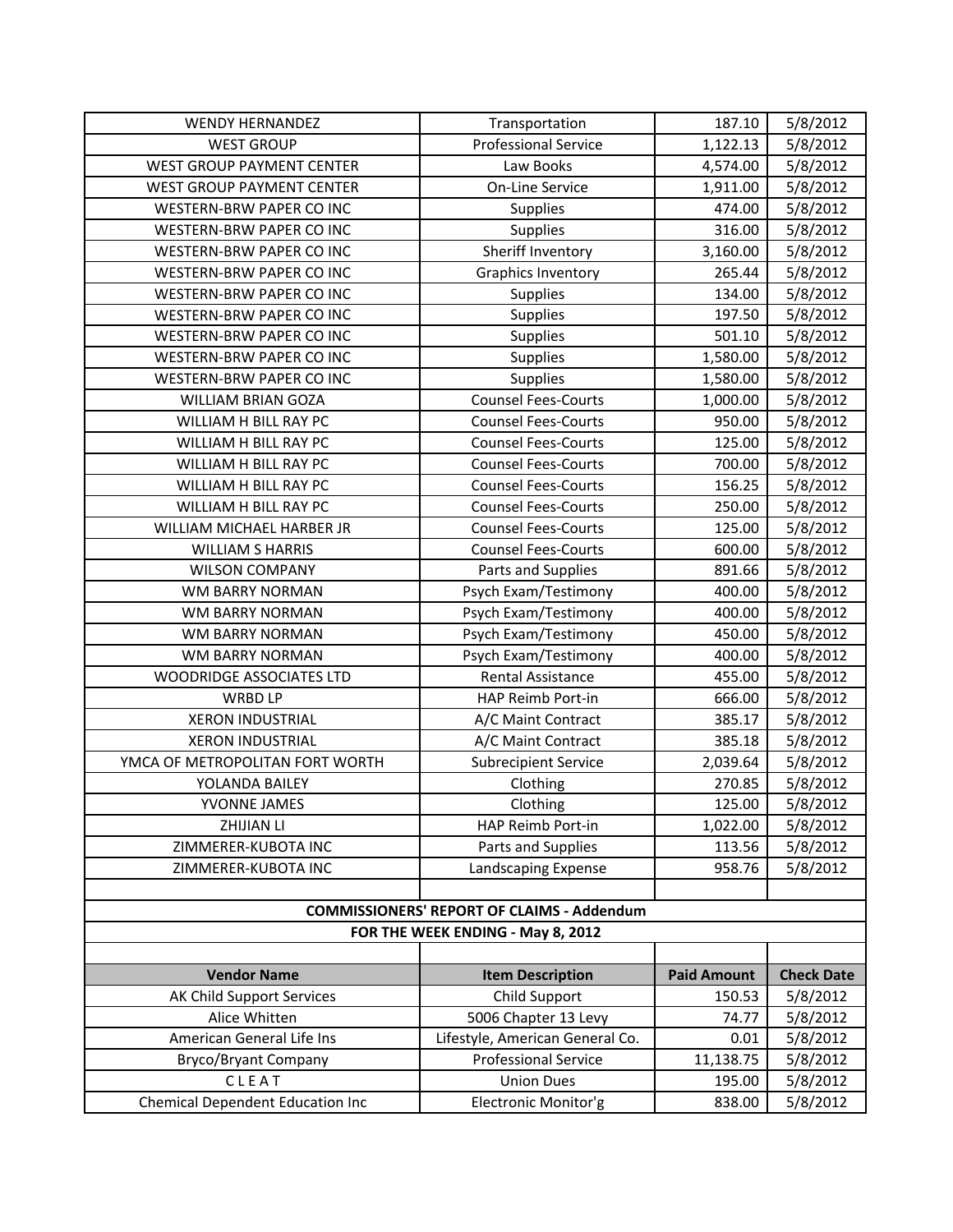| Delta Dental                             | <b>Dental Claims</b>       | 13,404.80     | 5/8/2012 |
|------------------------------------------|----------------------------|---------------|----------|
| Delta Dental                             | <b>Dental Claims</b>       | 1,177.80      | 5/8/2012 |
| Fraternal Order of Police                | <b>Union Dues</b>          | 12.50         | 5/8/2012 |
| <b>GC Services LP</b>                    | 5002 Student Loan Levy     | (199.61)      | 5/8/2012 |
| General Revenue Corporati                | 5002 Student Loan Levy     | (3.60)        | 5/8/2012 |
| Goodrich, Schechter & Assoc              | State Right of Way         | 2,175.00      | 5/8/2012 |
| Greg B Pizarro MD                        | <b>Expert Witness Serv</b> | 550.00        | 5/8/2012 |
| Harvest Supply Company                   | Supplies                   | (119.21)      | 5/8/2012 |
| Harvest Supply Company                   | Supplies                   | 443.24        | 5/8/2012 |
| <b>Harvest Supply Company</b>            | Supplies                   | 62.19         | 5/8/2012 |
| Harvest Supply Company                   | Supplies                   | 774.70        | 5/8/2012 |
| <b>Hyatt Regency New Orleans</b>         | Education                  | 1,139.35      | 5/8/2012 |
| <b>Hyatt Regency New Orleans</b>         | Education                  | 1,139.35      | 5/8/2012 |
| <b>IRS FICA EE</b>                       | FICA-Employee              | (9,004.44)    | 5/8/2012 |
| <b>IRS FICA ER</b>                       | FICA-Employer              | (13, 289.80)  | 5/8/2012 |
| <b>IRS FIT</b>                           | FIT Withholding            | (38, 768.67)  | 5/8/2012 |
| <b>IRS MED EE</b>                        | Medicare-Employee          | (3, 128.92)   | 5/8/2012 |
| IRS MED ER                               | Medicare-Employer          | (3, 128.92)   | 5/8/2012 |
| Jeffrey Jacobi                           | <b>Expert Witness Serv</b> | 1,917.50      | 5/8/2012 |
| Johnson & Johnson                        | <b>Counsel Fees-Courts</b> | 3,210.00      | 5/8/2012 |
| Kim Catalano                             | <b>Counsel Fees-Courts</b> | 2,000.00      | 5/8/2012 |
| Mansfield ISD Council Of PTAS            | <b>Meeting Expenses</b>    | 11.00         | 5/8/2012 |
| Metropolitan Life                        | Metlife                    | (78.38)       | 5/8/2012 |
| Nationwide Retirement Sol                | Deferred Comp              | 29,047.52     | 5/8/2012 |
| NCO Financial Systems Inc                | 5002 Student Loan Levy     | (150.00)      | 5/8/2012 |
| Pamela S Fernandez                       | <b>Counsel Fees-Courts</b> | 2,250.00      | 5/8/2012 |
| PayFlex                                  | Section 125 Claims         | 10,488.10     | 5/8/2012 |
| PayFlex                                  | Dependent Care Claims      | 80,926.02     | 5/8/2012 |
| Pennsylvania-HEAA                        | 5002 Student Loan Levy     | (0.01)        | 5/8/2012 |
| Police & Firefighters Ins                | <b>Union Dues</b>          | 166.20        | 5/8/2012 |
| <b>Prepaid Legal Services</b>            | Prepaid Attorney           | 445.95        | 5/8/2012 |
| <b>Randall Moore</b>                     | Damage Claims              | 5,539.98      | 5/8/2012 |
| Ronald L Jones                           | Trust - Constable 8        | 3,959.99      | 5/8/2012 |
| Stephan C Delanoit                       | Trust - Constable 8        | 807.35        | 5/8/2012 |
| Tarrant Co. P/R Acct                     | <b>Payroll Transfers</b>   | (218, 180.10) | 5/8/2012 |
| <b>Tarrant County Deputy She</b>         | <b>Union Dues</b>          | 42.50         | 5/8/2012 |
| <b>Teletouch Communications Inc</b>      | Telephone - Mobile         | 5,060.31      | 5/8/2012 |
| <b>Teletouch Communications Inc</b>      | Pager / Blackberry         | 59.62         | 5/8/2012 |
| Texas Child Support Disbu                | Child Support              | (382.14)      | 5/8/2012 |
| Texas Commission on Law Enforcement      | Miscellaneous              | 35.00         | 5/8/2012 |
| <b>Texas Comptroller of Public Accts</b> | Sales Tax - Law Library    | 179.03        | 5/8/2012 |
| <b>Texas Comptroller of Public Accts</b> | Sales Tax - Auction Sales  | 418.85        | 5/8/2012 |
| <b>Texas Comptroller of Public Accts</b> | Sales Tax - Parking        | 3,462.94      | 5/8/2012 |
| <b>Texas Comptroller of Public Accts</b> | Sales Tax - Pspt Photo     | 908.06        | 5/8/2012 |
| <b>Texas Comptroller of Public Accts</b> | Discount                   | (24.85)       | 5/8/2012 |
| <b>Texas Court Reporters Association</b> | Education                  | 450.00        | 5/8/2012 |
| <b>Texas Guaranteed Student</b>          | 5002 Student Loan Levy     | (7.85)        | 5/8/2012 |